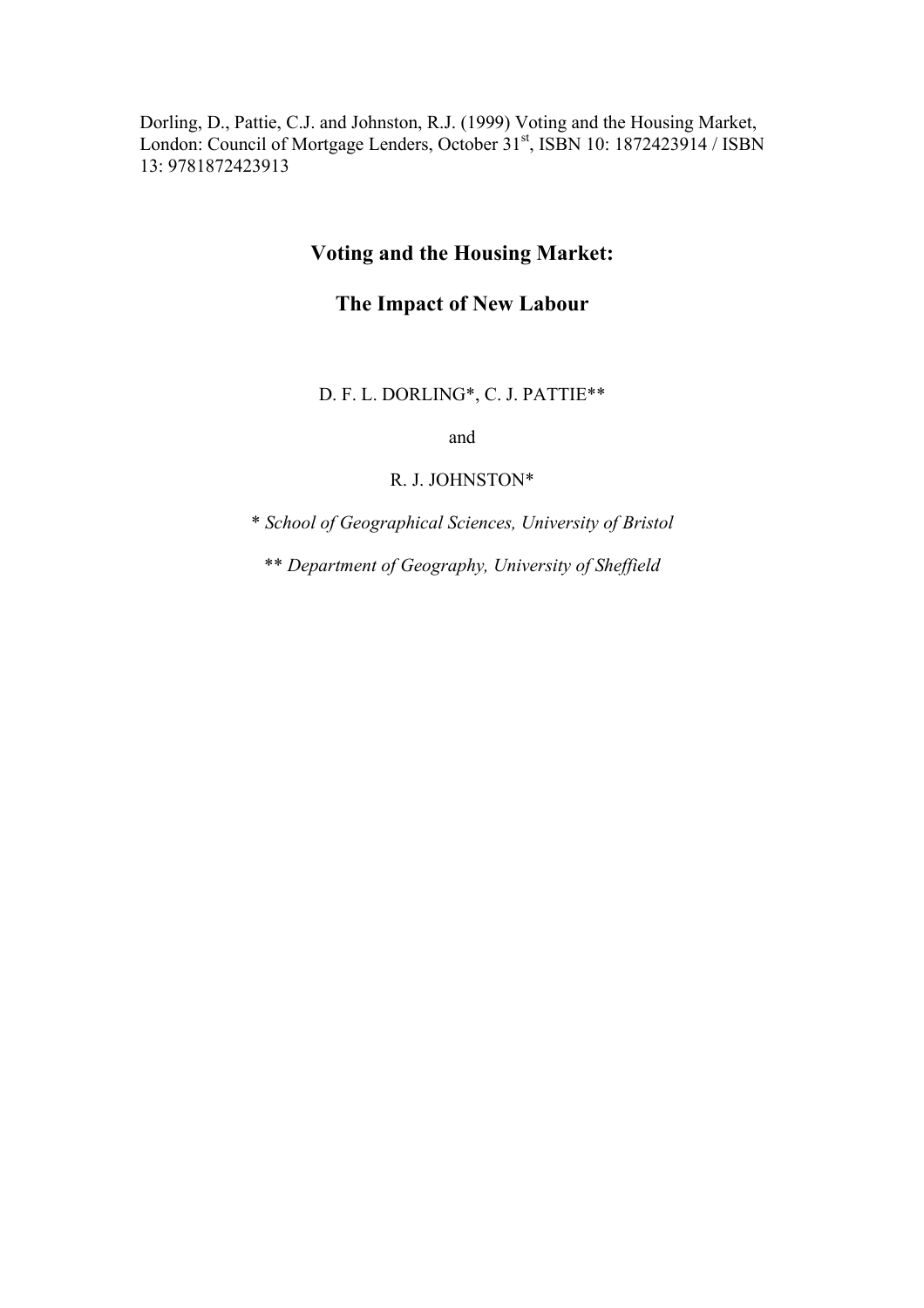# **Executive Summary**

- 1. The 1997 general election was the first at which the Labour party won more support than the Conservatives within the owner-occupier section of the British housing market. It obtained the support of nearly half of all voters whose home was being purchased with a mortgage, and it gained an equal share of the votes with the Conservatives among outright owners.
- 2. Many of those who switched their support to Labour between 1992 and 1997 were in the owner-occupancy sector, but housing market issues had little to do with their decisions. They were generally disillusioned with the Conservatives as a party of government and much preferred the Labour party leader – few were particularly well-off individually. They expected economic recovery to continue under the new government along with improvements in the major public services, for which they were prepared to pay slightly higher tax bills.
- 3. A survey conducted 18 months after the general election indicated little change in the situation. The electorate – including owner-occupiers – remained strongly pro-Labour, and there was little evidence of movement back to the Conservatives among those groups who traditionally supported that party prior to 1997.
- 4. Although Labour made substantial inroads into the housing-market heartlands of Conservative support in 1997, this does not indicate a major change from the situation at earlier elections. The elections of 1979-1992 were when the housing market was most polarised in terms of voting behaviour: the 1997 result saw a return to an electoral geography quite similar to that of the 1950s and 1960s. Nevertheless, Labour has convinced a substantial number of Britain's wealthier households (as defined by the value of their homes) to vote for it, not because of major changes in their ideologies and attitudes but rather because they trust Labour with government again – and currently don't trust the Conservatives. Labour's continued popularity rests on that trust, and on its delivery of reform of the welfare state and the public services, rather than on its policies and actions with respect to the housing market.
- 5. The housing market is currently not an issue of major political concern or debate. Very few policy initiatives have been taken, or are likely to be taken, which will have direct impacts on it, and there are unlikely to be major indirect impacts from other policies – on taxation and interest rates, for example. In the longer-term, UK entry to the single currency area of the European Monetary Union could have impacts on the British housing market.
- 6. The Labour government was elected with stronger-than-ever support within the owner-occupier sector of Britain's housing market: housing issues played little part in this and are of very little significance in the contemporary political scene. Labour's support there appears secure  $-$  for so long as it continues to be generally popular.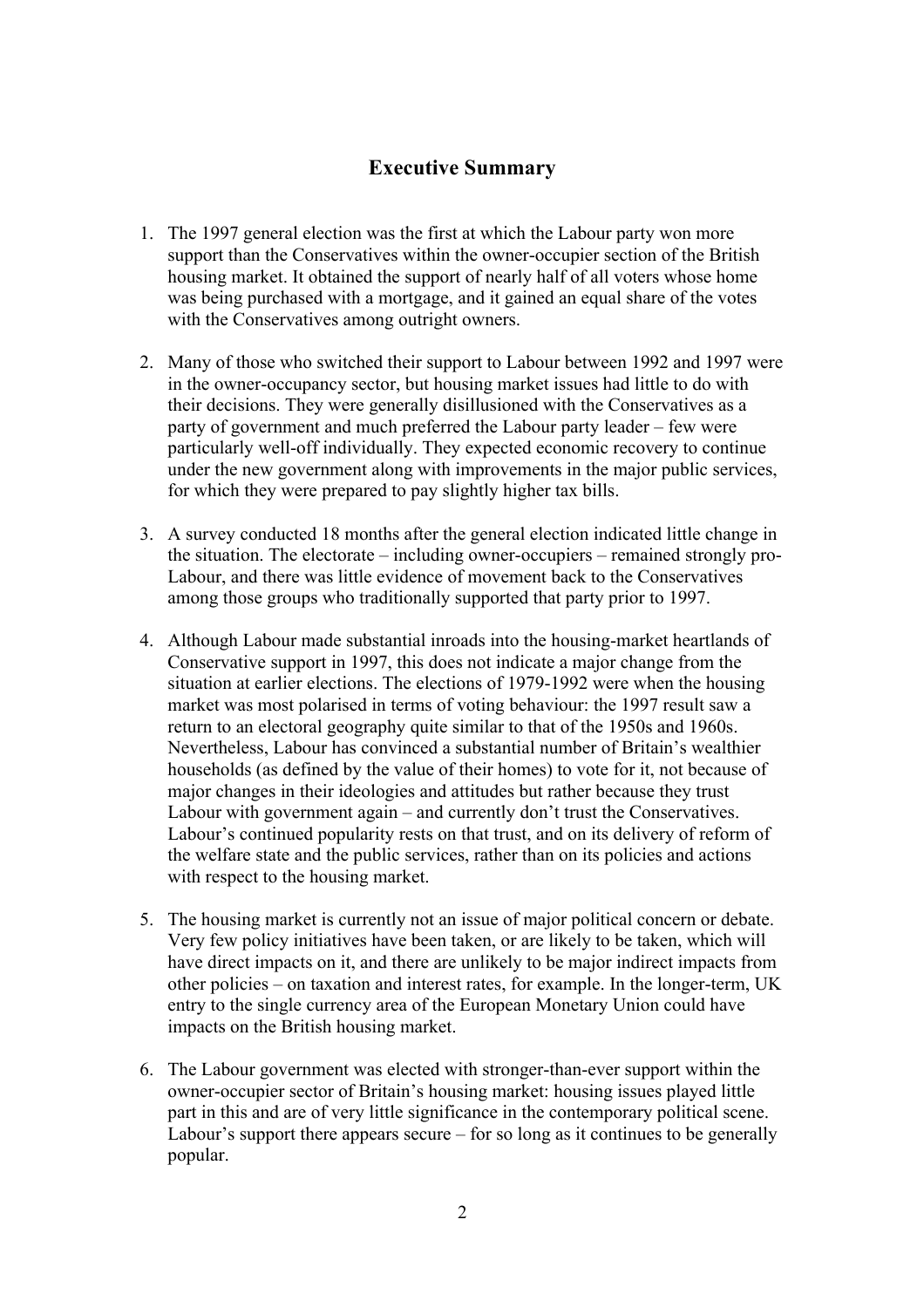# **1. Introduction**

Studies of variations in voting behaviour among the British population encompass a range of approaches seeking to account for why the parties do badly or well and why each gets more support from some sections of the electorate than others. Two of these are particularly important for work on politics and the housing market, particularly on the relationship between housing tenure and electoral choice.

The first approach argues that support for Labour and the Conservatives comes from different sides of what is termed a 'consumption cleavage'. Those who obtain their major consumption items, such as housing, transport, education and health care, from within the private sector are likely to support a party which promotes the market system, whereas those who are reliant on the public sector will vote for parties that promote public services. Over recent decades, the Conservatives have been identified as the party for the property-owners whereas Labour has gained most support from among those dependent on the state.

The second approach is often referred to as 'pocket-book voting': it stresses shortterm reactions to politically-relevant situations rather than long-term commitment to a particular party. It argues that people's voting decisions are increasingly related to their evaluations of economic situations, both retrospective and prospective. Several situations might be evaluated – the voters' personal and household financial situations, the state of the national economy, and the condition of the voter's local economy, for example. In each case, among those who vote on the basis of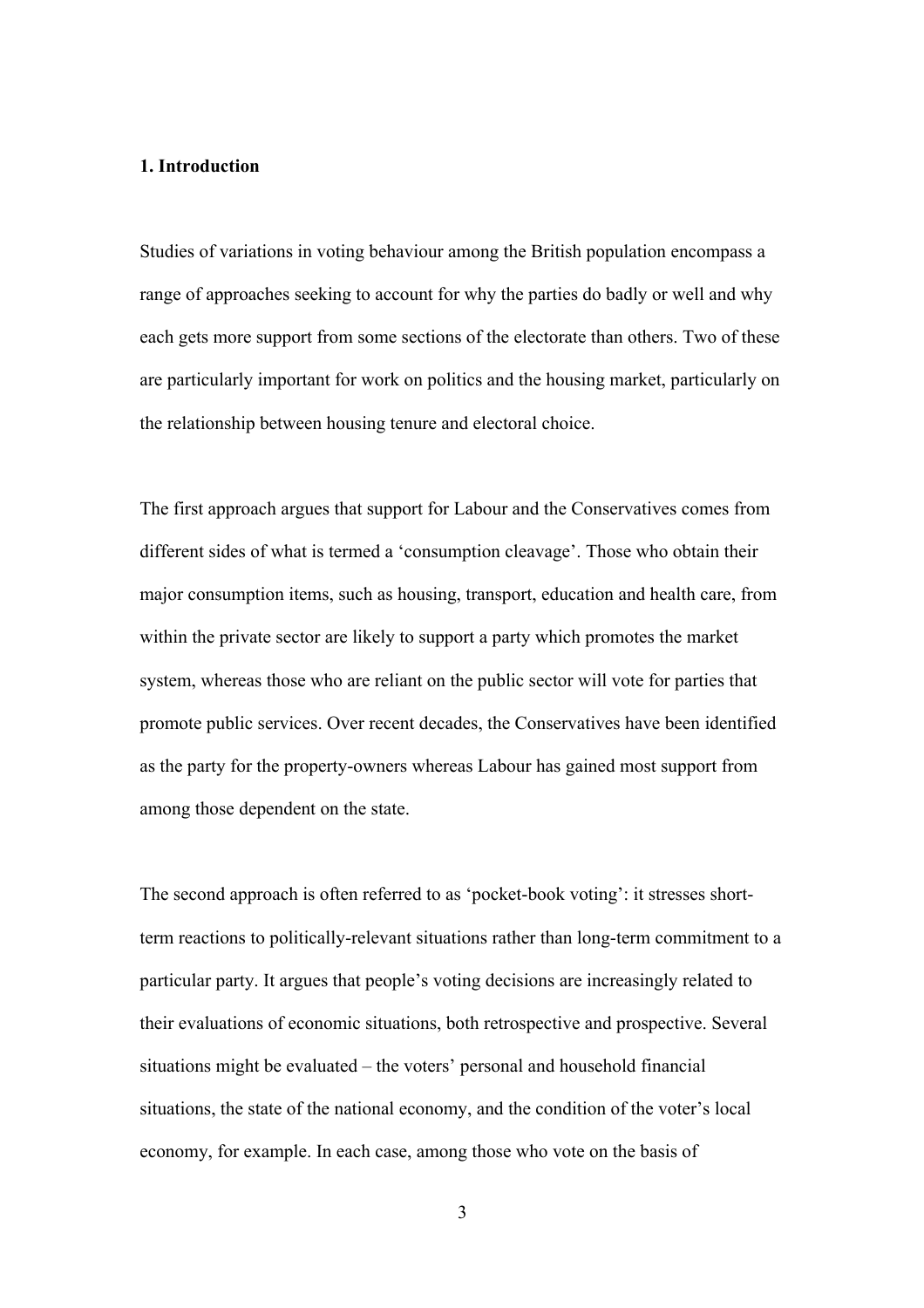retrospective evaluations, if they think that things have been going well, for example, they should vote for the incumbent government to be returned to power, especially if they think that the situation reflects the impact of government policies; if they think things have been going badly (relatively if not absolutely) they may well vote for the opposition, especially again if they think that the situation is a consequence of government policies. In evaluating their personal and local situations, some homeowners (including those buying with a mortgage) may take account of the changing value of their homes, or of the costs of buying them, which will involve considering interest rates.

Was the 1997 general election a further representation of the general patterns represented by these two approaches, or did it herald something new in British voting behaviour? At each of the previous three general elections (in 1983, 1987 and 1992), the Conservatives had been returned to power because sufficient voters in the right places credited them with delivering prosperity and considered that they were more likely to do so again than were the opposition parties, especially Labour. During this period, however, many suffered from the 'bust' that followed the 1980s' 'boom' in the housing market – experiencing negative equity as a consequence (see, for example, Dorling et al, 1994; Pattie et al 1995, 1997). There was a very substantial switch away from the Conservatives in 1997, despite the economic success stories of the mid-1990s, because many voters had lost confidence in both their economic policies and their general capacity to govern. Labour inherited a sound economic situation, therefore, and had restructured its position on many issues in order to appeal to middle-class voters. But was the underlying foundation of its electoral support any different in absolute terms than it had been over previous decades? Had it established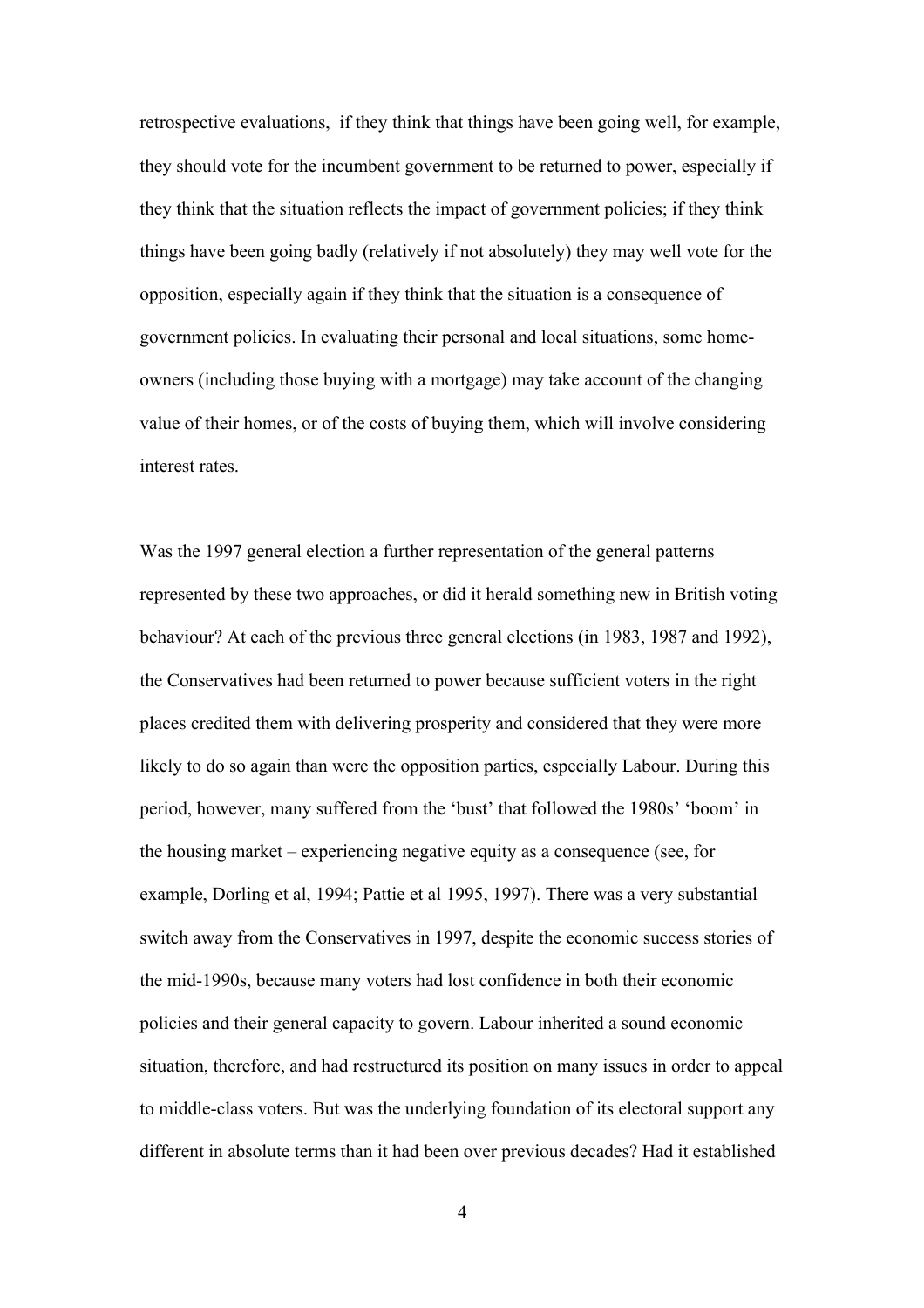a new electoral base, or had it simply attracted the votes of disillusioned former Tories who might soon revert to their former affiliations?

To explore this question, voting trends are examined here in three different ways in the context of the two approaches just discussed. The first section uses survey data to look at both long-term trends from the 1960s on and short-term shifts between the elections of 1992 and 1997. The second section also takes a long-term view, investigating voting patterns in different segments of the owner-occupied housing market rather than by individuals. Finally, a CML-commissioned survey undertaken in late 1998 is used to explore what trends, if any, have emerged since Labour's victory at the 1997 general election.

# **2. Trends in Individual Voting Behaviour by Housing Tenure**

# *2.1. The period 1966-1997*

This section employs data from the British Election Study surveys conducted after every general election since 1966, which obtained data on respondents' housing tenure, as well as vote. (The previous surveys - in 1963 and 1964 - did not obtain tenure data: the first BES was not tied to an individual election – all subsequent surveys have been.) The tenure categories have been grouped into three – owneroccupancy; renting from a local authority of similar body; and renting in the private sector. Figures 1-3 chart the changing voting percentages among each group, with the three showing very different pictures. Among local authority tenants (Figure 1), Labour was the predominant choice throughout the period, rarely failing to get at least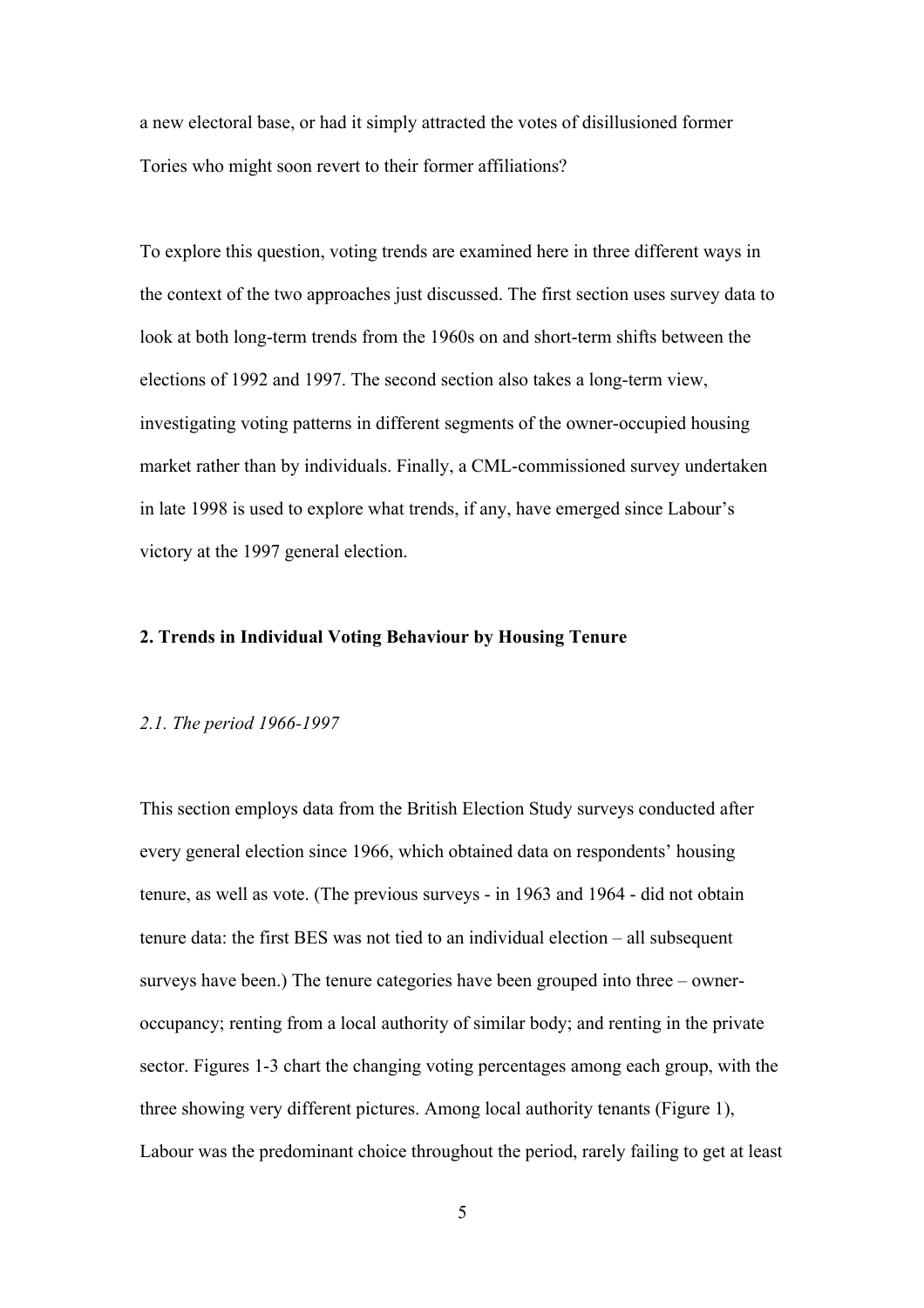60 per cent of their votes (excluding those who abstained). The Conservatives gained ground in the 1970s but then lost it fast, with a very similar story for the Liberals (we use this term throughout); the fall in Conservative support undoubtedly reflects the impact of the 'right-to-buy' policy which the party enacted in the *Housing Act 1980* and subsequently extended, and research has suggested that many of those former local authority tenants who exercised this right had relatively strong pro-Conservative leanings beforehand (i.e. they were more pro-Conservative than those who didn't exercise their 'right-to-buy' but more pro-Labour than 'traditional' owner-occupiers). Among private sector renters, on the other hand, the Conservatives and Labour have frequently changed position as the most popular party, with the gap between them never particularly wide (Figure 2).

The third tenure category shows by far the most change, and then only at the end of the period (Figure 3). From 1966 until 1992 the Conservative party had a substantial lead of thirty percentage points or more over Labour among owner-occupiers, with the relatively narrow gap at the two 1974 elections being due more to the rise of support for the Liberals than any major incursion by Labour into the ranks of the property-owning classes. But there was a major change in 1997, with Labour gaining more support among owner-occupiers than did the Conservatives.

This change in Labour's fortunes was a necessary component of its electoral success in 1997, when it won the support of over 40 per cent of the electorate for the first time in three decades (it won 43.2 per cent of the votes cast but because turnout was low – only 71 per cent of those eligible to vote – its support came from just 31 per cent of the electorate). The changing structure of the housing market since 1966, the date of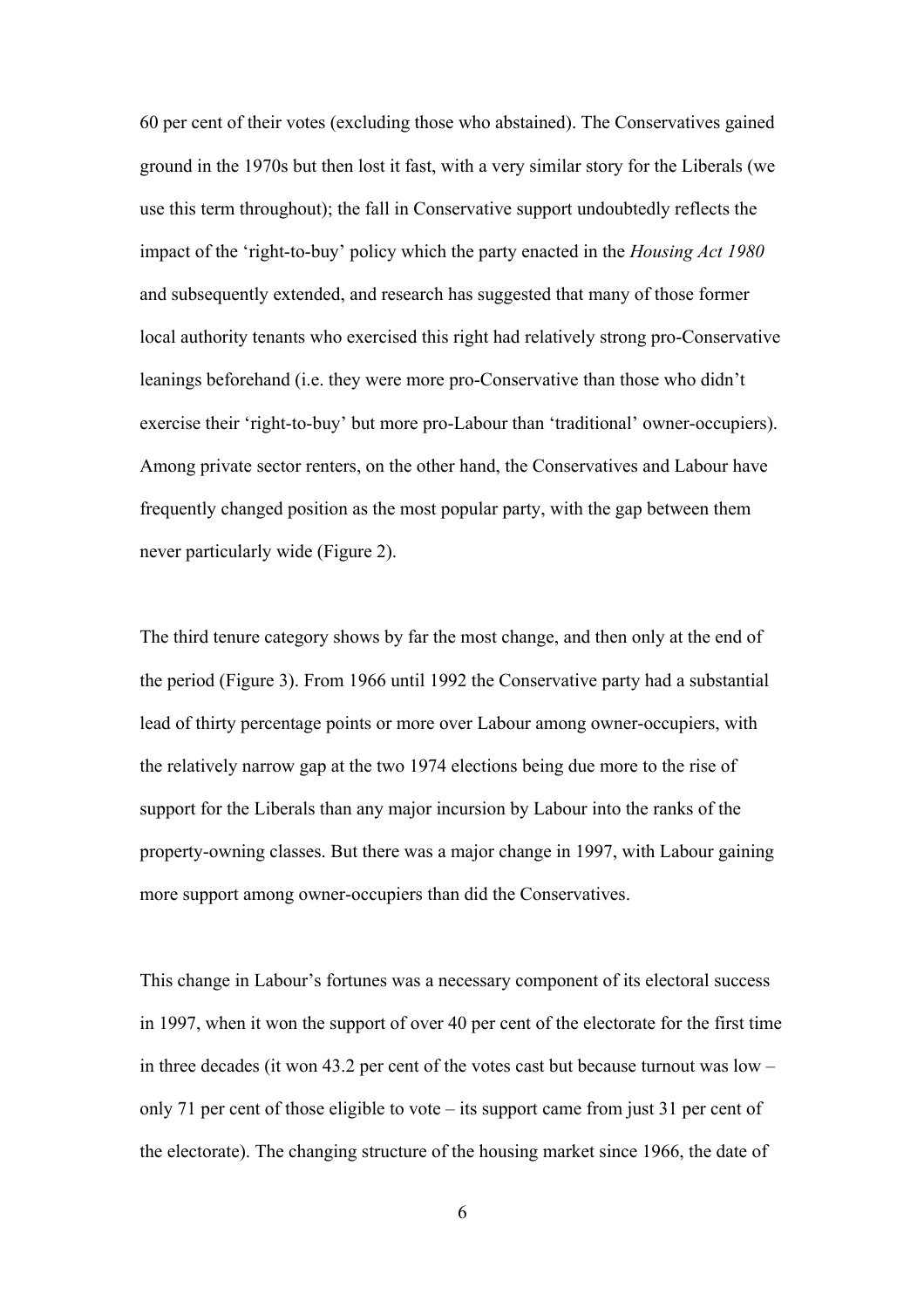Labour's last substantial general election victory, meant that even if it retained its hegemony among the local authority tenants and won substantial support among private sector renters, it was unlikely to win enough votes to secure a Parliamentary majority (especially so as those two sectors are spatially highly segregated). Those two sectors have been in significant decline (aided by Conservative housing policies in the 1980s), and owner-occupancy has increased in relative importance (Figure 4); there has been a small recovery only in the size of the private-rented sector during the 1990s. A party which wants to gain a majority in the House of Commons now needs to win substantial support from among the propertied classes.

Given the significance of the owner-occupier sector, it is desirable to look at it in some more detail. The BES surveys allow this for every election except 1983 and 1987 (when the relevant question was not asked): owner-occupiers are divided into outright owners without a mortgage on the property and those who are purchasing their home with a mortgage. Figure 5 shows that the latter virtually doubled their share of all properties between 1966 and 1992, whereas the proportion of outright owners fell initially - because of the substantial increase in mortgages - before regaining their 1966 position in 1997.

Inspection of the voting behaviour of these two groups shows that Labour's 1997 lead over the Conservatives was substantial in the case of those who have mortgages (Figure 6), but the biggest, and perhaps the least expected, change was among outright owners, where the two parties now shared first place among the voters (Figure 7). Together, these two graphs show that Labour's 1997 victory was based on much greater support among owner-occupiers than it previously achieved - at a time when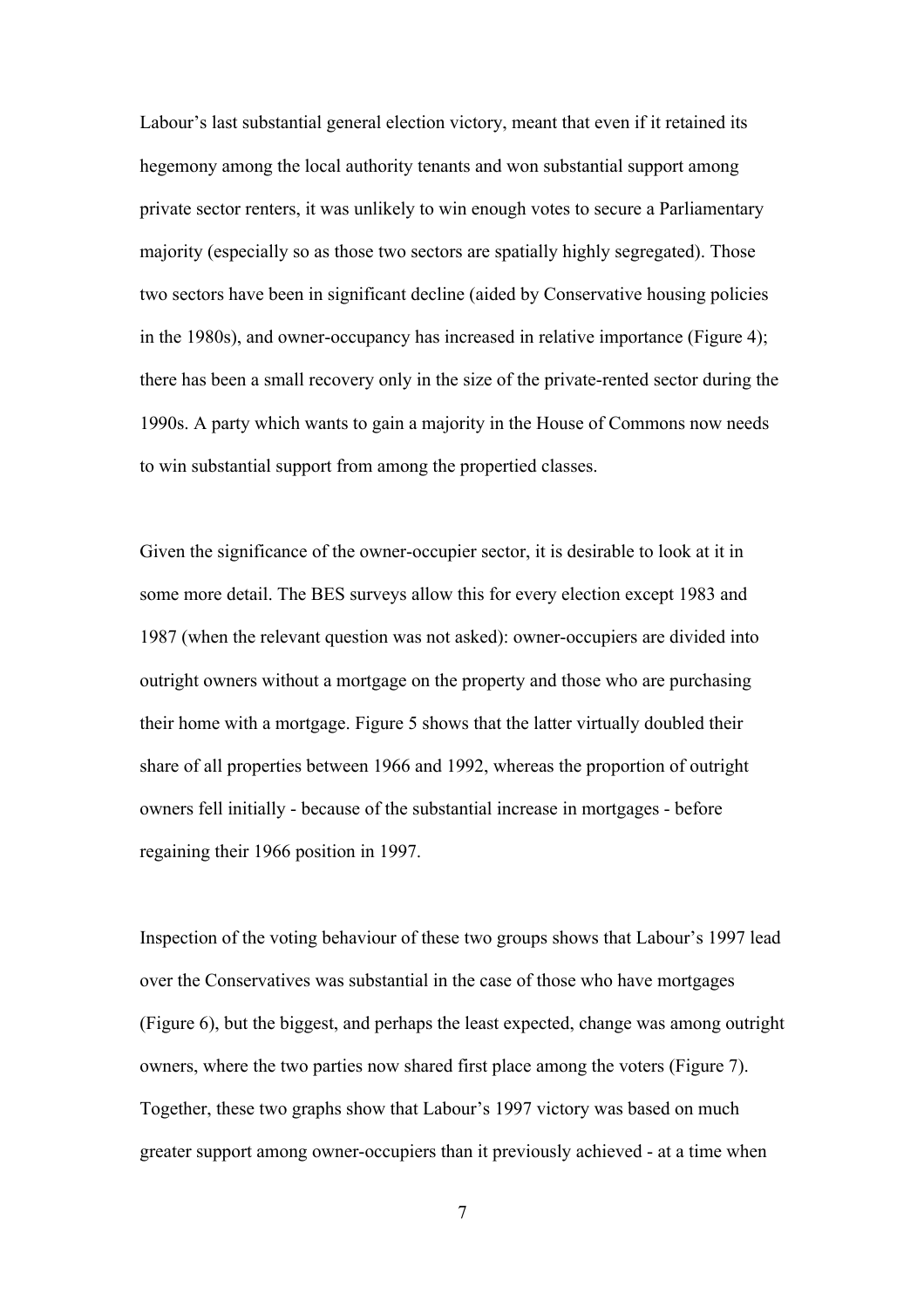the owner-occupier sector predominated in the housing market. So why did the propertied classes decide to switch their support to the party previously perceived as (relatively) anti the private sector and was the situation in the housing market related to their decisions?

### *2.2. Short-term changes 1992-1997*

#### 2.2.1. House price changes and vote 1992-1997

The 1997 BES asked all respondents whether they thought house prices over the previous five years had gone up a lot or a little, stayed the same, or fallen either a little or a lot. Twice as many thought they had increased rather than fallen (Table 1: 46.1 per cent compared with 22.2). Interestingly, non-home-owners were most likely to think that house prices had gone up a lot, but there was virtually no difference between the two groups most affected – outright owners and those buying with mortgages. There was also very little difference within each of those groups in their propensity to vote Conservative at the 1997 general election according to their appreciation of house price changes (Table 2), although among outright owners there was a ten percentage points difference between those who thought they had increased a lot and those who thought they had fallen a lot in their support for Labour.

Many home-owners and -buyers voted Conservative in 1992, of course, and so of particular interest in this context are those who then deserted the party in 1997. Table 6 shows 1997 vote by housing tenure and appreciation of house-price changes for 1992 Conservative voters only. Around two-thirds of outright owners remained loyal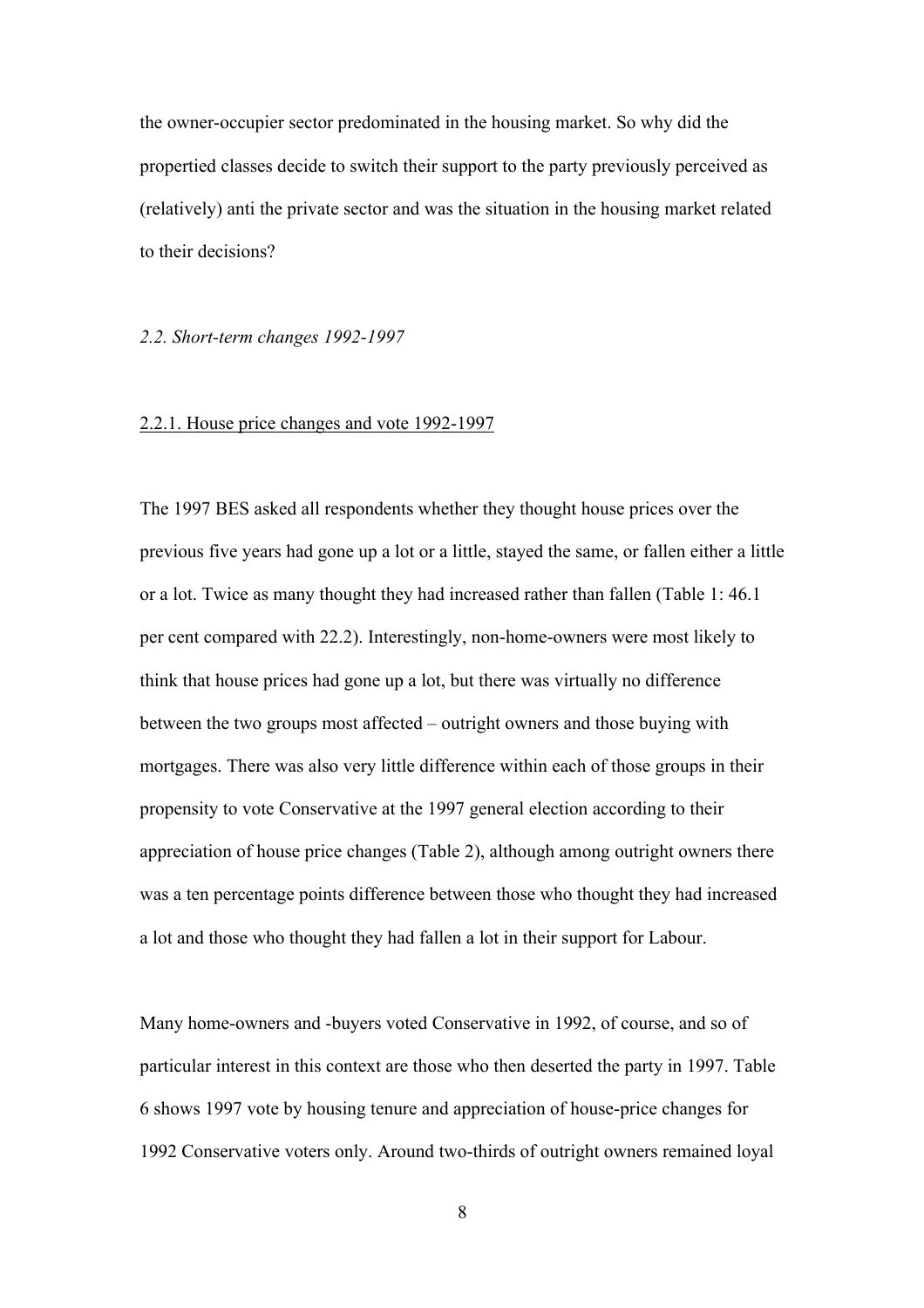to the party, except among those who thought that prices had fallen a lot: only just over half of them stayed as Conservative voters and one-fifth voted Labour, twice as many as in any other category. Among those buying a home with a mortgage, however, there was virtually no difference across the five categories: those who thought house prices had gone up a lot since the last election were no more likely to vote Conservative again than those who thought they had fallen a lot (about 53 per cent in each case).

#### 2.2.2. Political attitudes among the vote 'switchers'

With the slight exception of the outright-owners who thought house prices had fallen a lot, therefore, there is very little evidence in the 1997 survey that the switch to Labour was a function of housing market trends. So what were the characteristics of the 'switchers'? Exploration of this issue uses the panel survey conducted between 1992 and 1997 by the BES: some 1900 people who were interviewed after the 1992 general election were interviewed on several occasions in the following years, including after the 1997 election, giving their voting history over the two elections. Of them, 95 voted Conservative in 1992 but Labour in 1997 and 91 switched from the Liberal Democrats to Labour. The great majority of them (over 85 per cent, compared to 78 per cent of the sample as a whole) were owner-occupiers. What were their other characteristics and why did they switch to Labour?

The arguments about 'pocket-book voting' and the 'feel-good factor' suggest that governments which are seen to deliver economic prosperity tend to be rewarded by the electorate and that the opposition parties only pick up votes from those who feel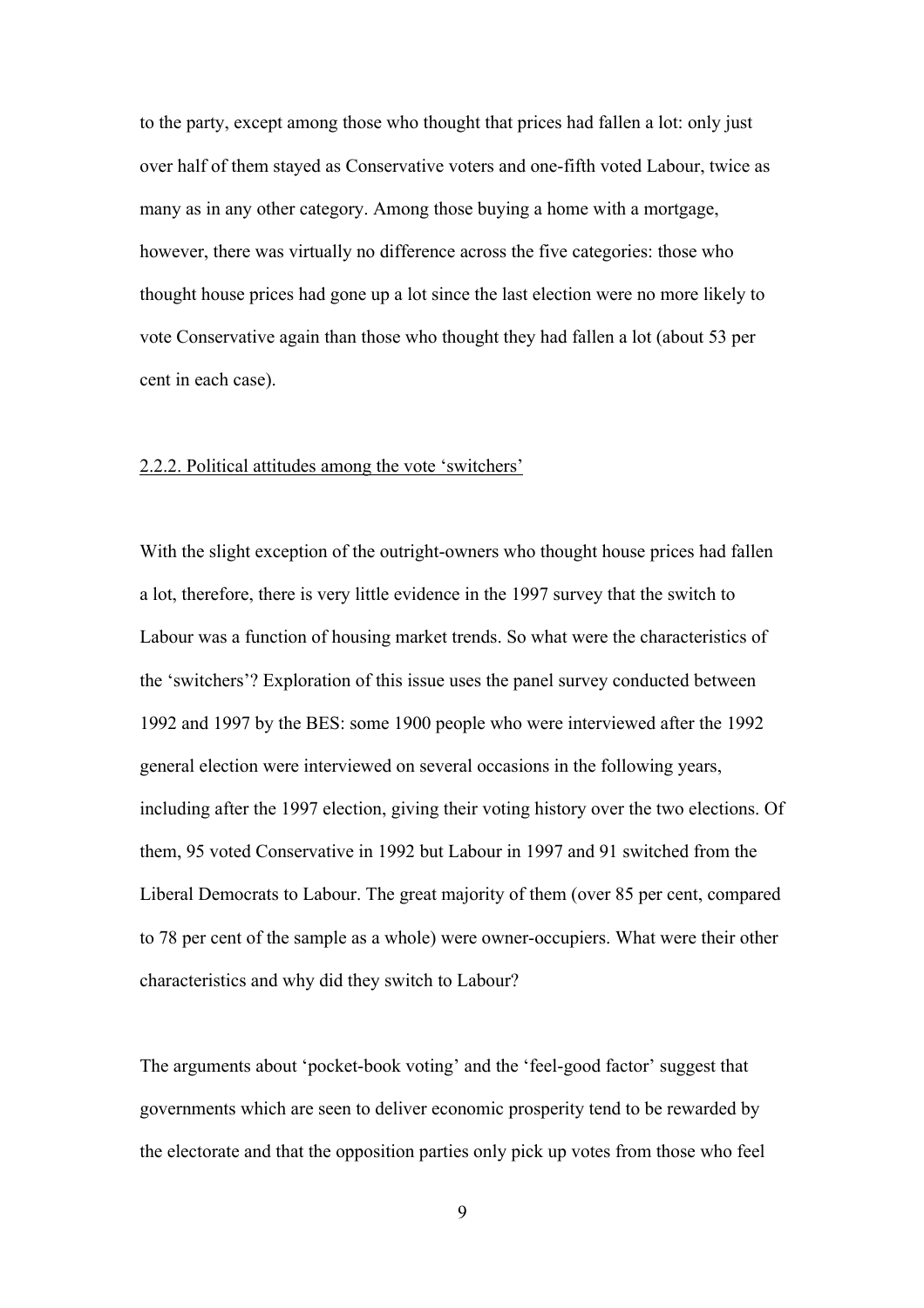that the government has failed. On this basis, those who shifted their vote to Labour between 1992 and 1997 should have been unimpressed by the government's economic performance and pessimistic about the future. But 72 of the 186 when asked in 1997 thought that the British economy had got stronger over the previous year whereas only 19 thought it had got weaker (the remainder thought it had stayed the same). And although a small plurality thought it would get weaker over the coming year (34) another 28 thought it would get stronger. At the individual level, however, there was much more concern: 68 of the respondents said that their household incomes had fallen below prices over the preceding year compared to 28 who had seen their income growth outstrip prices; 45 expected to fall behind over the next year, compared to 24 who expected the opposite.

Overall, therefore, those who switched their vote to Labour between 1992 and 1997 were finding the economic situation tough as individuals, even if many thought that the national economy had been performing well. Some were feeling the pinch: of those with a mortgage, for example, 25 (13.4 per cent) were finding it difficult meeting the payments, although another 109 who were experiencing no difficulties. And many of them felt insecure. Of the 186, 77 felt less secure against crime in 1997 than they had a couple of years before, with only 17 feeling more secure; and 53 were less confident they could keep/find a job, against 15 who were more confident; on making mortgage payments in the future, however, 22 were less confident (again, more than one-in-ten) compared to 29 who were more confident. Their confidence was lowest in the NHS, however: 134 were less confident that the NHS could look after them if they were ill, compared to just 3 who were more confident.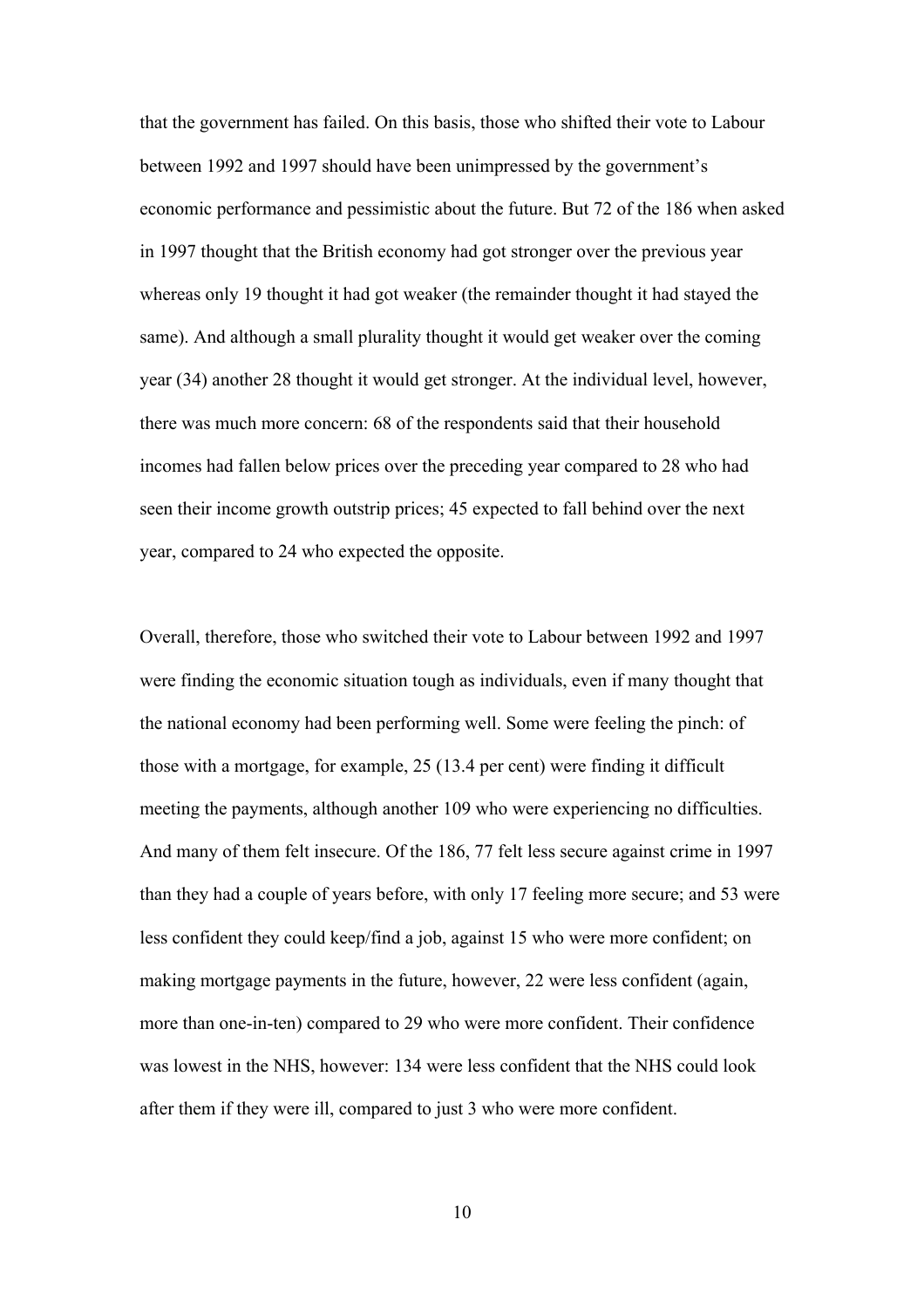Confidence in the Conservative party was even less, however. Of the 186 'switchers', 160 thought it was good for just one class nowadays, whereas only 15 thought it was good for all classes (the comparable figures for Labour were 7 and 166); 182 thought the party divided (180 thought Labour united); 176 thought the Conservatives broke their promises; and 166 thought the Conservatives incapable of strong government (176 thought that Labour was capable of strong government). In other words, the switchers to Labour were totally disillusioned with the Conservatives and believed that Labour had made itself electable again. They also much preferred Tony Blair over John Major: 178 thought Blair capable of strong leadership, compared to only 27 so rating John Major. In sum, the reasons why voters shifted their support away from the Conservatives were very clear: they no longer trusted or had confidence in them, and they believed that labour good deliver strong, effective government in the national interest.

And what were their expectations? They were asked a number of questions in 1996 about what might happen if Labour won the next general election. Of the 186, 57 expected the British economy to get stronger, against 25 who expected it to get weaker; 115 expected unemployment to fall, and only 20 that it would rise; 119 expected education standards to improve, with only 10 expecting them to fall; and 138 expected NHS standards to increase (7 expected them to fall). Nationally, 63 expected general living standards to improve with only 11 expecting them to fall, and 33 expected their own standards to rise as against 15 who expected them to fall. But they anticipated that there would be a price for this: 120 expected taxes to go up (only 16 expected them to fall) and 105 expected interest rates to rise (7 thought they would fall). These were people who believed in public services (92 agreed that they should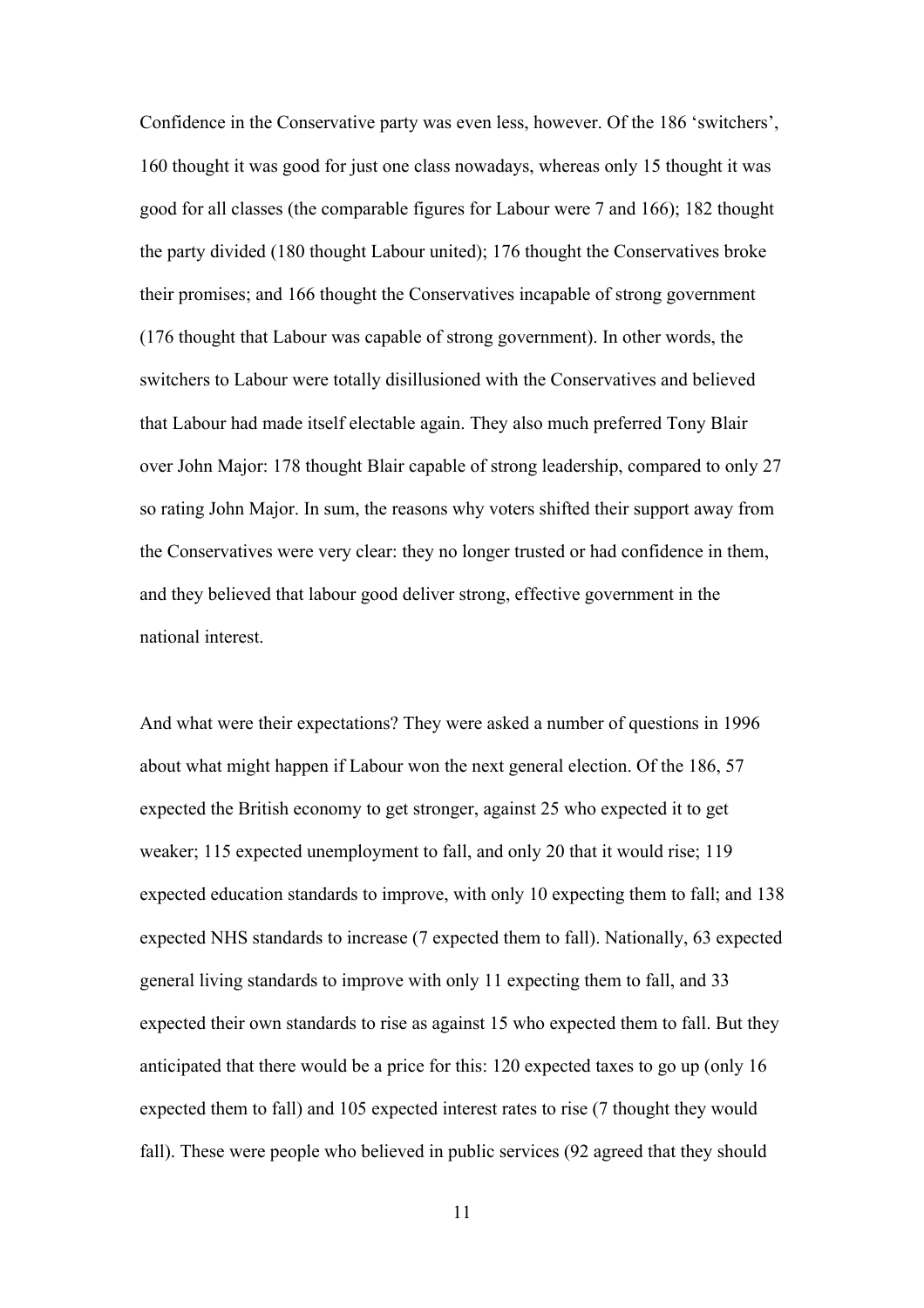be state owned with 36 disagreeing with the statement) and in a 'mixed economy' (in response to a question asking whether private enterprise was the best way to solve Britain's economic problems, 44 agreed and 51 disagreed). And they were interested in politics: only 26 said that had only a little interest and 165 cared a great deal who won the 1997 election.

#### 2.2.3. The switchers' economic situations

The BES survey concentrates on politically-related issues, and reveals relatively little about the shifters (of whom there was only a small number). Another, larger survey does provide some of that information - although it has less on political issues. The British Household Panel Survey (BHPS) is a longitudinal survey, which initially interviewed people in c.5000 households (c.10,000 individuals) in 1991 and has reinterviewed as many of them as possible in each succeeding year. The data for the 1997 survey include 7077 individuals who were also interviewed in 1992. Of them, 379 switched their vote from Conservative to Labour between the two dates (only 22 moved in the other direction) and a further 297 shifted from voting Conservative in 1992 to abstaining in 1997. These two groups of 'switchers' are compared here with the 1516 who remained loyal to the Conservative party over the two elections and the 1805 who supported Labour at both. Although the BHPS does not include a large number of politically-relevant questions a substantial number on the respondents' economic situations are of considerable interest here.

Table 4 shows that those who switched their allegiance away from the Conservatives, either to Labour or to non-voting, were typical of neither those who voted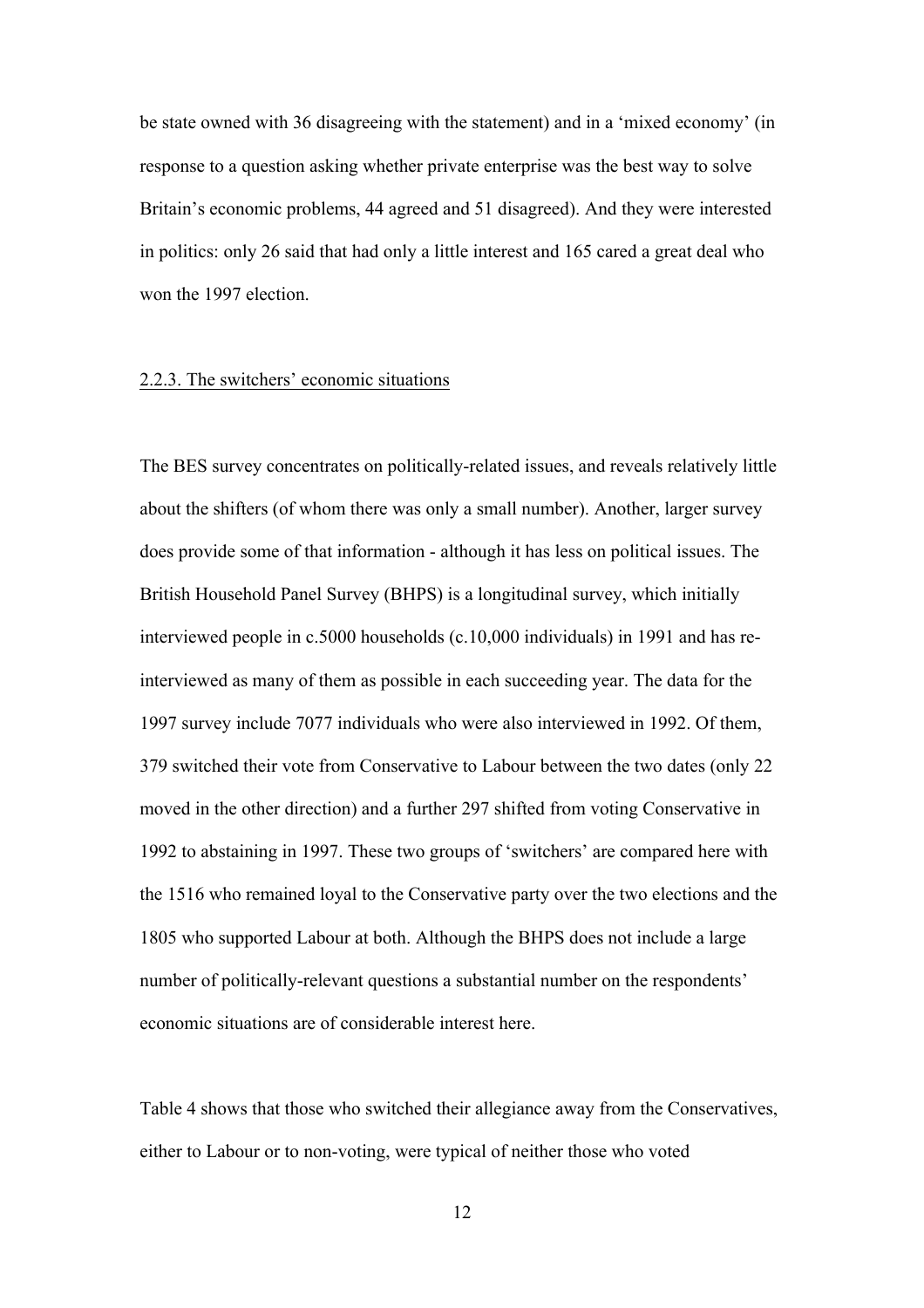Conservative in both 1992 and 1997 nor those who supported Labour on both occasions. Outright owners were much less likely to switch their allegiance from Conservative to Labour than were those buying their homes with mortgages, for example, a differential which was even more marked when comparing the Conservative 'stayers' with those who abstained in 1997 after voting Conservative in 1992.

In terms of their current financial situation, for example, many fewer of the Conservative:Labour (CL) and Conservative:abstention (CA) switchers reported that they were 'living comfortably' than was the case with the Conservative 'stayers' (CC). Similarly more 'switchers' than 'stayers' reported that they had become worse off during the year 1996-7, though the differences were not great. Labour attracted relatively financially hard-pressed voters away from the Conservatives, many others of whom also decided not to vote in 1997. Just over 14 per cent of CA 'switchers' were finding debt repayments a burden in 1997 compared to 6 per cent of Conservative 'stayers', for example, and half-as-many again were having problems with housing payments.

The 'switchers' were also among the less well-off among 1992 Conservative voters, using housing value as an indicator of wealth. Looking at home-owners only (both outright owners and those with mortgages) the average value of the home of a CL 'switcher' was £35,000 less than that of a CC 'stayer' and there was a £25,000 difference in the extent of their housing gain (the difference between their current assessment of their home's value and what they paid for it). Those who switched to non-voting in 1997 were less different from the 'stayers' but still significantly less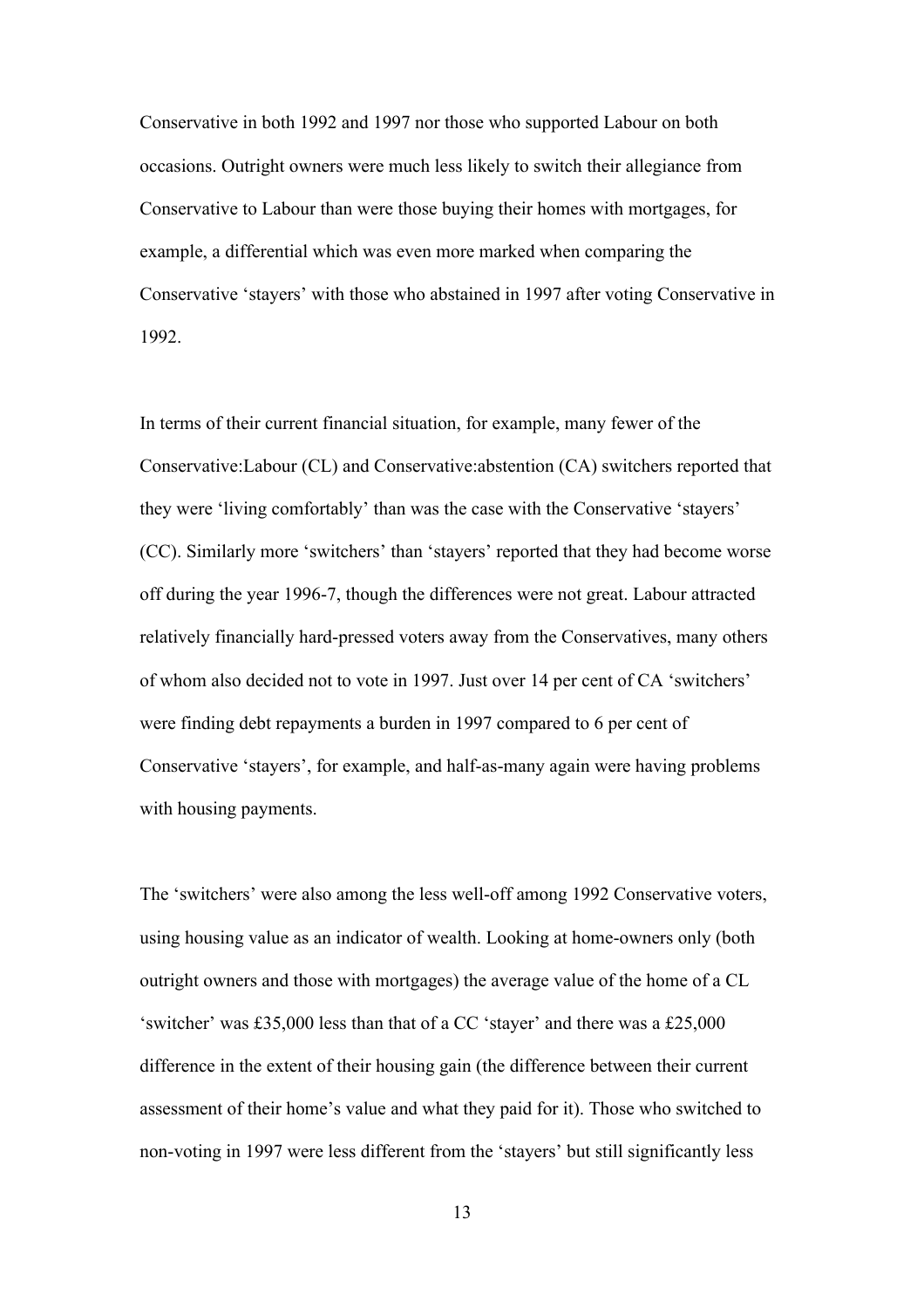wealthy, a conclusion sustained by the data on Council Tax bands. Many more 'switchers' than Conservative 'stayers' had homes in the lowest two bands (A-B), and many fewer in the upper four (especially bands G- H).

The Conservative voters who shifted their support to Labour between 1992 and 1997 were atypical of Conservative voters generally, therefore: they were less wealthy and more likely to be experiencing financial difficulties, as also (though to a lesser extent) were those who abstained in 1997 after voting Conservative in 1992. Labour were most likely to attract those who benefited least under Conservative rule. But those 'switchers' were not typical of loyal Labour supporters either, being wealthier than those they joined. In financial terms, it was those in intermediate positions between the two parties' core supporters who were most prepared to change their allegiance.

### **3. The Geography of Housing and Voting in Great Britain, 1979-1997**

The British housing market experienced a cycle of 'boom and bust' between 1983 and 1992, with more rapid temporal changes and wider spatial variations in housing values than had occurred during previous cycles, notably in the 1930s and 1970s. So did the shift of a substantial number of owner-occupiers to Labour between 1992 and 1997 described above reflect a return to more 'normal' housing market conditions (last seen in 1979-1983) or was there a more fundamental change? Answering that question involves looking at changes in voting by housing market area between 1979 and 1997 (the latest year for which data are available).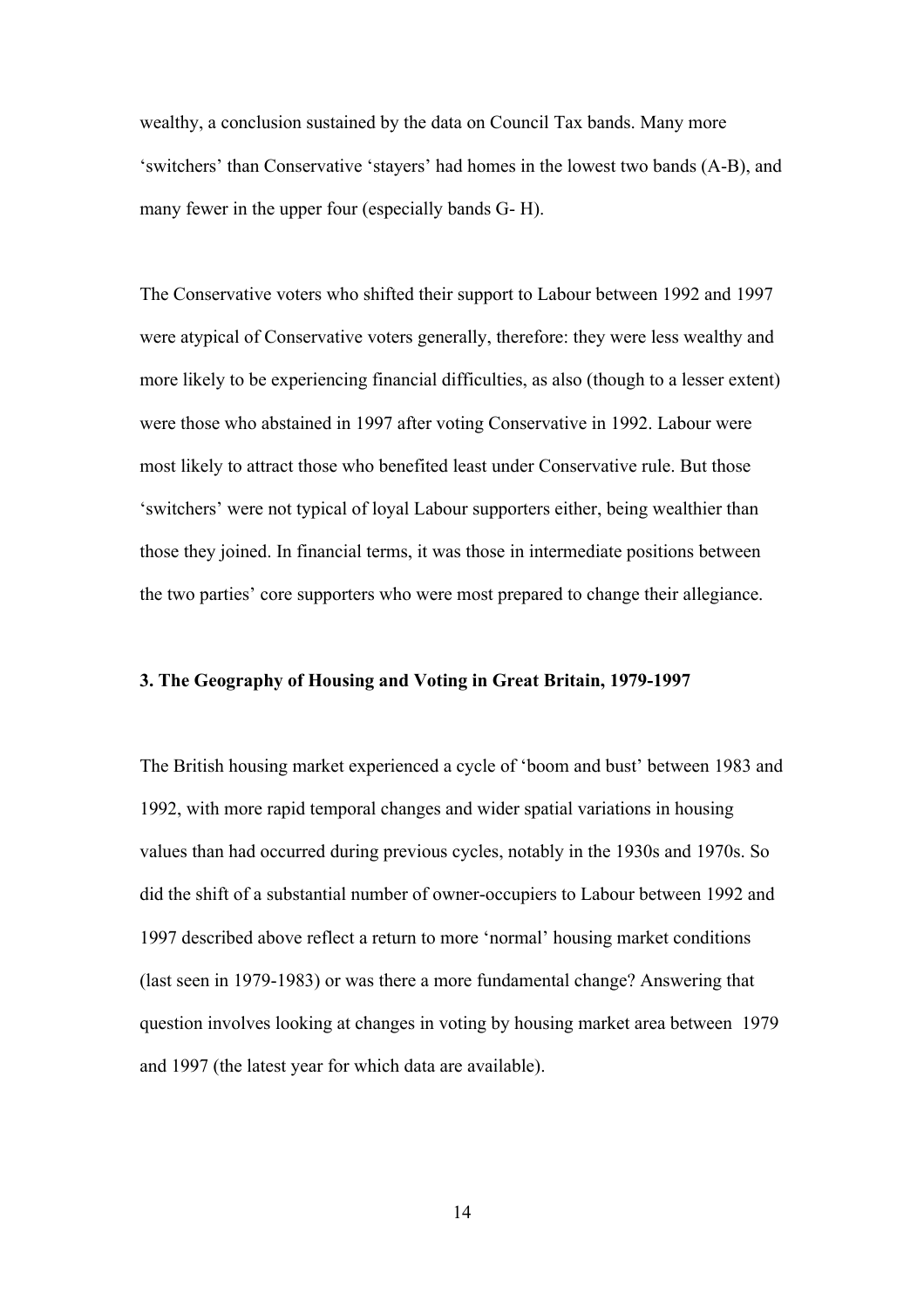#### *3.1. Voting by housing market area: 1979-1997*

The preceding analysis of BES data clearly shows important changes in homeowners' voting between the 1992 and 1997 general elections, but the sample is not large enough for separate analyses of sub-groups of home-owners according to the characteristics of their local housing markets. It seems reasonable to assume that wealthier people living in areas where housing is more expensive should be more likely to vote Conservative than those less well-off and living in less expensive properties and areas. It is not possible to establish firmly whether that is the case with such a relatively small sample, however, nor can the relationship between affluence, home ownership and voting over a longer period be explored in order to gain an appreciation of general trends within which the 1992-1997 experience can be set. Thus this section uses aggregate rather than individual data, employing Parliamentary constituencies as surrogates for housing market areas. The following discussion looks at the changes since 1979, therefore, and concludes that the situation in 1997 was quite similar to that at the start of the period: it was the years in-between that were aberrant. Further, less detailed analysis of the period 1955-1997 sustains that conclusion.

This discussion focuses on the owner-occupied and mortgaged housing market, as this is where the large majority of British voters live and where some of the greatest geographical divisions can be found between different areas, due to the very wide variations in average house prices across the country. The Nationwide Building Society mortgage book provides a nationally-representative source of data on house prices, from which average housing prices for a succession of time periods have been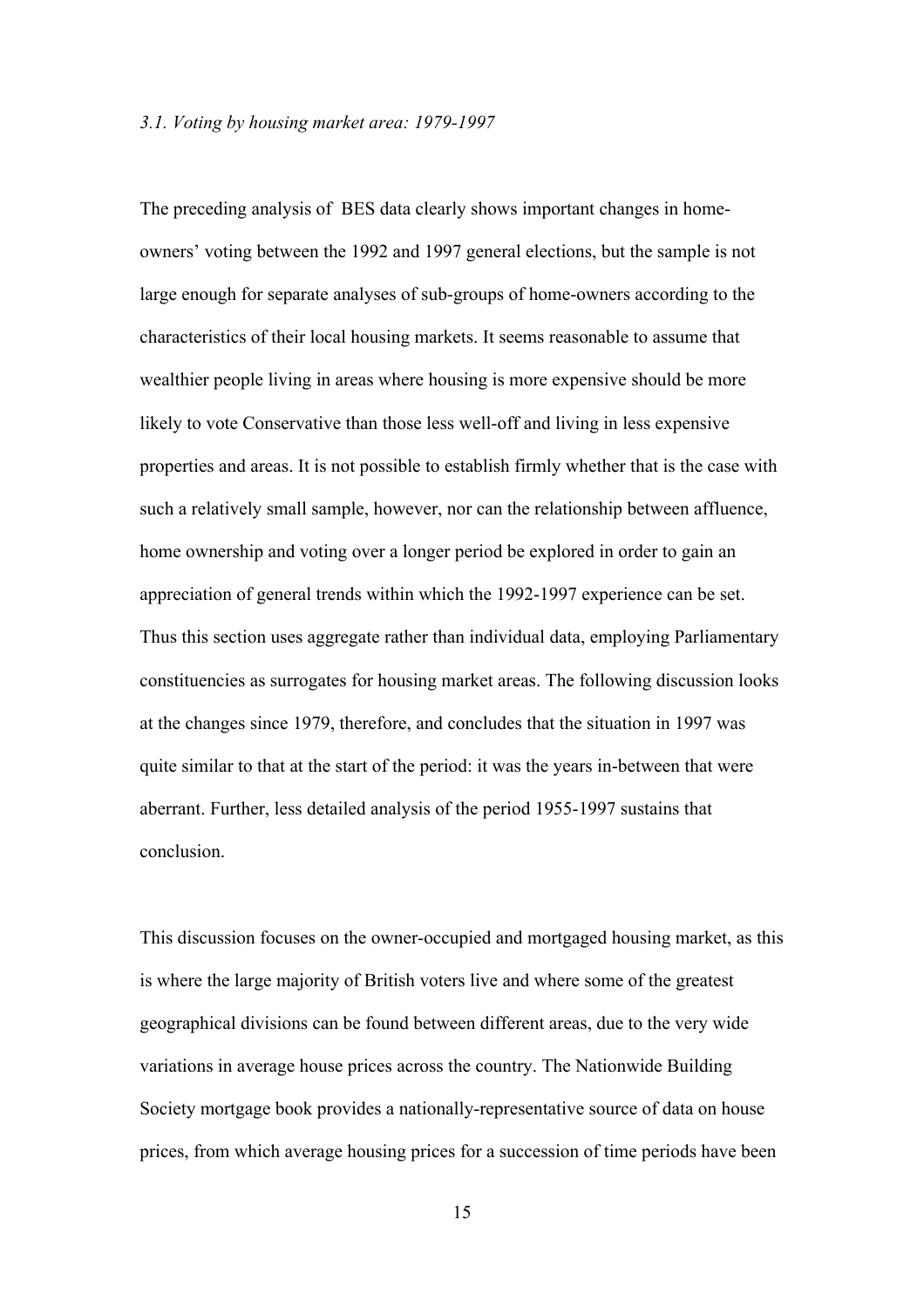calculated (weighted by housing type mix within Parliamentary constituencies), giving robust estimates of housing prices for all constituencies, other than the Western Isles and Orkney & Shetland. The time periods used are 1980, 1981-85, 1986-90, 1991-95 and 1996 to first quarter 1997, which correspond respectively to the situation at the time of the general elections of 1979, 1983, 1987, 1992 and 1997. Wider time periods are employed for the 1980s, partly because of data availability (1980 was the first year for which they were made available, and 1997 the latest) but also because house prices were highly variable year-on-year in the 1980s, which a five-year average can smooth out. The house prices used are weighted averages: the raw figures for each constituency by each of four housing types are weighted by the national mix of those four types to standardise the prices to a common base and avoid differences between areas in the mix of housing types (such as the large proportions of flats in much of Greater London). Production of voting data by constituency involved estimating what the results of the 1979, 1983, 1987 and 1992 elections would have been if the current set of constituencies (created in 1995) had been used then.

These data on voting by groups of constituencies according to the characteristics of their housing markets are analysed by dividing Great Britain into ten 'deciles' for each time period, with constituencies grouped according to their average housing price so that each group contained one tenth of the country's electorate. This shows how the country voted at each election from the least to most wealthy tenth of the constituencies in terms of the average market value of their residents' homes (not their incomes). The composition of decile groups changes slightly between time periods due to the changing geography of house prices and of the electorate. However, at each time period the most wealthy decile always represents the tenth of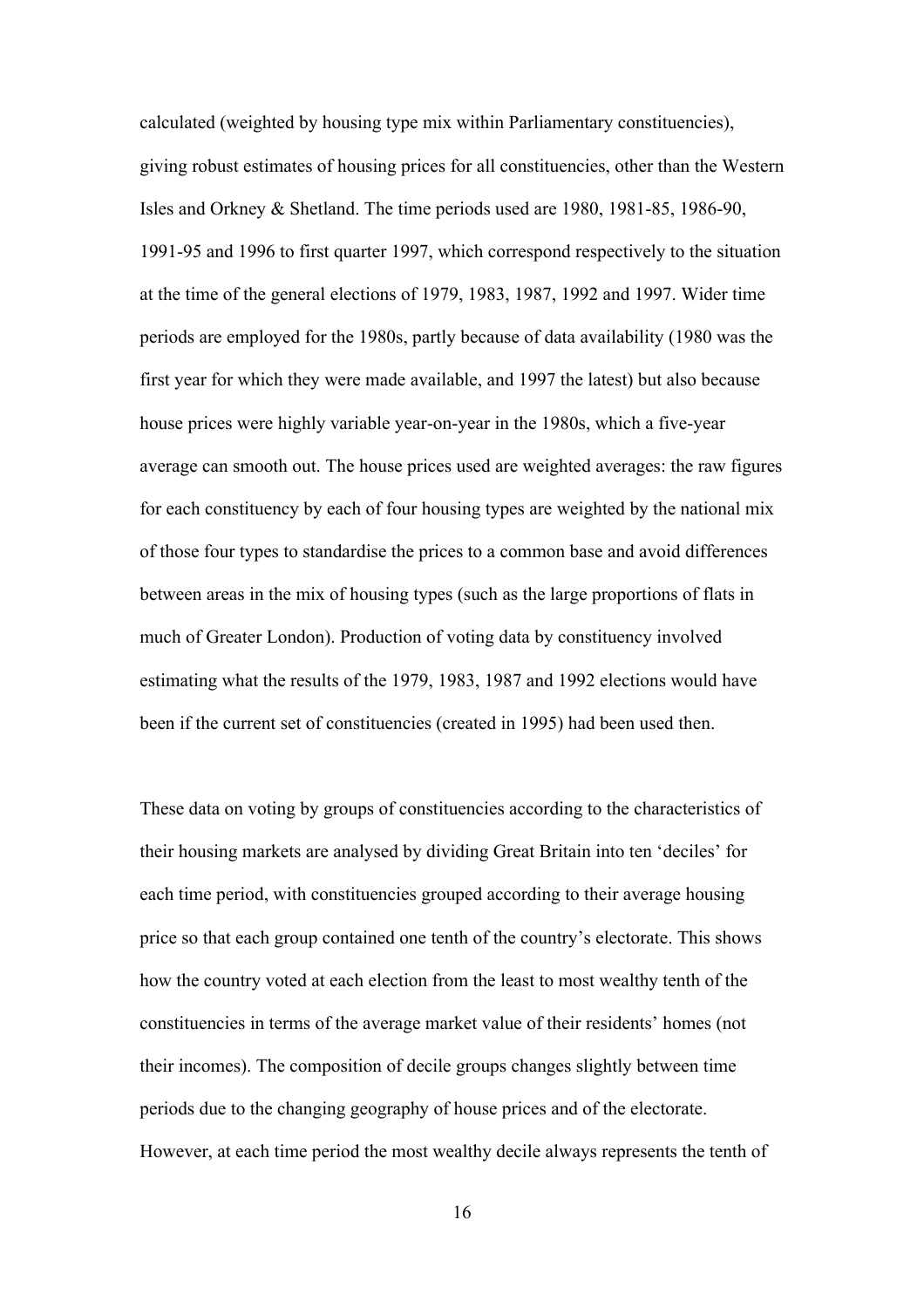the electorate who lived in constituencies where house prices were highest at that time, and so on down to the least wealthy decile.

#### 3.1.1. The pattern of voting in 1997

Table 8 shows the pattern of voting by housing-value deciles at the 1997 general election, when the country is divided by average housing price for the 15 months preceding that election. The first row shows that the average housing price in Great Britain was £63,000; some 22 per cent of the electorate voted for the Conservative party, 32 per cent for Labour, 12 per cent for the Liberal Democrats, 5 per cent for Nationalists and other parties and 28 per cent abstained – a distribution against which the pattern for each decile group should be compared. Decile 1 contains the least wealthy 10 per cent of electors by constituency: on average their homes were worth £42,000 and they were both most likely to vote Labour (42 per cent) and abstain (33 per cent did) than was the case in any of the other decile groups. They contrast most clearly with the most wealthy group (decile 10) living in areas where housing on average cost £104,000 and where people were most likely to vote Conservative (28.1 per cent). Overall, this table confirms the general assumption about voting and housing, that the more wealthy the area the higher the Conservative vote and the lower the support for Labour as well as in the percentage who abstained. The last row summarises the extremes of variation by comparing the most and least wealthy. By constituency deciles the most wealthy 10 per cent of owners live in homes worth on average 2.5 times those of the least wealthy, they are 2.2 times more likely to vote Conservative, twice as likely to vote Liberal Democrat and none voted for a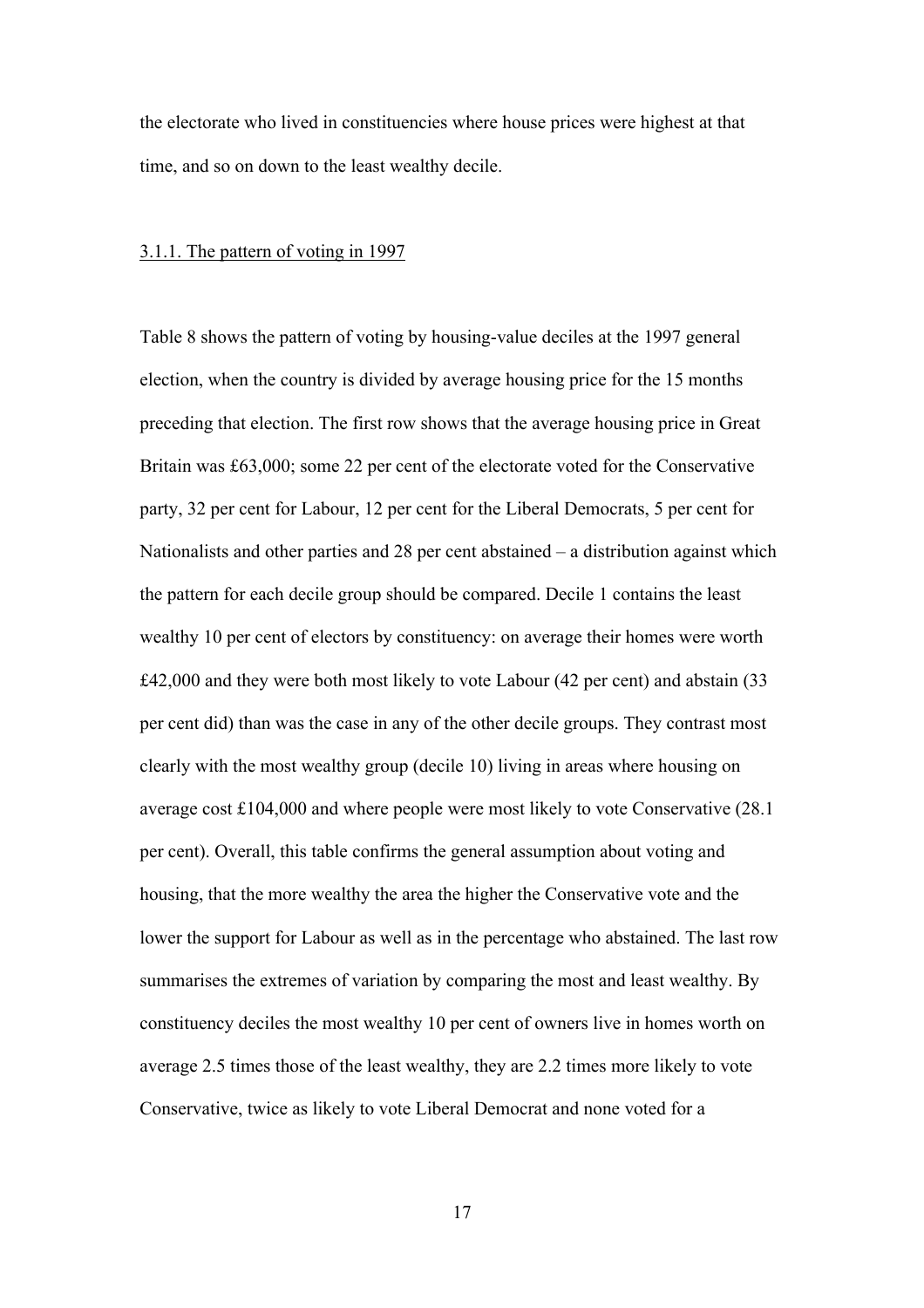Nationalist party (no Nationalist candidates stood in these seats - which were all in England).

#### 3.1.2. Changes 1992-1997

Much more interesting than simply confirming expectations is to look at changes in this pattern of voting by housing costs: have the differentials always been of this nature or did the 1997 general election represent a narrowing or widening of the "housing divide" in voting? Answering this question involved constructing exactly the same table for each general election since 1979 and then subtracting the comparable values to identify changes in the pattern of voting according to housing wealth.

Table 6 compares the voting profiles of decile groups of electors in Britain by average housing price 1991-1995 and 1996-97Q1. Average housing prices rose only slightly (by £3000) over this period as the housing slump had only just ended by 1997, but the increase in house values was concentrated in the richest areas of Britain. In decile 10, comprising the constituencies which already had the highest housing prices in the early 1990s, prices rose by on average £12,000, four times the national average and twelve times the increase experienced in the least wealthy constituencies. Intriguingly this degree of growing inequality – of the rich areas becoming richer – was only matched in geographical pattern by the swing in votes for one political party: Labour. Where housing prices rose the most before the election Labour's percentage of the votes cast rose similarly.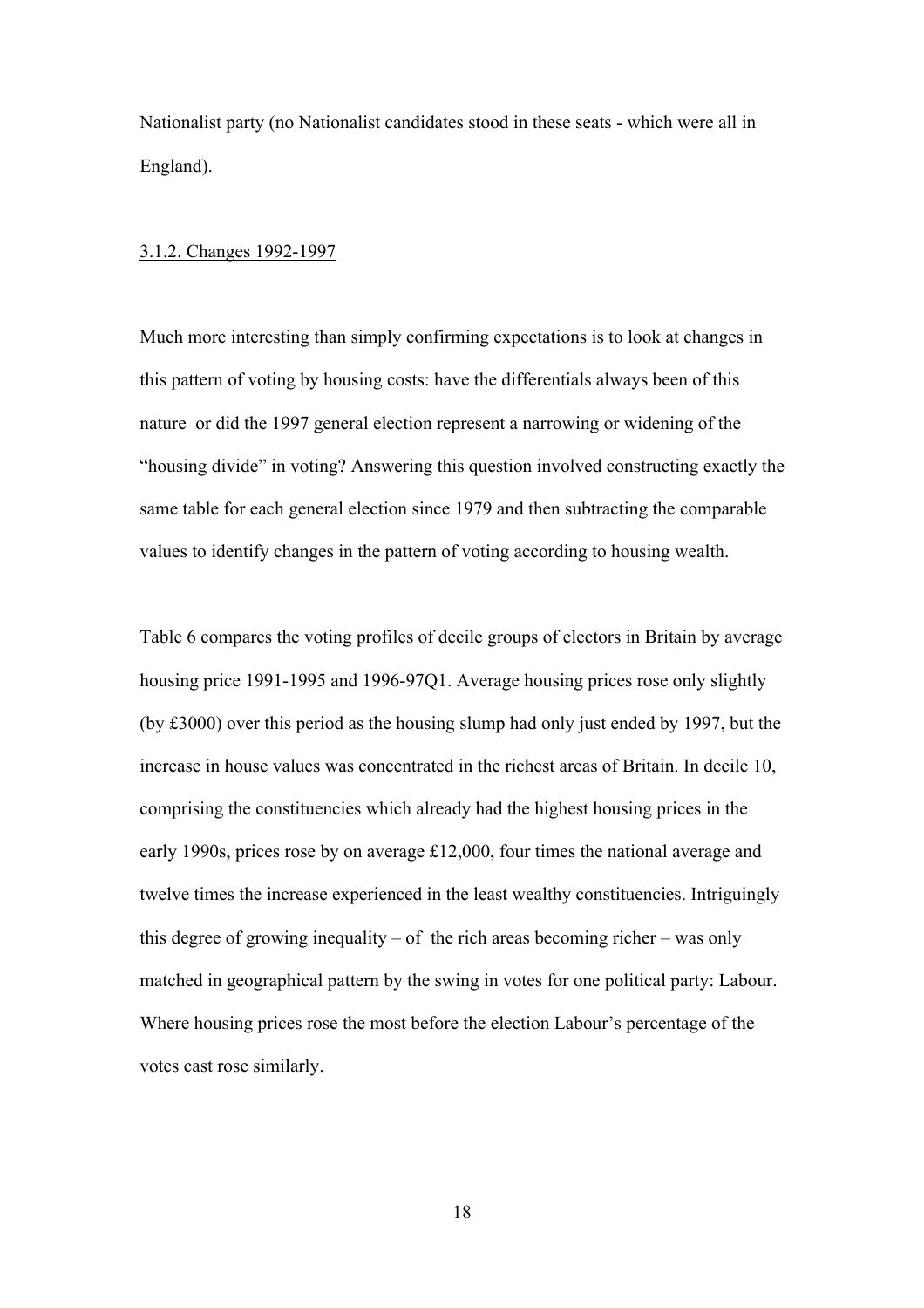Nationally, Labour gained a net increase of 4 percentage points (an increase in its share of the electorate from 28 to 32) but its increase in the wealthiest constituencies was 11 times greater than the 0.7 per cent increase in support in the least wealthy 10 per cent of seats (decile 1). Not only did this help Labour to win the election but it represents a remarkable illustration of the turn-around in public opinion that preceded its 1997 victory. People living in wealthiest parts of Britain changed allegiance to the Labour party and deserted the Conservative party in greatest numbers (the net fall in Conservative support in decile 10 was 16 percentage points). Had Labour started to become the party of the rich? In 1979, 21 per cent of electors in decile 10 voted Labour (8 per cent less than the national average): in 1983 this had fallen to 12 per cent, in 1987 it was 14 per cent, in 1992 it was 18 per cent, and then in 1997 it was 26 per cent – 6 points less than the national average, but 5 points higher than the situation in 1979. Labour's 1997 performance in these wealthy areas not only looks very good when compared with its low points in the 1980s but also when compared with 1979: its share of the electorate in the richest part of the country had increased by almost one-quarter over its performance when the Conservatives last defeated it, a pattern entirely in line with the individual data graphed in Figure 3.

#### 3.1.3. The 1979-1997 trends

Table 4 summarises information on support for the Conservative and Labour parties for each of the five elections in this period by comparing their shares of the electorate. Thus in 1979, for example, Labour had a 17 point lead over the Conservatives in decile 1 (the constituencies with the lowest-priced housing), which increased to 29 points in 1997. Not surprisingly, Labour's lead over the Conservatives was largest at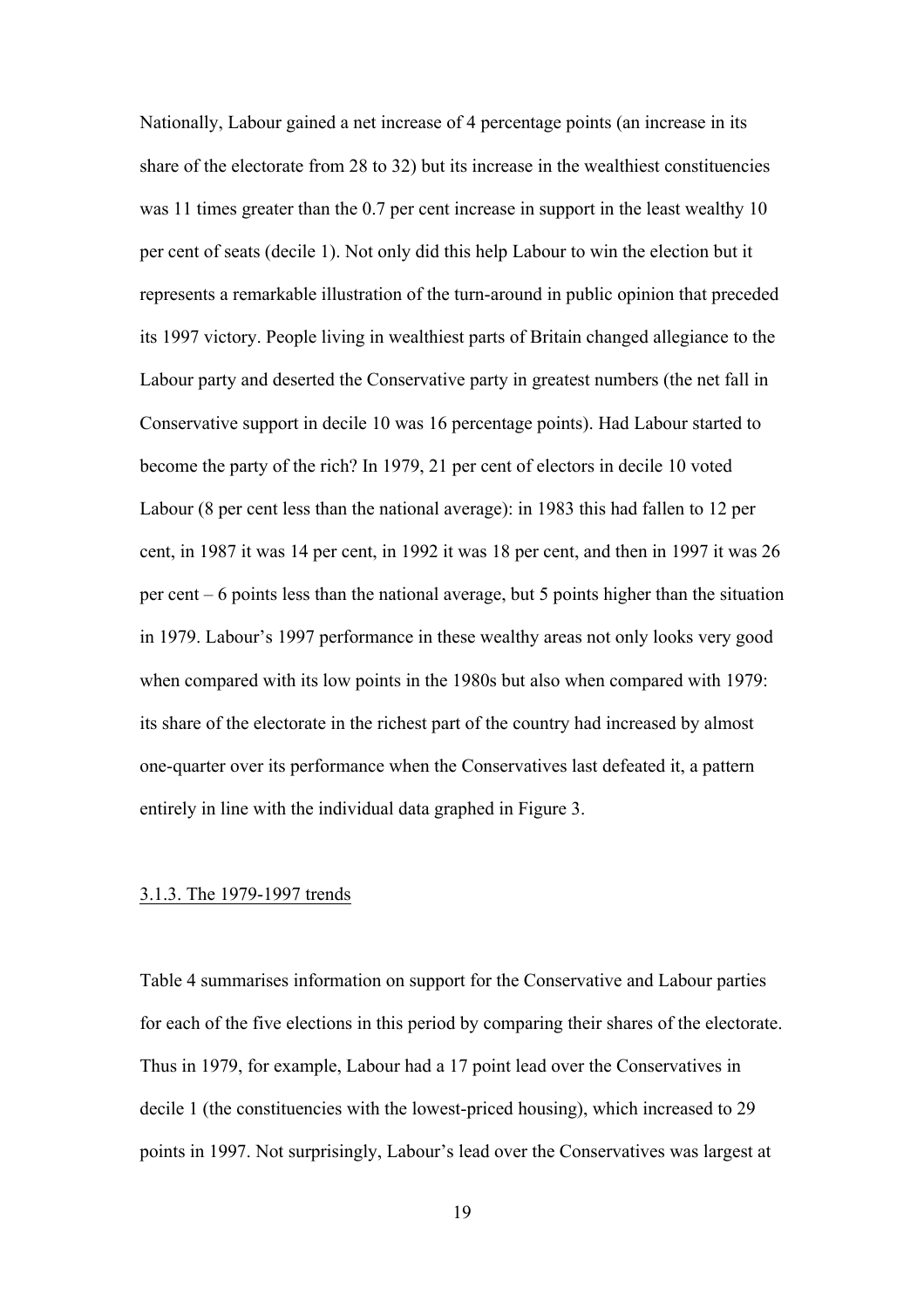every election in the lowest deciles, and the Conservative lead was greatest in the highest. The last two columns show the positions in 1979 and 1997 respectively with the national difference partialled out. In general terms the differences between the beginning and end years are not great, though interestingly one of the largest changes between 1979 and 1997 was in decile 10, where the adjusted Conservative lead over Labour fell by 5 percentage points - nearly one-third of what it was at the former date.

The last row of Table 7 gives the gap between the Conservative lead over Labour in decile 10 to Labour's lead over the Conservatives in decile 1 (it is the sum of the two values, irrespective of sign). It suggests that the country was most divided, in terms of voting by housing wealth, in 1987, which is when house prices varied most between groups of constituencies. These divisions were reflected in the polarisation of both voting and house prices. Across all five elections, the gap was smallest in 1997. If spatial polarisation were to increase again, with a growing north-south divide in prosperity (and there is evidence that this is beginning in recent house price trends), then voters in the south may decide to switch back to the Conservatives (assuming that the party is once again considered capable of strong government) in order to protect their newly-found equity if they believe that Labour's policies may threaten that newly-created equity.

Table 8 shows how average housing prices changed in each decile group during each electoral period, beginning and ending with the actual 1979 and 1997 average prices. The final column is the overall house price inflation for the period by housing price group. At the start and end of the period (1979 and 1997) the average house price in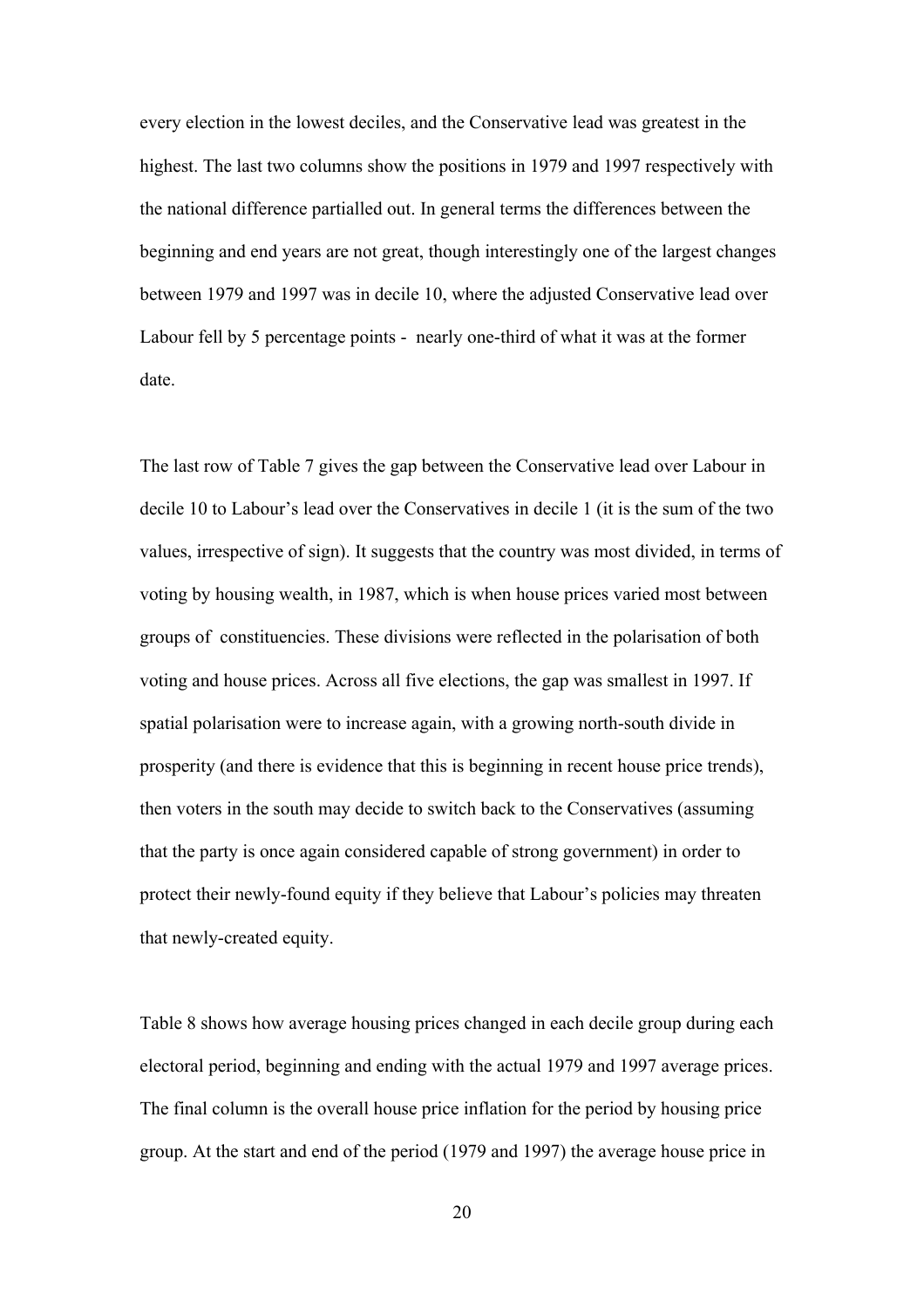decile 10 was just under 2.5 times that of the average in decile 1: Britain, it seems, was no more polarised in terms of housing prices in 1997 than it was in 1979, despite the major variations in the intervening period (house prices increased most in the wealthier deciles between 1979 and 1983, 1983 and 1987 and again between 1992 and 1997, but between 1987 and 1992 they were most buoyant in decile 1). Polarisation in the housing market was thus a temporary feature of the early 1980s: at the end of that decade, it was the highest-priced constituencies that suffered most from the 'bust' (having benefited most from the preceding 'boom'); and then during the 1990s the degree of spatial differentiation in the housing market returned to its former condition, although there are signs in mid-1999 of growing polarisation in the operation of the housing market.

The change in support for Labour between the two years is not just a feature of changes in the housing market: its performance in the wealthiest areas was substantially better in 1997 than it was in 1979, when the ratio in housing wealth between the richest and the poorest areas hardly changed at all. When the housing market was most polarised during that period, between 1983 and 1987, so too was the electorate, but when housing value polarisation was reduced, so too were the differences between areas in their support for the two main political parties. And then between 1992 and 1997 the Conservative vote collapsed most where it had always been strongest, giving Labour a much greater foothold in the country's wealthiest areas than it had previously enjoyed.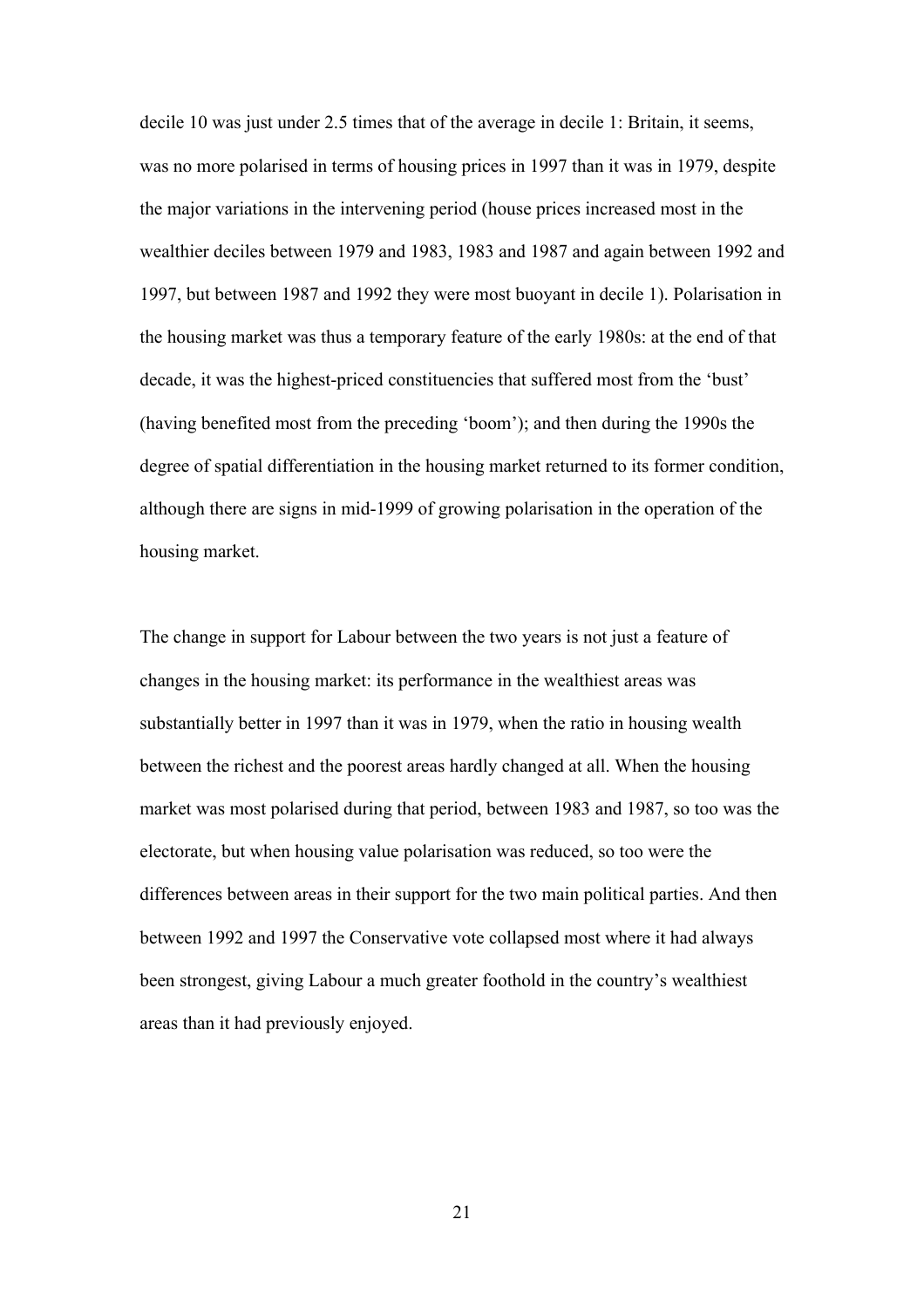#### 3.1.4. A longer-term perspective – 1955-1997

But was this an unusual situation in an even longer-term perspective? The voting shifts by tenure and by house prices between 1992 and 1997 were unprecedented in the light of voting since 1979 but all of those elections with which 1997 has been compared were won by the Conservatives. To be sure of the significance of that recent shift the 1997 voting patterns should be compared with previous Labour victories, which is extremely difficult, for two reasons.

The first problem was created by constituency redistributions. New constituency boundaries were introduced after the 1970, 1979 and 1992 general elections. For the last two of these, the result of the election preceding the redistribution was estimated as if were held in the new constituencies, and these estimates (BBC/ITN, 1983; BBC/ITN/PANews, 1995) were used in the work described above. For the first of the redistributions, however, all that is available is a list of those constituencies which were largely unaltered by the process. This has allowed construction of a set of 563 'quasi-constituencies' whose voting patterns can be compared over the period 1955- 1997, which cover some 90 per cent of the British population: the 10 per cent excluded are mainly in the inner cities and in rural areas - the former have lost population over the period whereas the latter have gained it.

Secondly, there is no good measure of housing prices for small areas in Britain prior to 1980. It has to be assumed that the basic geographical pattern of wealth in place in the 1980s has changed little since previous decades, therefore, so that voting in the 10 per cent of Parliamentary constituencies that were most wealthy in the 1980s can be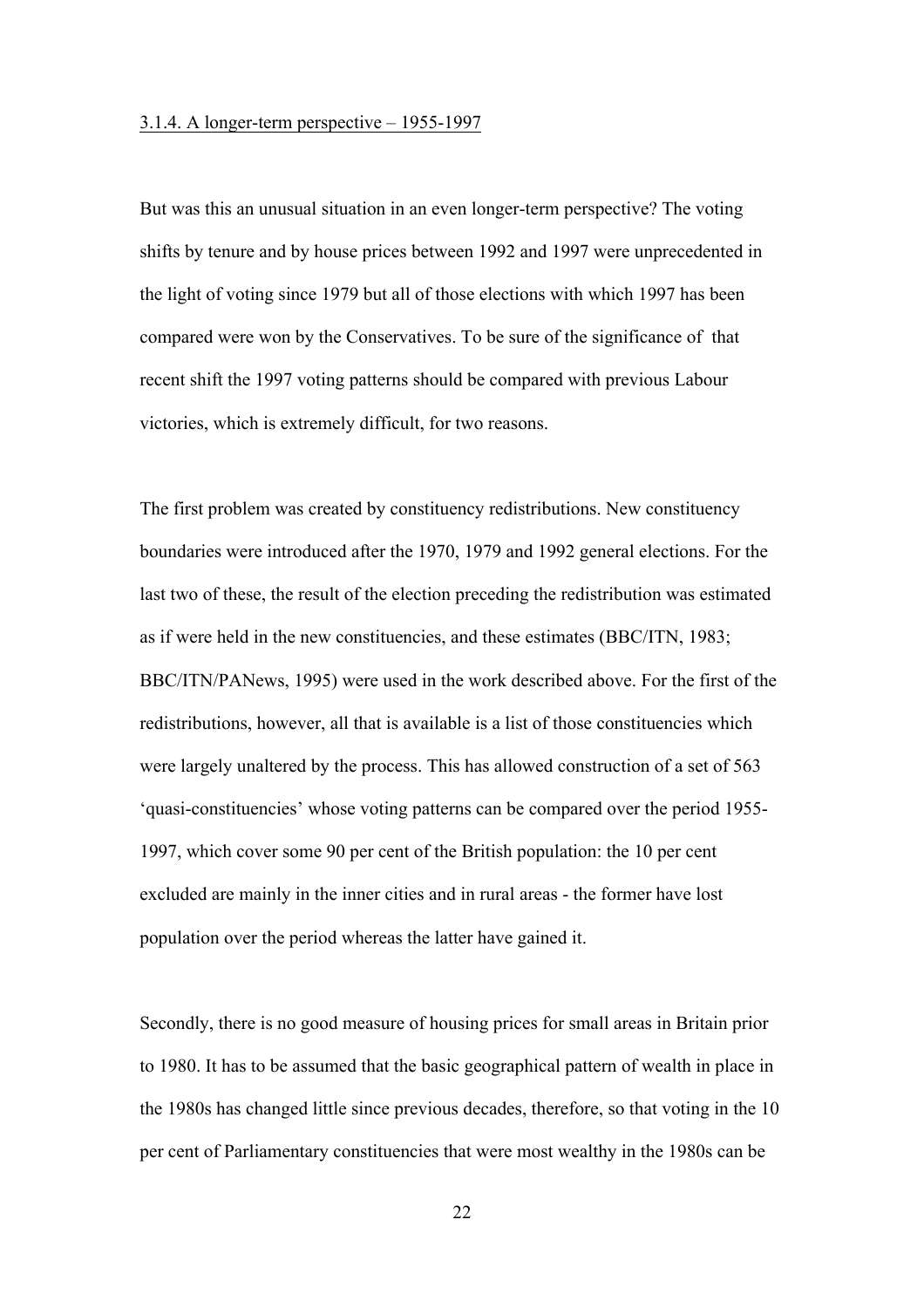compared with the pattern there at elections since 1955. The distribution of constituencies into deciles for 1980 has thus been projected back over the preceding seven elections.

Table 9 shows the national share of the electorate voting for each party or abstaining in these 563 constituencies at each general election since 1955: Labour won more votes than the Conservatives in 1964, 1966, October 1974 and 1997. Table 10 gives the voting data for the richest 10 per cent of those constituencies. The Conservative share was nearly half at the beginning of the period, fell to below 40 per cent through the 1960s and in the 1970s until 1979. From then until 1992 its share was between 40 and 45 per cent but in 1997 it fell to just over 30 per cent, five points lower than at the previous nadir, in October 1974. Labour's share in these areas was its highest in 1997, at 21.6 per cent, since 1970. It performed better than that in those constituencies throughout the 1950s and 1960s, however, but that was when turnout was higher and the Liberals performed poorly (not contesting all of the seats). Labour's performance relative to that of the Conservatives is best seen through the table's final column, which gives the ratio of the Conservative to the Labour percentage of the electorate. That figure was lowest in 1997, although not much lower than when Labour achieved its other major post-1955 victory, in 1966.

Finally, Table 11 presents the situation in the richest 10 per cent of constituencies compared to the national pattern. The latter has been subtracted from the former (i.e. the national percentage has been subtracted from the decile percentage), to show how the richest constituencies differed from the country as a whole. Thus in 1955, 47.8 per cent of the electorate voted Conservative in the richest constituencies compared to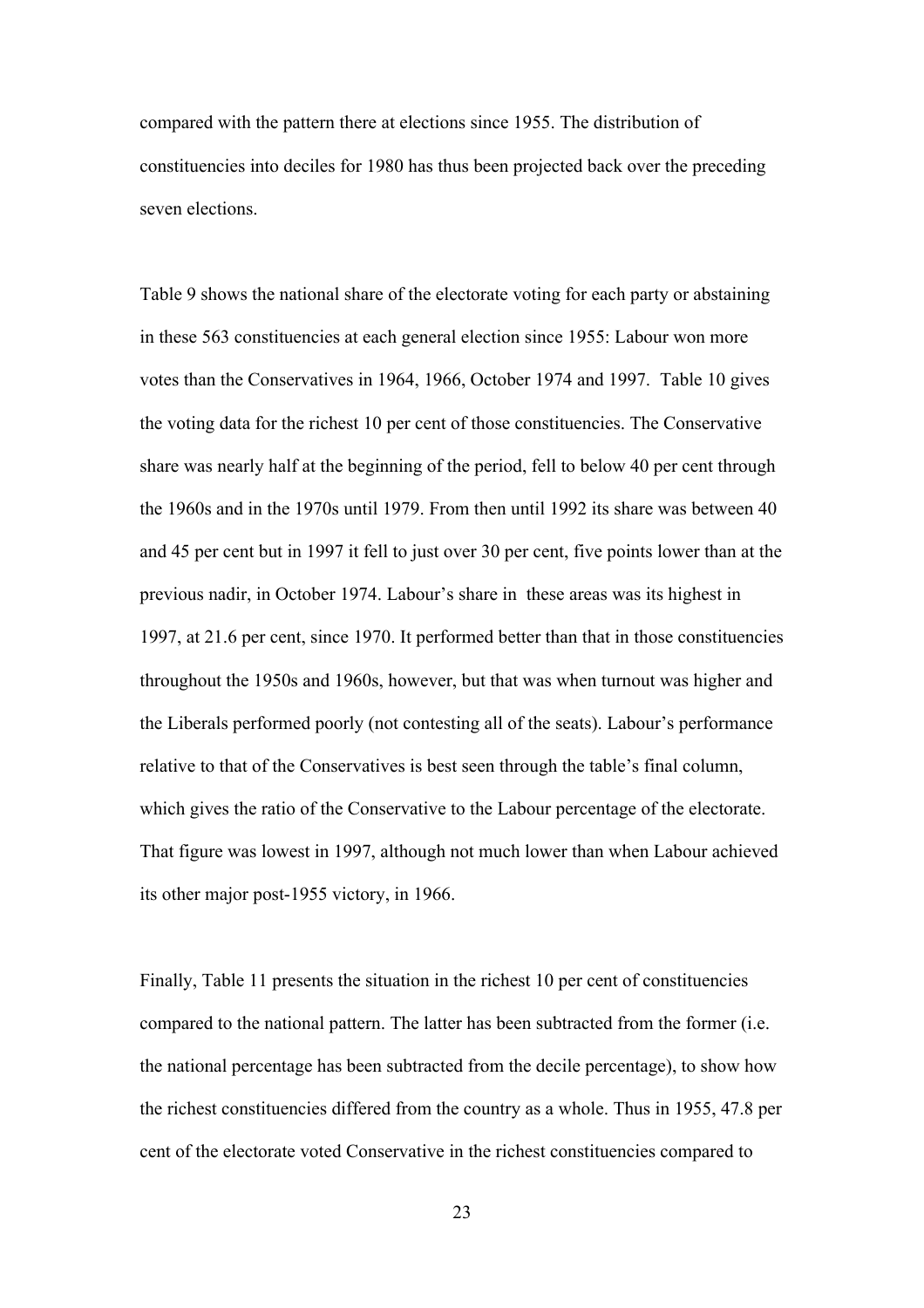38.2 per cent nationally, giving the party an advantage of 9.6 points there. Labour's disadvantage there was 10 percentage points then, and it varies by only 4.7 points over the next 40 years, from a low of 9.8 in October 1974 to a high of 13.5 in 1992.

The evidence presented in this section suggests that although Labour made substantial inroads into the Conservative 'heartlands' of the richest 10 per cent of constituencies between 1992 and 1997, its performance there was not out of line, in relative terms, to that of previous elections: the period 1979-1992 was one of deviation from the general pattern. On the other hand, the Conservative share of the vote in 1997 fell substantially below its previous 'lows': for it, if not for Labour, 1997 was a significant 'deviation'. All that can be concluded, therefore, is that Labour's support in 1997 in the areas where home ownership predominated and where housing was at its most expensive was similar to that of earlier decades. It has not made new inroads into areas previously untapped - although it is several decades since it was last performing well there, so the people supporting it now are almost certainly not those who did so then - but rather regained significant support among a sector of the population which substantially deserted it from the late 1970s until the late 1900s. But will it last?

#### **4. New Labour in office**

During the later years of the Major government his party lost important electoral support among hitherto Conservative-inclined groups, notably home-owners. This was partly a consequence of the general loss of confidence in his government's economic competence which affected its support in all sections of society, whereas for home-owners in particular the impact of the housing recession of the early 1990s,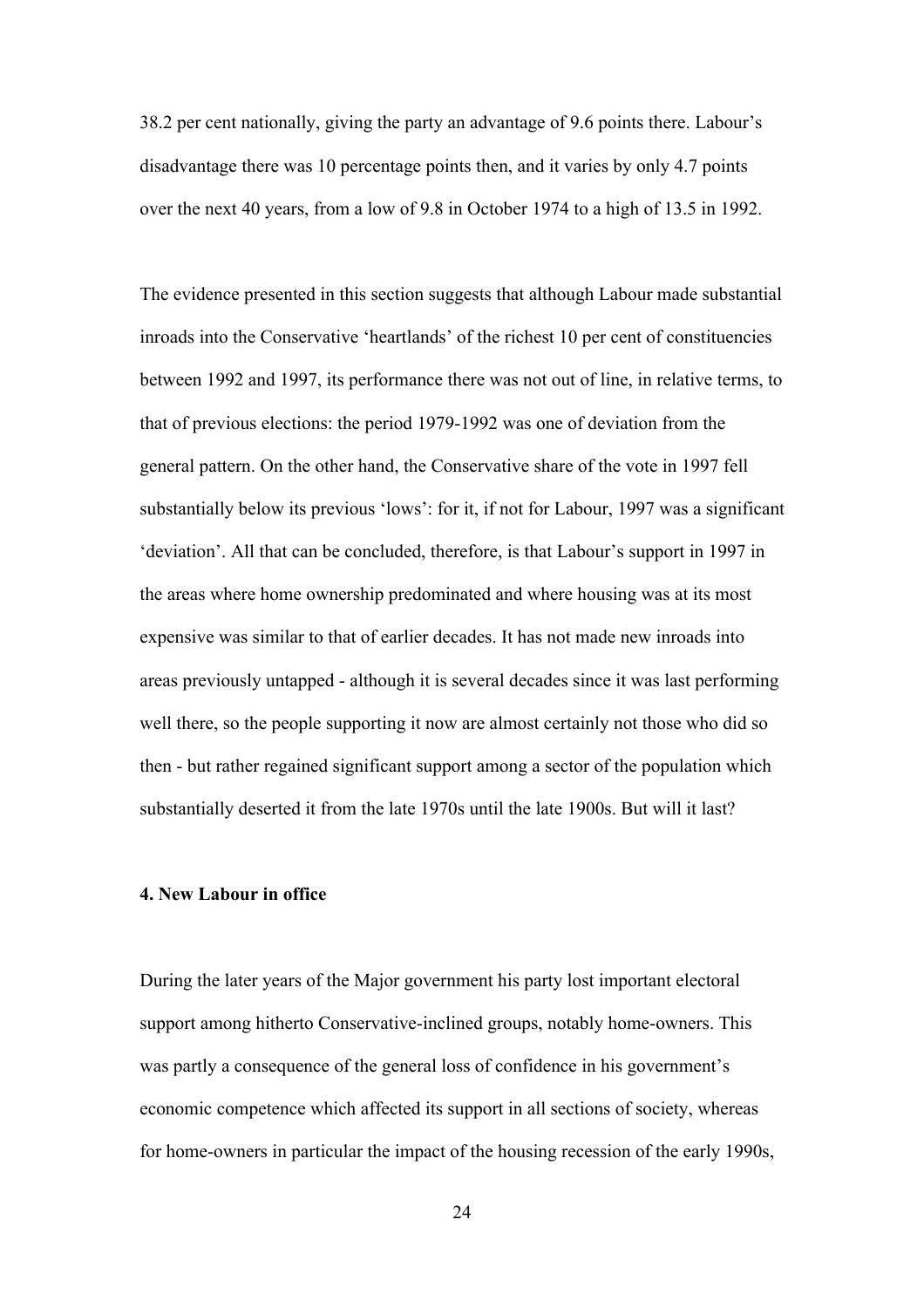and (for some) the negative equity it produced, were further sources of concern. In part, too, the Conservatives' loss was a function of the re-established credibility of the main opposition party. New Labour under Tony Blair had spent the years prior to the 1997 election attempting to convince 'Middle England' – a nation of homeowners – that its interests were close to Labour's heart. The Conservatives' hegemony among home owners was therefore under attack from two sides: weakened by both home owners' own increasingly adverse reactions to the party in office and the newlyfound apparent safety of a vote for Labour. And New Labour won them over, at least in the short term: the 1997 election was the first at which Labour won more votes than the Conservatives among home owners. To a large extent, the electoral allegiances of home owners (especially those still paying mortgages) were realigned in 1997.

But was that realignment a short-term reaction to the failures of Majorism, or are there signs of a longer-lasting shift in the loyalties of Middle England? Data derived from a MORI poll, commissioned by the Council of Mortgage Lenders and conducted in November 1998, gives a reference point close to the mid-term of the current Parliament, normally a time when the 'honeymoon period' which new governments enjoy after their election wins has begun to disappear. Blair's government has had a remarkably long honeymoon with the electorate, of course; even by the time of the poll, around 50 per cent of the electorate routinely said that they would vote for the party in a general election (by contrast, the Major government's post-1992 honeymoon came to an abrupt end only 5 months after its narrow win).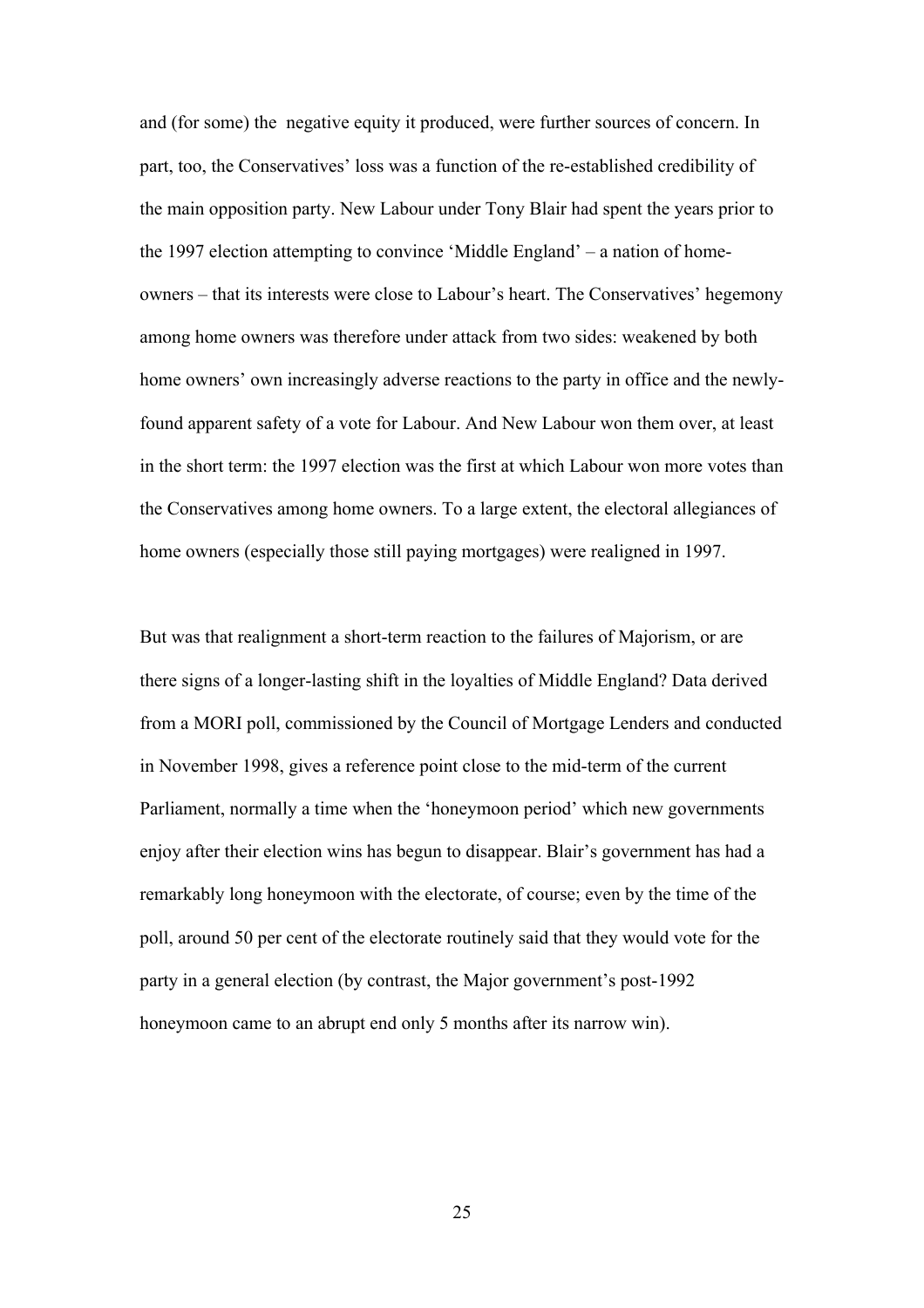### *4.1. Voting intentions*

In keeping with the longevity of Labour's post-election honeymoon, the survey reveals a strongly pro-Labour electorate. When asked how they would vote if an election were held tomorrow, 50 per cent of those who expressed a view ('don't knows' were excluded) said they would vote Labour, compared to under a quarter who would vote for the Conservatives. More importantly for the current analysis, Labour lead the Conservatives in all housing groups (Table 12). As expected, home owners were markedly less likely to express a potential Labour vote than were those renting from local authorities, but Labour was ahead of the Conservatives among home owners, suggesting that the transformation of 1997 was not a flash in the pan.

Labour's lead was not uniform across all home-owners, however. Among those who owned their home outright, Labour's lead was a relatively narrow 5 percentage points (though for Labour to maintain its lead in this group is still a striking departure from 'normal conditions': outright home owners have in the past been strongly pro-Conservative). Among those home buyers who were still paying mortgages, Labour was a full 14 percentage points ahead of the Conservatives. To some extent, age plays a confounding role here. Given the structure of housing finance in Britain, home owners who own their property outright are likely to be older than those who are still paying-off a mortgage (in the CML survey, for instance, almost 60 per cent of those who owned their home outright were aged over 65, whereas just under 5 per cent in that age group were still paying a mortgage). There is a well-established relationship between age and voting: other things being equal, older voters tend to be more pro-Conservative than the young. Furthermore, the swing from Conservative to Labour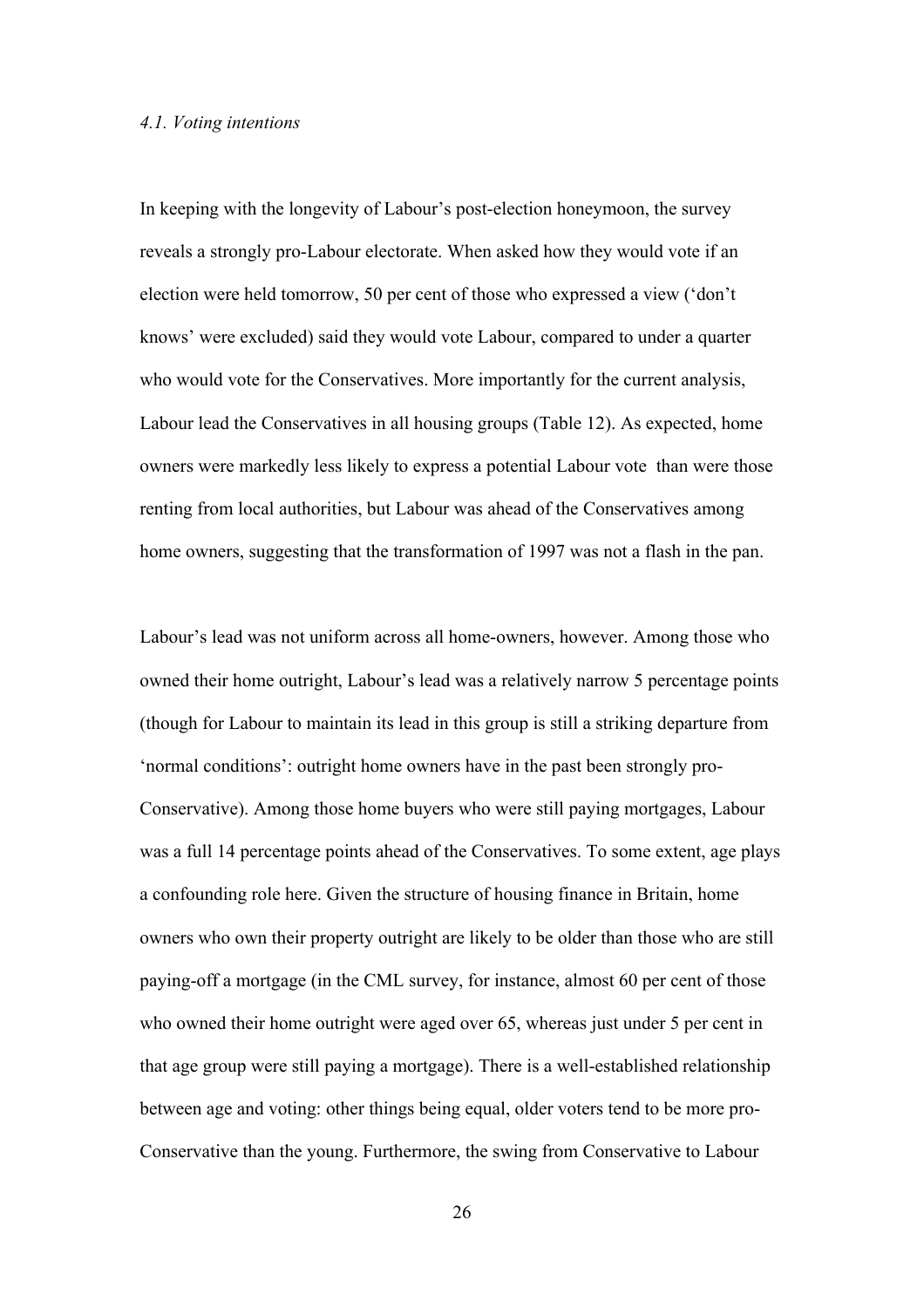between 1992 and 1997 was greater among younger than older voters. The CML survey data were therefore re-analysed controlling for age (where head of household's age was not available, age of spouse/partner was used). To avoid rapid data attrition, respondents were placed in one of three age groups: 16-44 year olds; 45-64 year-olds; and those aged 65+. The results are in Table 13, where the 'age effect' is clear: older home owners were indeed less likely to vote Labour, and more likely to vote Conservative, than were their younger counterparts. (None of the differences in voting between outright owners and mortgagees in all three age cohorts achieved statistical significance, however. )

To a large extent, therefore, the variation in vote intention between outright owners and mortgage-holders is a by-product of the existence of an age effect on the vote (though, clearly, the movement of home-owners from the Conservative to Labour camps is not). What is not clear from these data, however, is whether that age effect is itself the result of a cohort or an ageing effect. The implications for the relationship between age, home ownership and voting will depend on which it is. If a cohort effect is in operation, each generation of voters will develop a distinctive political 'profile' that it will carry through life (some studies have identified a 'Thatcher generation' among those who voted for the first time in the 1980s, for instance). The implication of this would be that as older, more Conservative home owners die and are 'replaced' by younger (and as it currently seems) more Labour-oriented owners, the newly-emerged pro-Labour bias among home owners will become further entrenched (until such time as a new cohort of pro-Conservative voters emerges and begins to enter the property market). If an ageing process is in operation, however, then voters' choices will evolve over their life cycles, and individuals will become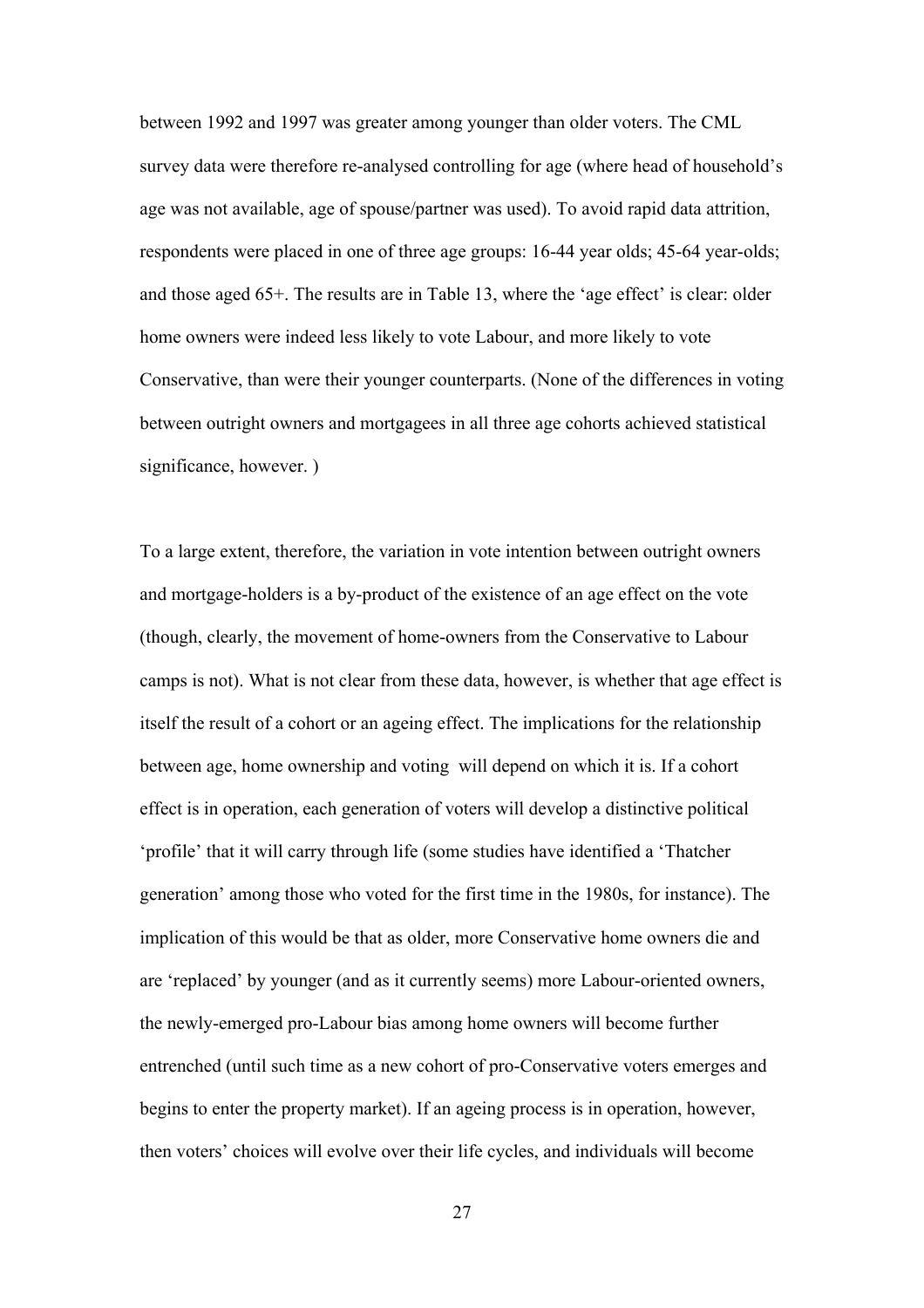more pro-Conservative as they age. Should the latter be true, prospects for the Conservatives are more sanguine, especially given the rapid ageing of the UK population, and the relatively large proportion of mortgage-payers who have almost paid off their mortgages.

# *4.2. Changes since 1997*

Respondents to the survey were asked how they had voted in the 1997 general election. While not ideal (since there is a possibility, which increases over time, that individuals will 'mis-remember' how they voted), it gives some idea of how things have changed since the election. Remarkably, however, there was very little change (Table 14). Eighteen months after their worst election defeat of the century, the Conservatives show no real signs of recovery in what was once a key constituency, with their potential vote increasing by 2.3 percentage points among outright-owners, compared to 1.6 points in the population as a whole.

Furthermore, attempts in the 1980s to 'engineer' a growing pro-Conservative body in the electorate through the encouragement of home ownership seem to have failed. Research following the 1987 and 1992 elections suggested that 'right to buy' had been only a qualified political success. Those who bought their council house in the 1980s were indeed more likely to vote Conservative than were those who remained as council tenants but longitudinal studies revealed that they were also more pro-Conservative *before* they bought. In other words, the act of buying their council house did not change their political leanings: it confirmed them, There is evidence of a similar political 'gradient' at the end of 1998. Around 10 per cent of the owners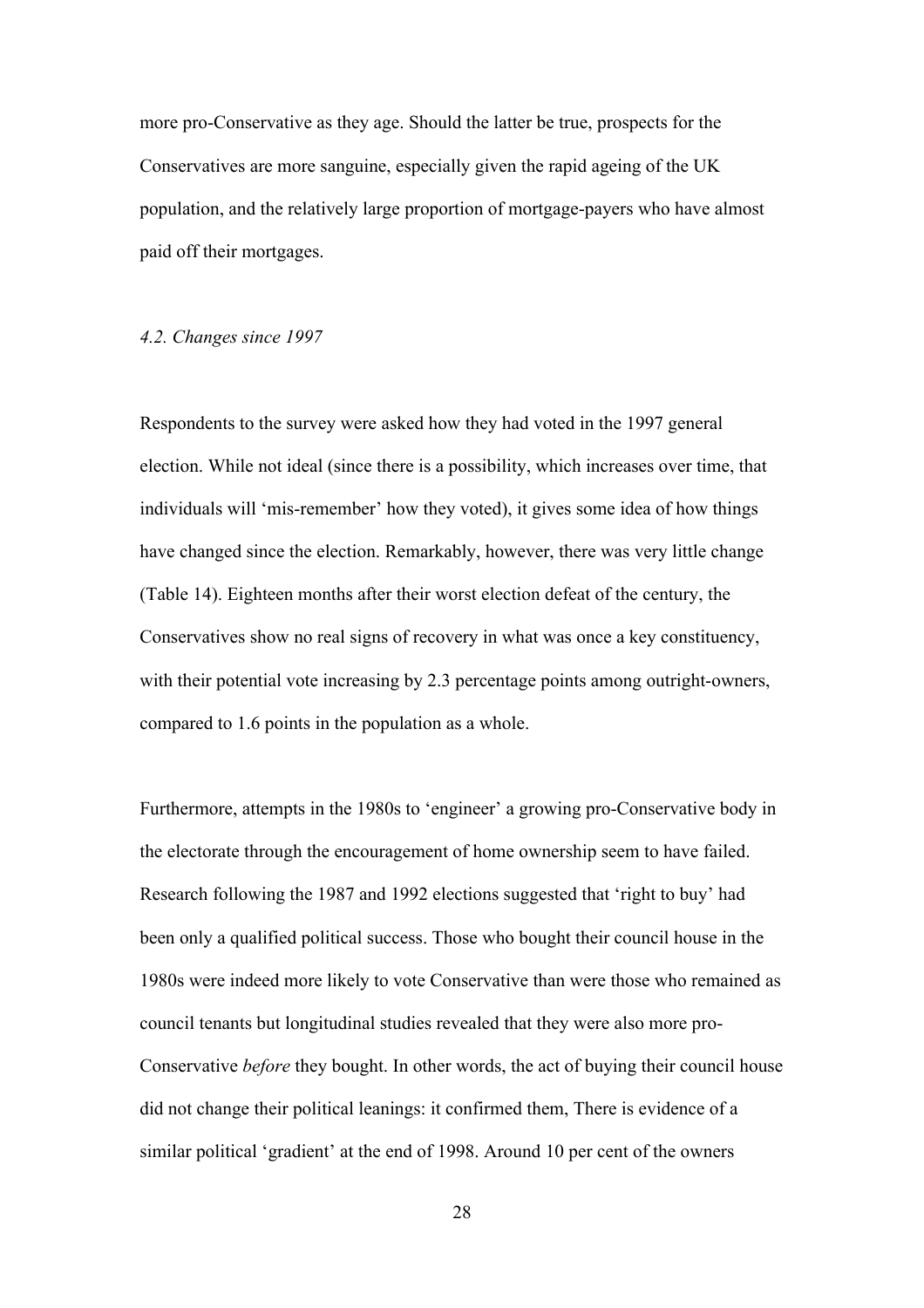identified in the MORI survey had bought their home from a local authority under 'right to buy' legislation promulgated by the Conservatives. Fully 52 per cent of this group would have voted Labour had an election been fought in November 1998, and only 16 per cent would have voted Conservative (Table 15). By comparison, 65 per cent of council tenants, and 'only' 46 per cent of home owners who did not buy from a local authority, would have voted Labour: council house buyers were 'in the middle' between council tenants and other home buyers.

More telling, perhaps, is the change in partisanship among council house buyers. At the 1987 election, 35 per cent of voters who had bought their council house voted Conservative, and a further 35 per cent voted Labour. By late 1998, however, only 20 per cent of those council house buyers who said they would vote gave their support to the Conservatives: 63 per cent said they would vote Labour, a rise of 28 percentage points over the eleven years. By contrast, the increase in the percentage of council tenants who both intended to vote and would vote Labour was just over 20 percentage points (from 61 per cent in 1987 to 83 per cent in 1998), and the equivalent rise in Labour's vote among other home owners was 29 percentage points (from 21 per cent to 50 per cent). Council house buyers moved just as dramatically towards Labour as other home owners.

Further investigation reveals that those ex-council tenants who had bought their homes outright were even more pro-Labour than those who were still paying a mortgage (59 per cent of the former group expressed support for the party, compared to 47 per cent of the latter: don't knows are excluded). Intriguingly, then, the relationship between vote and whether the property is owned outright runs in opposite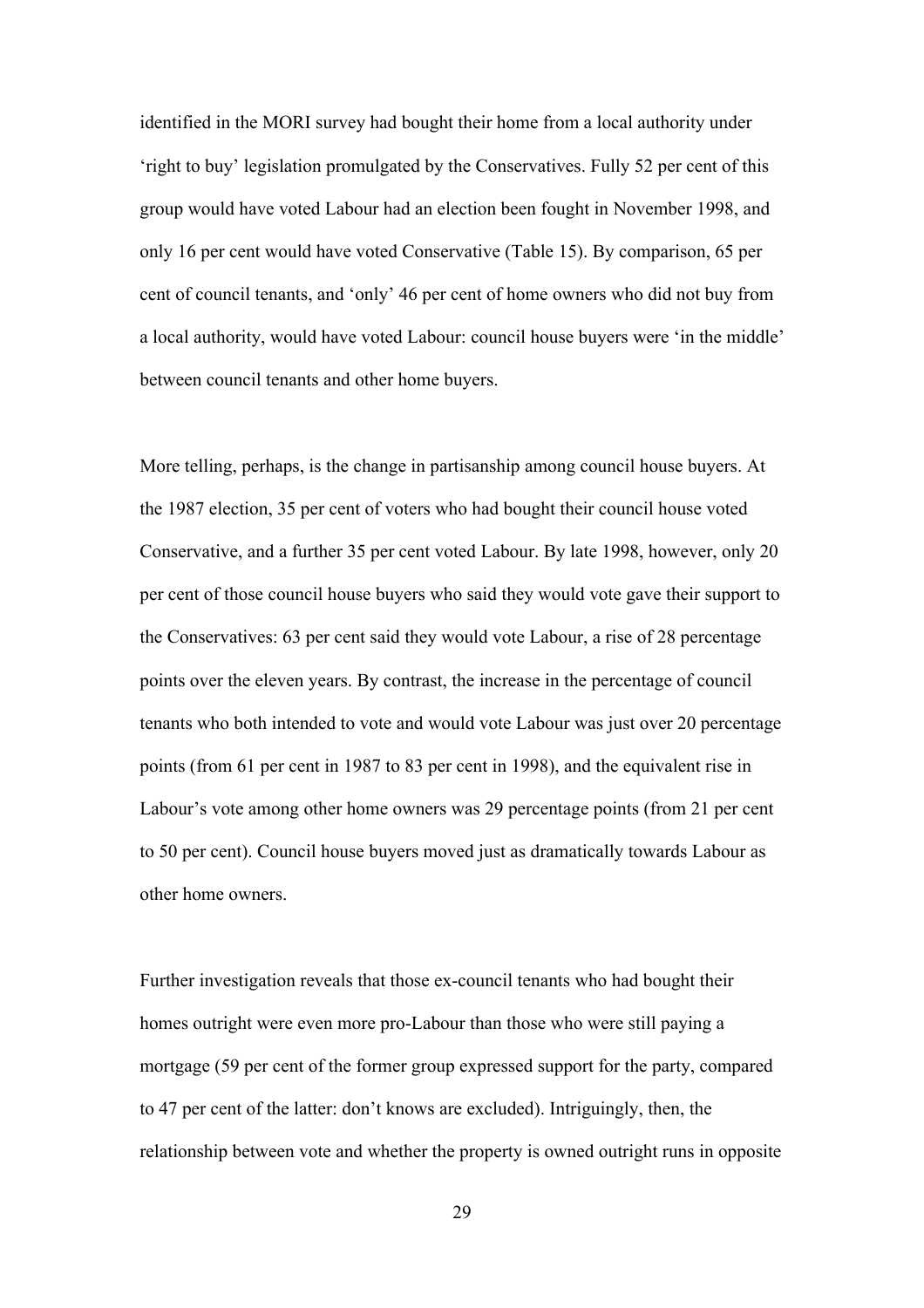directions for those who have bought from local authorities compared to those who bought on the conventional market. (The reason for this is probably that many of those who bought their council houses outright were older people who had been longterm council tenants and qualified by the largest discounts on relatively cheap properties: most of them would have been loyal Labour supporters for most of their lives, and would not have changed their political affiliations as a result of their 'windfall' gains from purchasing their homes.)

#### *4.3 Prospects*

So what has happened to home owners and what are their prospects? Some clues can be found by looking at the relationship between vote, tenure, and evaluations of the state of the economy. Home owners were generally more pessimistic about the prospects for the national economy in 1999 than were renters, with those who owned their home outright the most pessimistic of all: 53 per cent of the latter group thought that the economy would get worse over the forthcoming year, compared to 49 per cent of mortgagees and 43 per cent of council renters (Table 16).

Home owners were more sanguine about prospects for house prices, however (Table 17). Whereas 70 per cent of those renting from their local authority expected house prices to fall over the coming year, only 57 per cent of home owners agreed. Not surprisingly, perhaps, given their more immediate relationship with the housing market, home owners were less pessimistic about the short term future of house prices than were the bulk of renters. This may suggest a strong limit to the further extension of home ownership through right to buy, however. Given how pessimistic council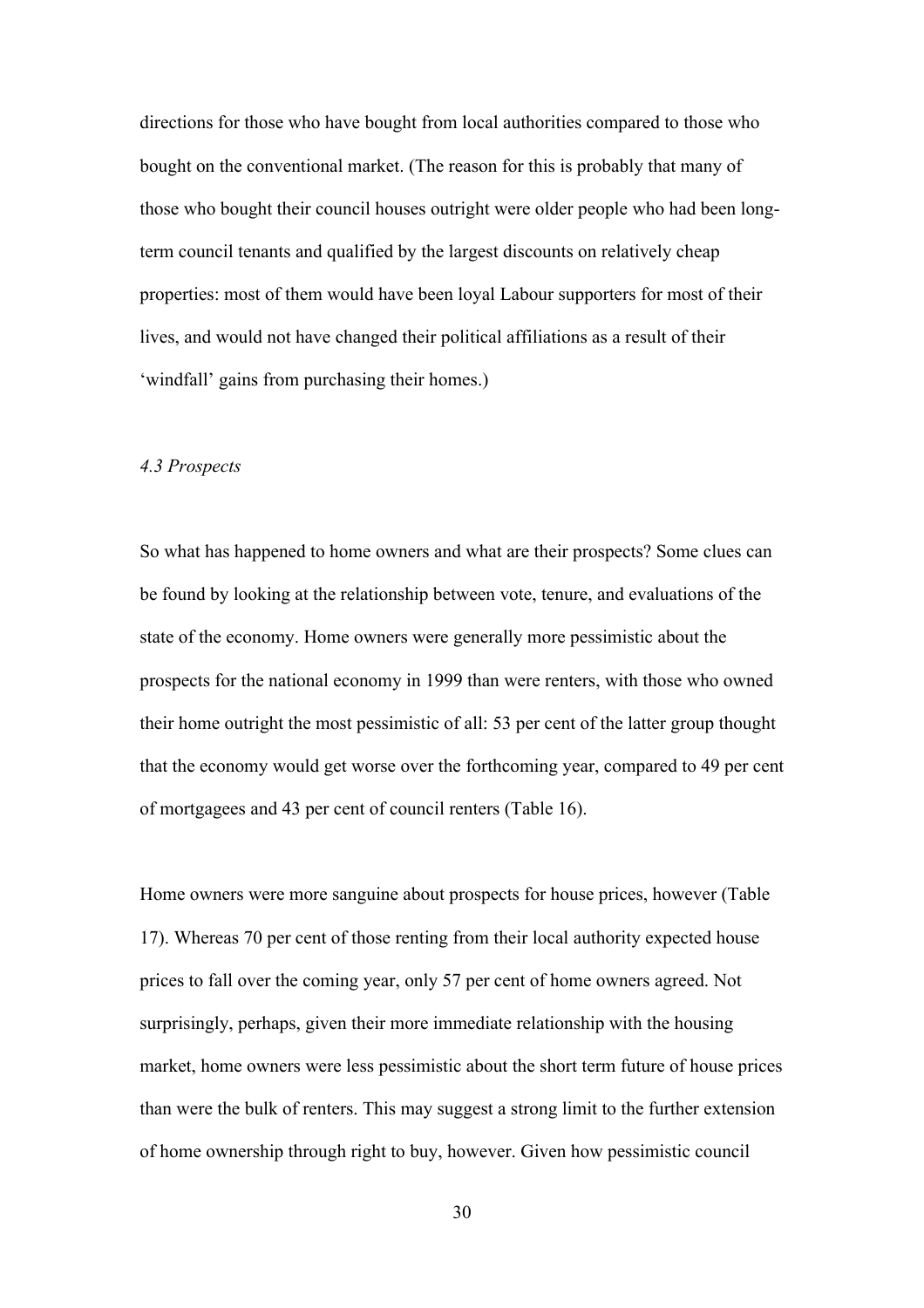tenants are about prospects for house prices, it would be surprising if many were to opt to invest in a depreciating asset by buying their council home (even though the discounts associated with 'right-to-buy' would still present most long-term council tenants intending to buy with a substantial bargain: much may depend on the psychology, rather than the economics, of house purchase here). Certainly, there is evidence of a decline in council house sales in the 1990s, partly because many of those council tenants who might buy have now done so, and partly because a substantial proportion of the best council stock has now been sold, with a large part of the remainder less attractive to buyers. Even so, the results hardly suggest optimism on the part of home owners: almost 90 per cent of them expected stagnation in the housing market at best. This is a far cry from expectations during the boom market of the late 1980s, when home ownership placed households on an wealth escalator as rapid house price inflation provided them with an appreciating asset. Home ownership is no longer seen as a reliable investment vehicle: the aspirational link between ownership and growing prosperity which the Conservatives did so much to foster while in office has been broken, at least in the short term.

#### *4.4 The future for Labour?*

Under 'normal' circumstances, economic voting theory suggests that these levels of pessimism imply problems for the government. Voters as a whole clearly are not expecting an imminent boom, and many are downright pessimistic about the future, especially for the housing market. Throughout the 1980s and early 1990s, government popularity tracked voters' economic evaluations closely. New Labour, having inherited a strong economy from the outgoing Conservatives, should be concerned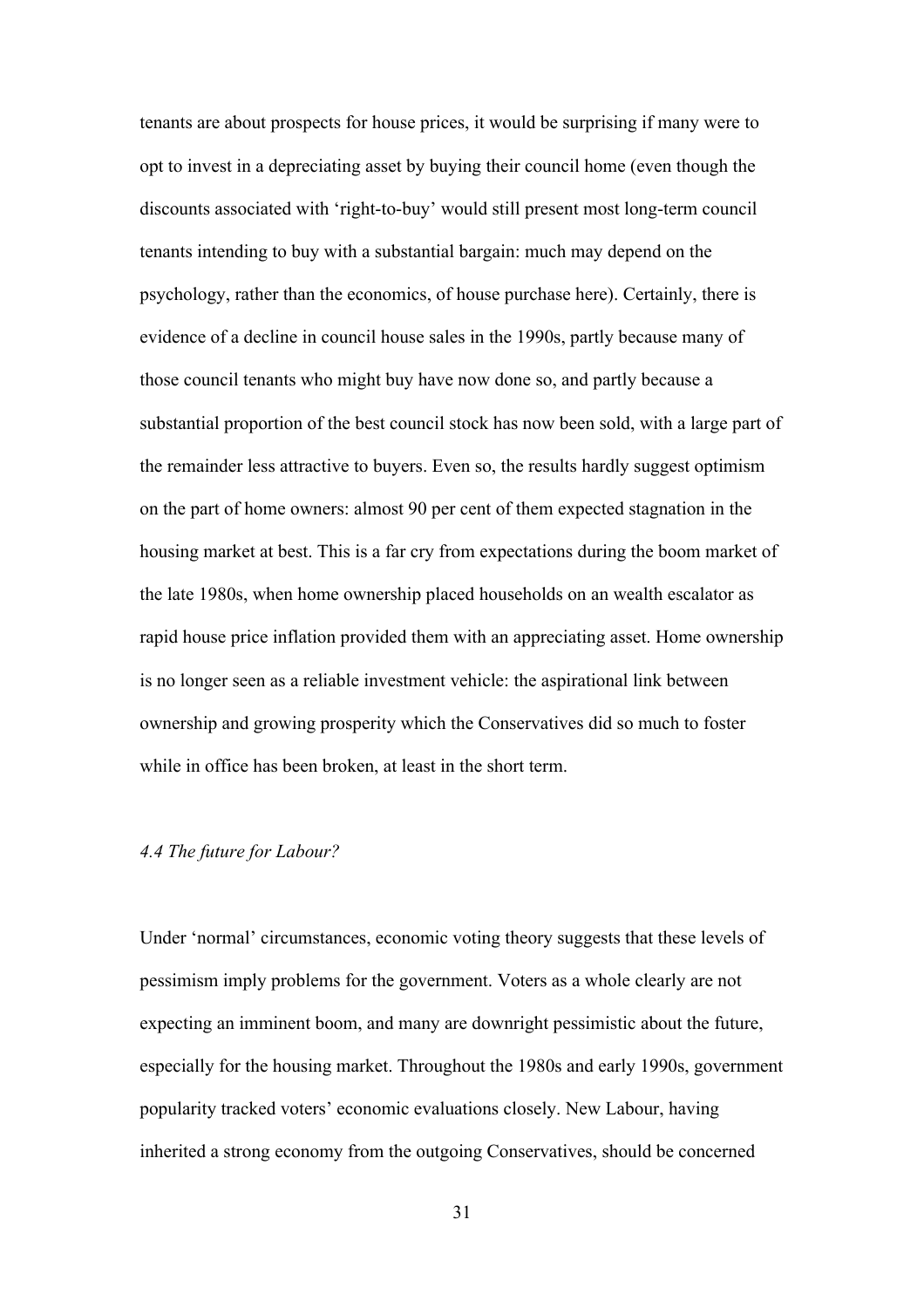about the signs of continuing voter pessimism. But Labour continues to ride high in the polls. In fact, the contradiction is more apparent than real (Table 18): those who feel optimistic about the future state of the economy are still most likely to support the government (73 per cent of those who felt the economy would improve said they would vote Labour), and those who are most pessimistic are the least likely to do so (35 per cent would have voted Labour). But Labour is so far ahead (or, perhaps more accurately, the Conservatives are so far behind) that Labour is the most popular choice in all groups, irrespective of their evaluation of the economy. Economic voting sets the contours, as it were, but it does not indicate how high above sea level the starting position is. The absence of a credible opposition has given Labour a cushion against bad economic news.

Tellingly, the relationship between home owners' vote intentions and their economic evaluations is similar to that of the population as a whole. There are few striking differences; 71 per cent of 'optimistic' home owners would vote Labour, for example compared to 73 per cent of the population as a whole. There is only one substantial exception. Pessimistic home owners are rather more likely to express support for the Conservatives (41 per cent do so) than are pessimists in general (35 per cent), but this gap is not large. When home owners are divided into those who own their properties outright and those who are still paying mortgages, however, it transpires that mortgage-payers are most like the population as a whole. Those who have bought their home outright are in general more pro-Conservative, other things being equal, than other groups. Indeed, the only group in which the Conservatives now enjoy majority support are outright home owners who are pessimistic about the future of the economy. But they are a small group, comprising a little over a quarter of the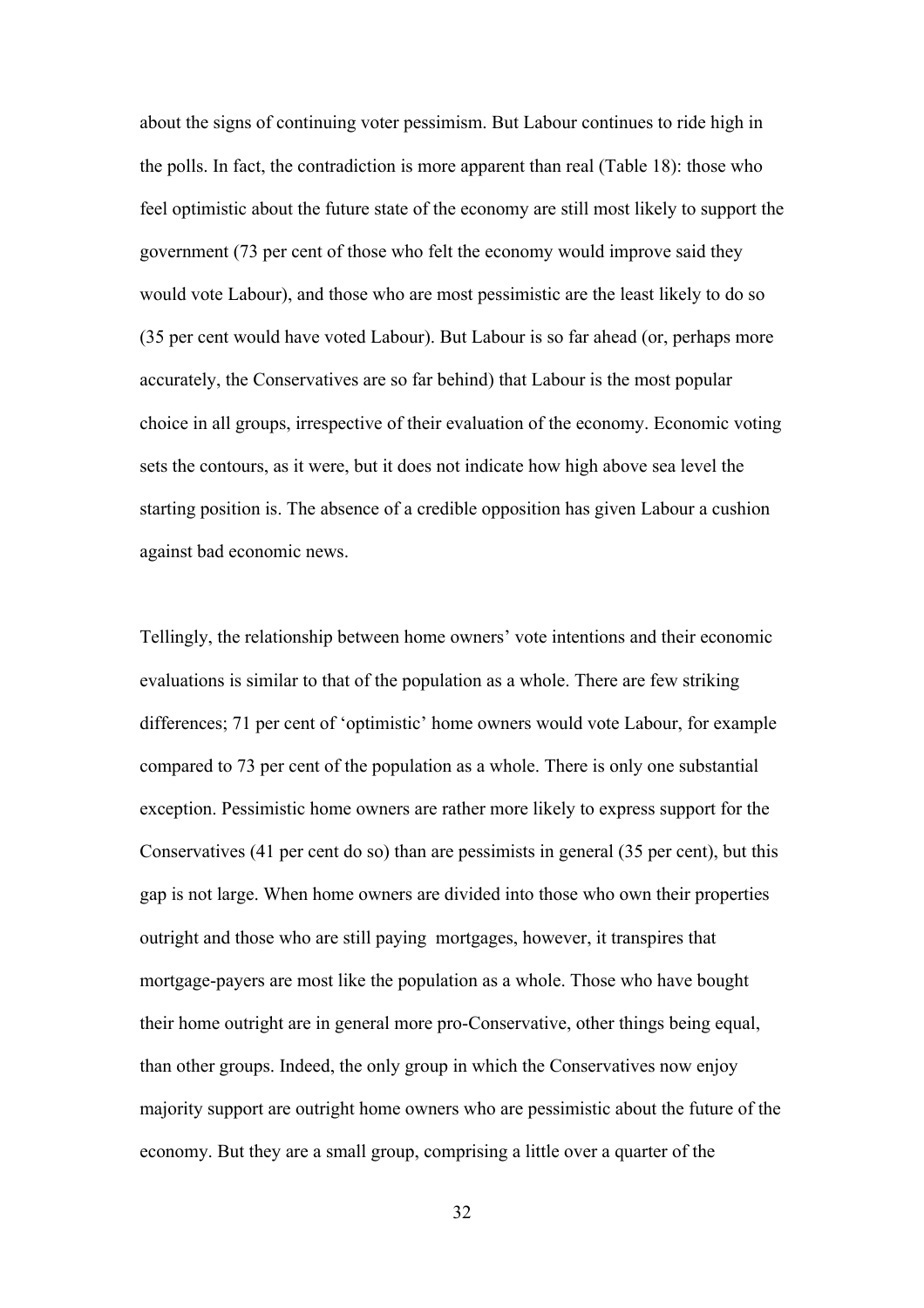electorate, and only just over half of them would vote Conservative. (That said, the large proportion of the population nearing the completion of their mortgages and retirement in the next few years could mean that this group may grow, as Labour's pension and tax policies begin to bite.)

Breaking down the relationship between vote intention and evaluations of the housing market by tenure paints a similar story (Table 19): on the whole, home owners are little different from the general population, though mortgagees are somewhat closer to the national average than are outright owners.

The picture painted by the survey is rosy for Labour, therefore, but gloomy for the Conservatives. The inroads Labour made into the key Conservative constituency of home-owning Britain in the run-up to the 1997 General Election have not been eroded, and have shown little sign of doing so in the short to medium term since.

#### **5. Conclusions**

The three data sets employed here all provide different angles on the same story, therefore. At the 1997 general election Labour won more support among homeowners, especially owners of expensive homes, than it had achieved at any of the previous eight general elections, and eighteen months after the election there was no evidence of any shift back to the pre-existing pattern of support for the two main political parties. Voters now trust Labour with government, which they hadn't done for some twenty years, and they have little confidence in the main opposition party: even those who own their homes outright, traditionally among the strongest of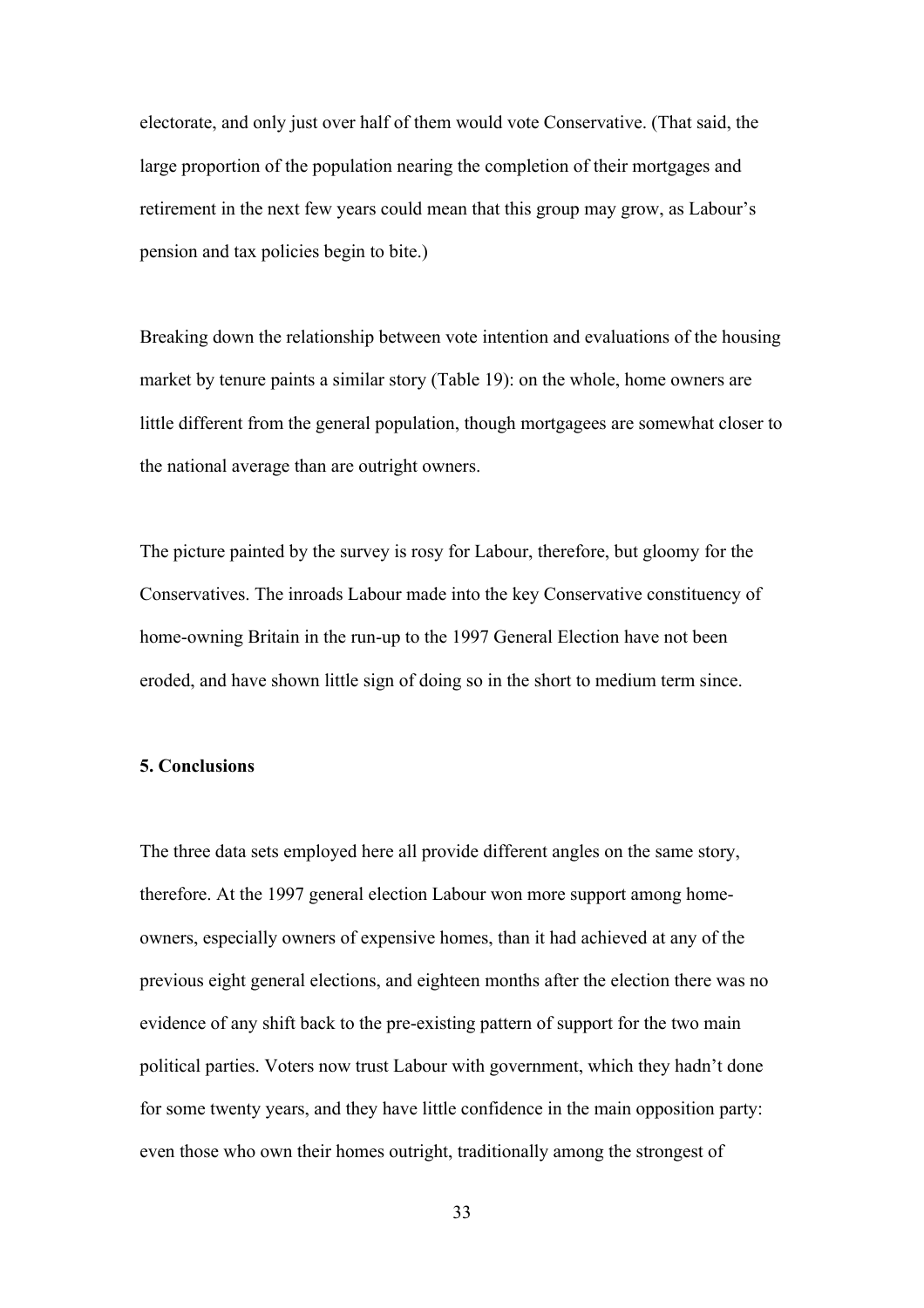Conservative supporters, give most support to Labour, perhaps because they didn't see housing as an asset whose value will increase rapidly in the near future at the time of the 1997 general election (and didn't believe that its value will fall much either).

This is not a major shift in the nature and behaviour of the British electorate, however, and many of the major determinants of party choice remain in place: the more pessimistic people are about the future, for example, the more likely they are to indicate support for an opposition party – especially if they believe it is a viable 'government-in-waiting'. But Labour's lead throughout the electorate is so large at present, and shows no sign of falling, that the number of pessimists would have to increase substantially if any chance of a Labour defeat at the next election were to seem likely – and even then, one of the opposition parties would have to establish itself as a credible alternative government. Certainly, there is no sign that the situation with the housing market presents a threat to Labour, or that home-owners feel threatened by its policies; indeed, housing is an area in which the Labour government has shown very little interest since its election. (The only housing issue which Labour made campaign promises on involved allowing local Councils to spend some of the proceeds of council house housing sales – including new social housing construction; its policy on relaxing planning controls to allow more house-building in the countryside could be seen as a threat to some rural dwellers, however, who might be less inclined to vote Labour in future as a consequence.)

The housing market is affected by a range of other policy decisions and their impacts, of course, notably but not only those involved in economic management. The move towards final abolition of mortgage interest tax rebates and increases in stamp duty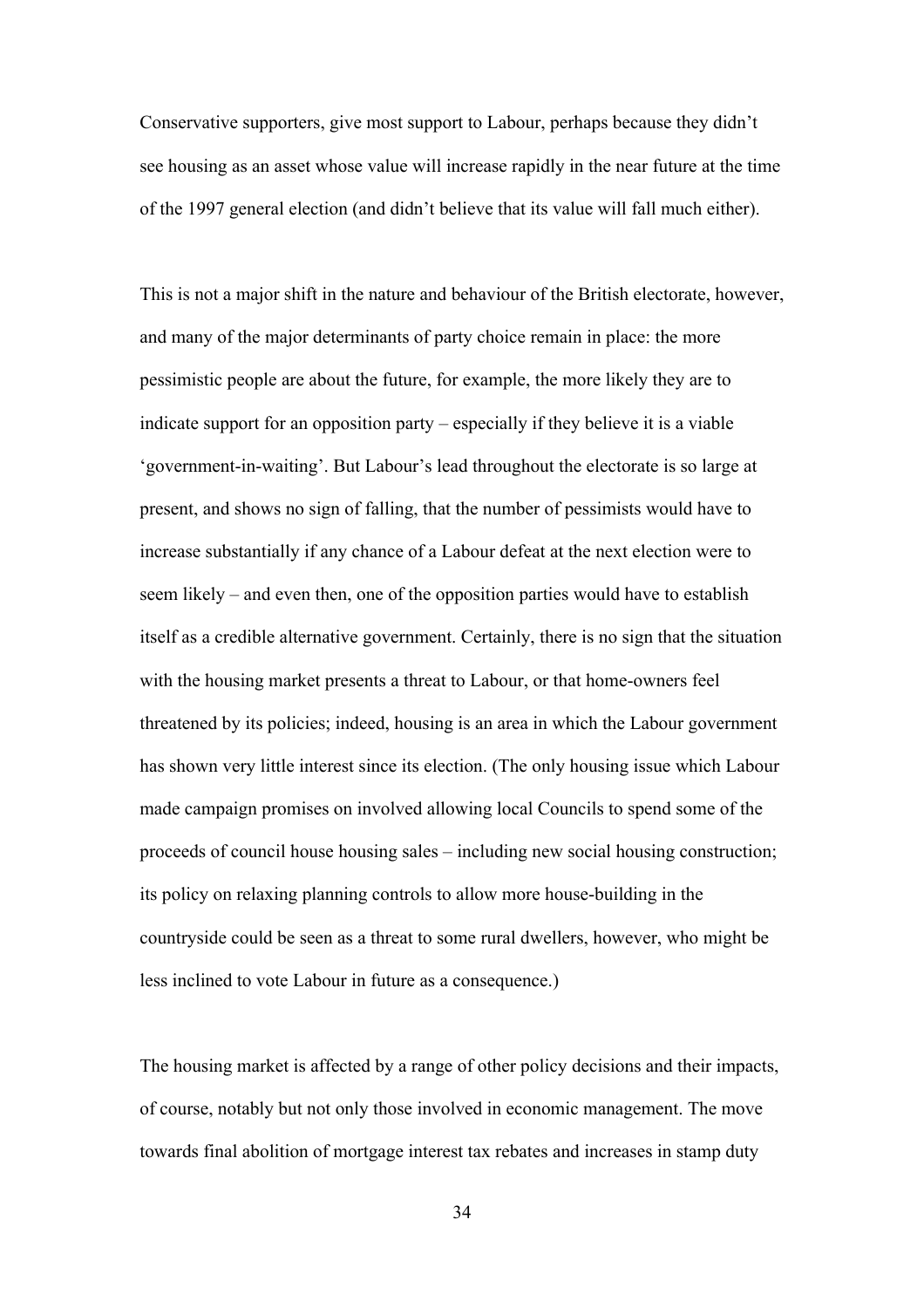will have some impact (though probably muted because it has been in train for some time), making housing (especially more expensive housing) somewhat more expensive, but against these has to be set the substantial downward trend in interest rates since mid-1998. Interest rates are currently substantially lower in the UK's major competitor countries (many of which now have a common rate since the creation of a European Monetary Union with a common currency and central bank in January 1999) and are interest rates are unlikely to increase in the UK in the near future – certainly not substantially – despite concerns about an over-valued pound and its impact on British industry. Devolution is very unlikely to have any impact on housing markets in Scotland and Wales (only Scotland has taxation powers, and they are slight) – and in any case the possibility of Labour becoming somewhat unpopular in those countries ahs to be weighed against the continued weakness of the Conservatives and Liberal Democrats there: the SNP and Plaid Cymru occupied clear second place in the Scottish Parliament and Welsh Assembly elections of May 1999, and whatever their threat locally this is unlikely to extend to the next elections to the House of Commons.

Nor is there any evidence of slightly longer-term political decisions and trends that could impact on the housing market and thus threaten Labour's current electoral stranglehold nationally. Entry to the European Monetary Union early in the next century seems increasingly likely. Interest rates are even lower there than in the UK, however: low interest rates in the UK could stimulate a housing market boom with the potential for greater spatial polarisation discussed above: the main beneficiaries from this could be those who retire and move to smaller homes in less expensive areas whereas those who lose out were young (especially first-time) buyers in the large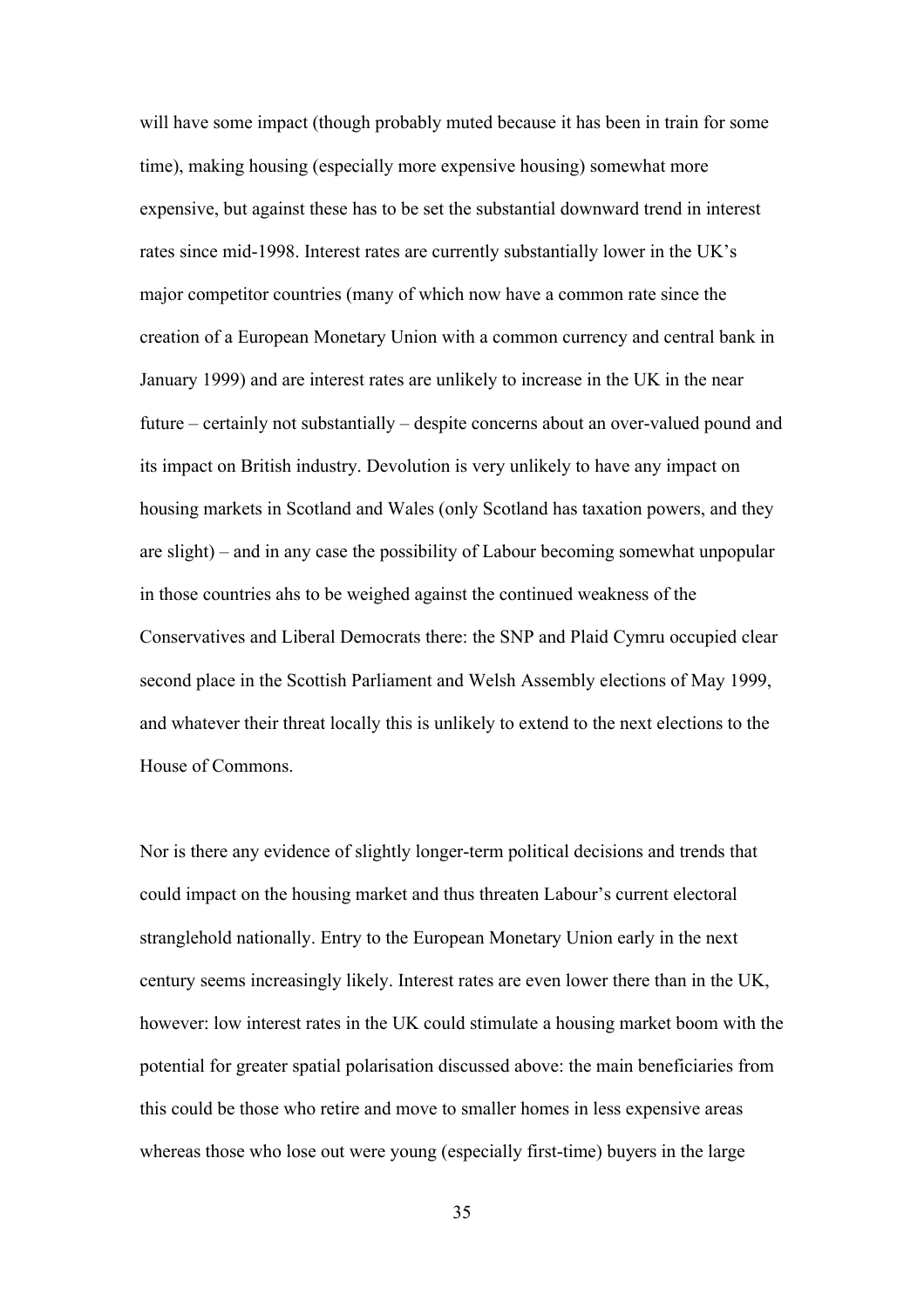cities, a segment of the voting population from which New Labour currently draws substantial support.. A tax on wealth (including housing) is a (currently slight) possibility for a government seeking new economic levers if it cedes control over major economic instruments to a European institution, which might harm the voter support of the party proposing it – but again there is very little evidence that this is even close to the political agenda. If the government were to have any impacts on the housing market it could be through its concerns over urban sprawl and environmental matters. Major increases in petrol tax, for example, could stimulate substantial house price rises in areas where commuting by public transport is relatively easy, but this would only make problems for new entrants to the housing market plus those moving from cheaper areas; those already in the owner-occupier sector would benefit from increased equity at little personal cost.

Overall, therefore, there is little evidence either of a change in government policy (let alone a change of government) that will have an impact on the housing market. The Labour government was elected in 1997 with a massive Parliamentary majority not because of any significant switch in the ideology of the British electorate but rather, as all detailed analyses of that election show (see Evans and Norris 1999), because New Labour ditched much of the baggage it carried with it from the 1980s, moved to the ideological centre-ground, and suggested it was capable of strong government (to an electorate which was convinced that the Conservative party no longer was). Since then it has enjoyed continued very high standings in the opinion polls and has done nothing to even threaten its support among the property-owning classes – while the Conservatives have done very little to suggest they will be a strong opponent at the next general election. Labour's support among owner-occupiers (with and without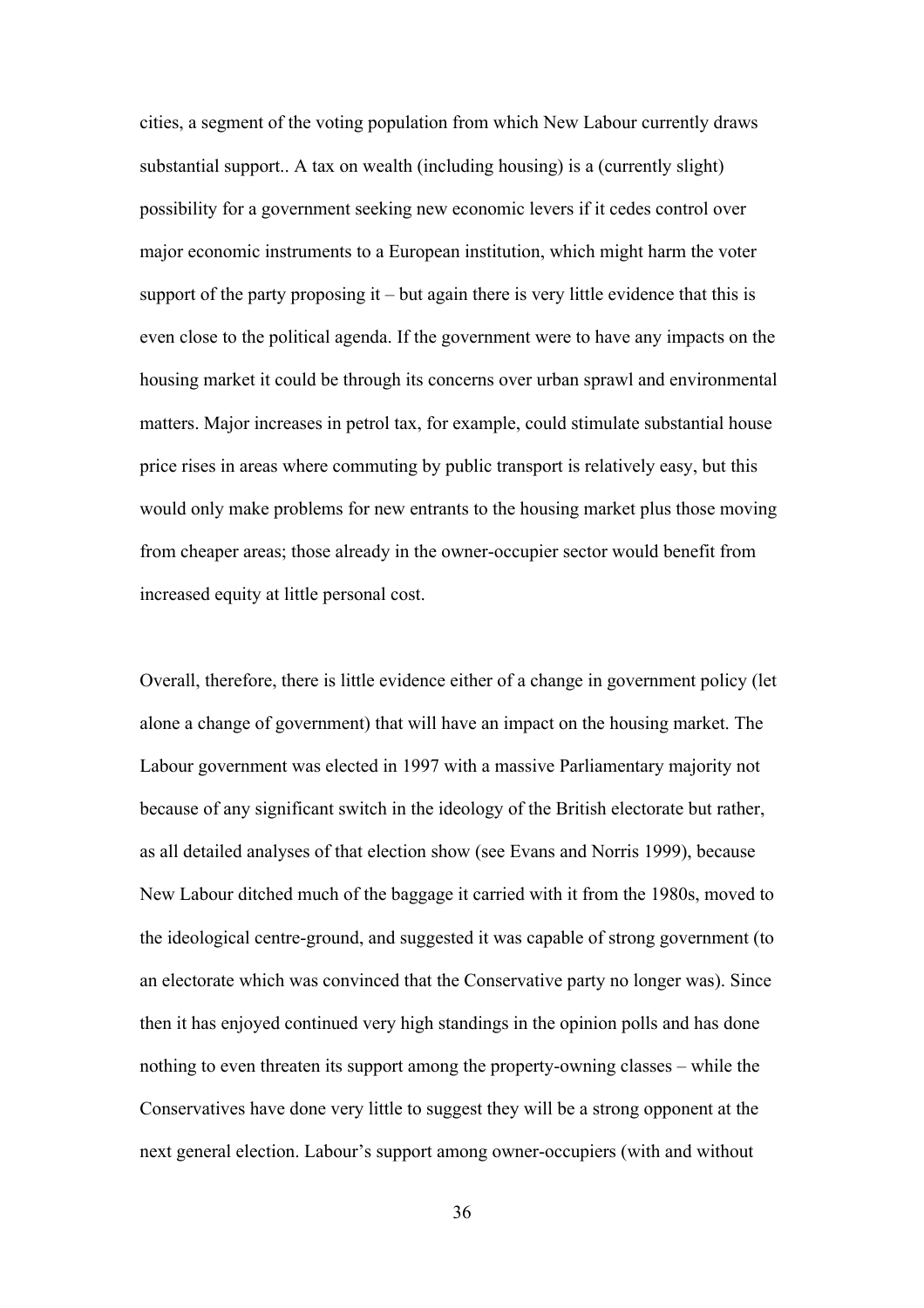mortgages) remains firm, in a quiescent housing market where no major upheavals are

on the horizon.

#### **6. Bibliography and References Cited**

- BBC/ITN, 1983 *The BBC/ITN guide to the new Parliamentary constituencies*. Chichester: Parliamentary Research Services.
- BBC/ITN/PANews/Sky 1995, *Media guide to the new Parliamentary constituencies*. Plymouth, Local Government Chronicle Research Centre.
- Cornford, J. and Dorling, D. F. L., 1994, The characteristics of households with negative equity. *Housing Finance*, 24, 31-38.
- Cornford, J., Dorling, D. F. L. and Tether, B., 1995, Historical precedent and British electoral prospects. *Electoral Studies*, 14, 123-142.
- Dorling, D. F. L., 1994, Negative equity: the nature and incidence of Britain's latest housing crisis. In W. Bartlett and G. Bramley, editors, *European housing finance: single market or mosaic?* Bristol: SAUS Publications, 116-135.
- Dorling, D. F. L. and Cornford, J., 1994, Market accentuates those negatives. *Roof*, January/February, 12-13.
- Dorling, D. F. L. and Cornford, J., 1994, *The distribution of negative equity in 1993. A report to the Lords Commissioners of HM Treasury*. Newcastle upon Tyne, University of Newcastle.
- Dorling, D. F. L. and Cornford, J., 1995, Who has negative equity? How house price falls in Britain have hit different groups of buyers. *Housing Studies*, 10, 151- 178.
- Dorling, D. F. L., Gentle, C. and Cornford, J., 1994, Negative equity in 1990s Britain. *Urban Studies*, 31, 181-199.
- Dunleavy, P. 1979. The urban bias of political alignment: social class, domestic property ownership and state intervention in consumption processes. *British Journal of Political Science* 9, 409-443.
- Evans, G. and Norris, P., editors, 1999 *Critical elections? British parties and voters in long-term perspective*. London: Sage Publications.
- Hamnett, C., 1999, *Winners and losers: home ownership in modern Britain*. London: UCL Press.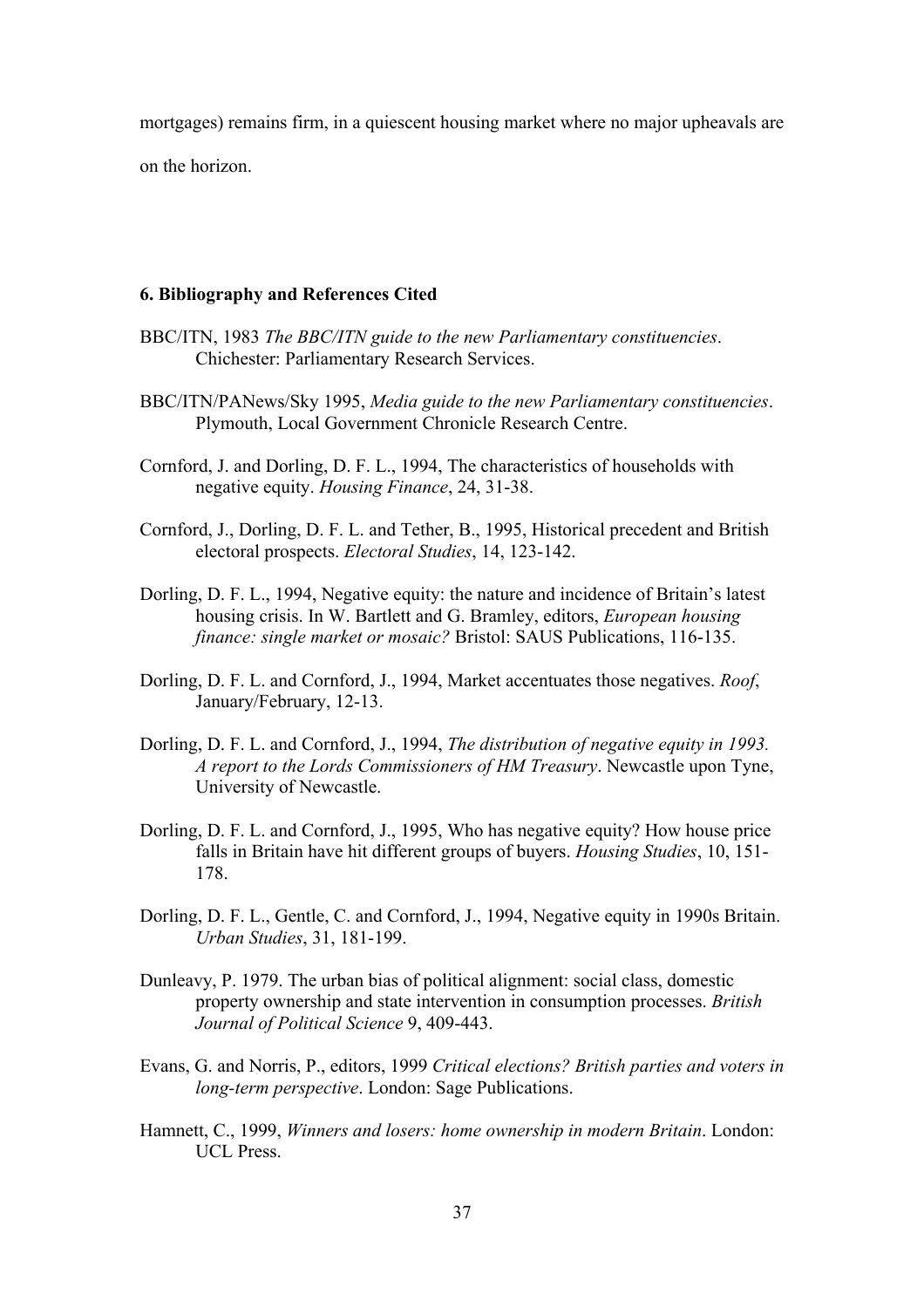- Johnston, R. J., Pattie, C. J. and Allsopp, J. G., 1988, *A nation dividing? Britain's changing electoral map, 1979-1987.* London: Longman.
- Johnston, R. J., 1987, A note on housing tenure and voting in Britain, 1983. *Housing Studies* 2, 112-121.
- Pattie, C. J., Dorling, D. F. L. and Johnston, R. J., 1995, A debt-owning democracy: the political impact of housing market recession at the British general election of 1992. *Urban Studies*, 32, 1293-1315.
- Pattie, C. J., Dorling, D. F. L. and Johnston, R. J., 1997, The electoral geography of recession: local economic conditions, public perceptions and the economic vote in the 1992 British general election. *Transactions, Institute of British Geographers*, NS22, 147-161.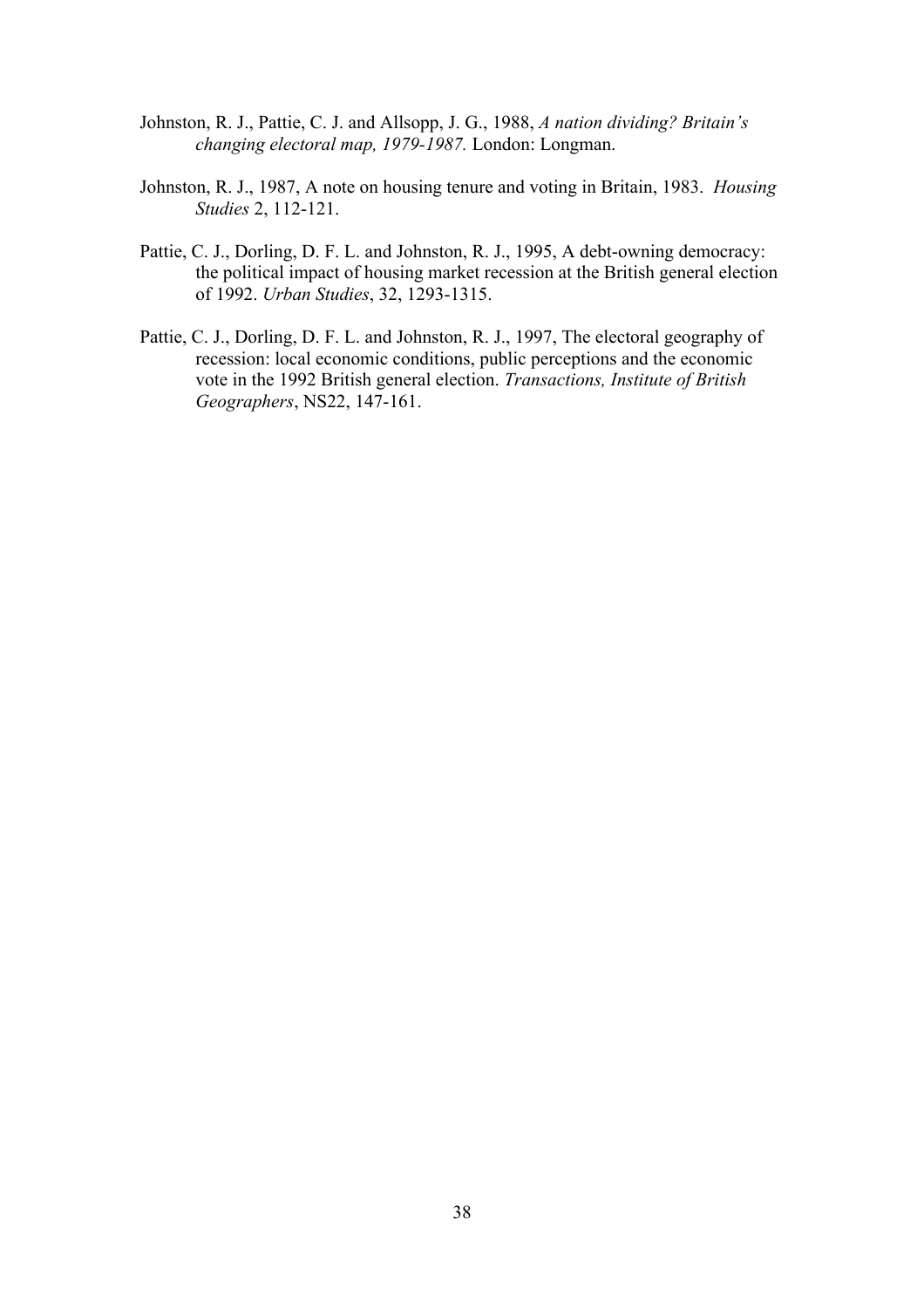**Table 1**. Perceptions of changes in house prices between 1992 and 1997: all respondents to the 1997 BES and by housing tenure (percentage of column total)

| House prices have  | All  | Owners | <b>Buyers</b> | Others |  |
|--------------------|------|--------|---------------|--------|--|
| Gone up a lot      | 12.8 | 10.4   | 11.1          | 17.3   |  |
| Gone up a little   | 33.3 | 35.0   | 35.7          | 29.4   |  |
| Stayed the same    | 22.8 | 23.7   | 25.1          | 20.3   |  |
| Gone down a little | 14.5 | 16.5   | 15.0          | 11.5   |  |
| Gone down a lot    | 7.7  | 8.9    | 9.1           | 3.9    |  |
| Don't know         | 8.8  | 54     | 4.0           | 174    |  |

Source: 1997 British Election Study cross-section survey.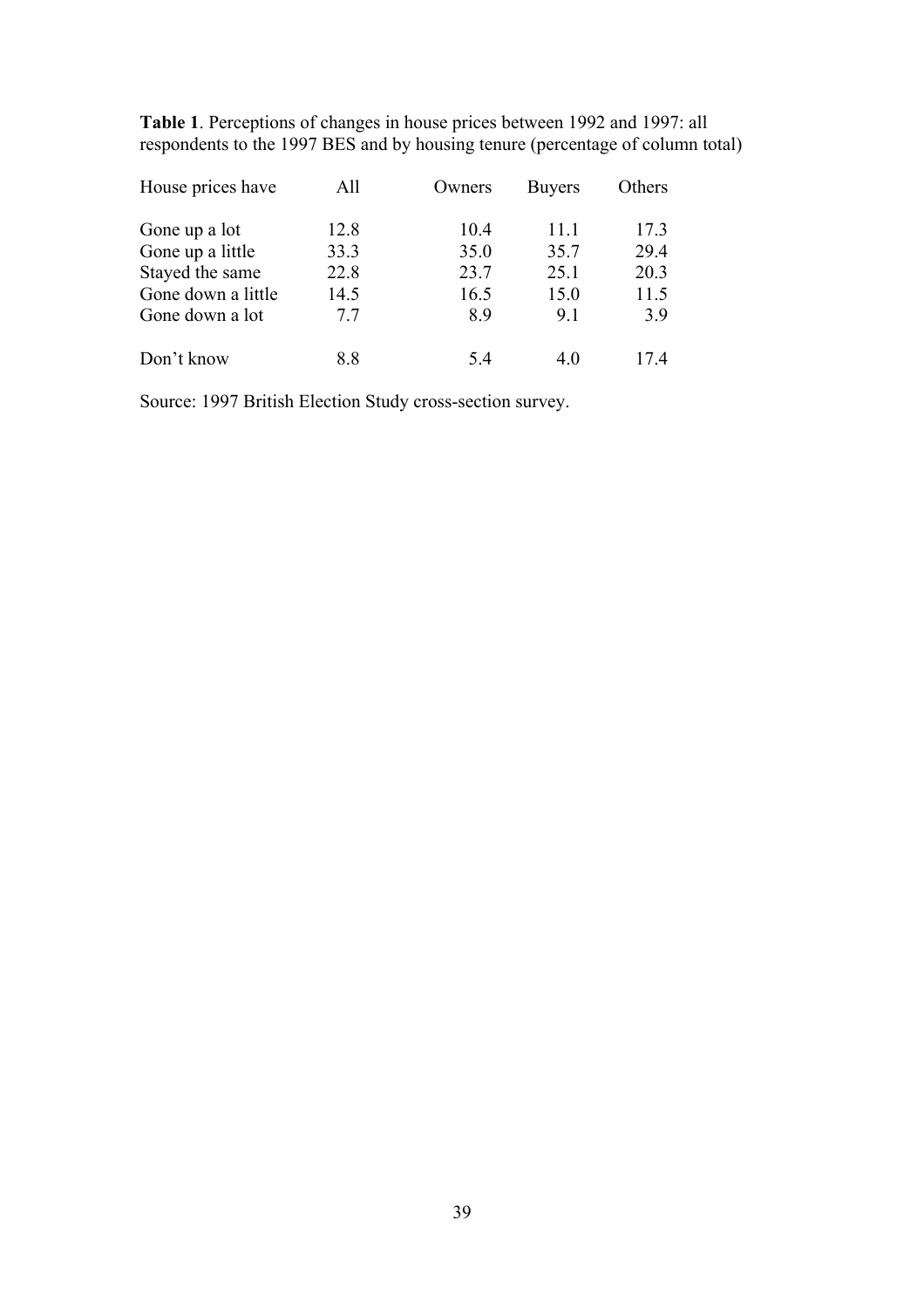| Party                 | UpLo | UpLi | Same | DoLi | DoLo |
|-----------------------|------|------|------|------|------|
| Outright owners       |      |      |      |      |      |
| Conservative          | 33.3 | 34.7 | 30.6 | 34.6 | 29.9 |
| Labour                | 28.4 | 29.7 | 32.2 | 32.7 | 37.9 |
| Liberal Democrat      | 11.8 | 17.5 | 12.9 | 13.6 | 12.6 |
| Other                 | 10.8 | 7.0  | 10.5 | 8.6  | 5.8  |
| Did Not Vote          | 15.7 | 11.1 | 13.8 | 10.5 | 13.8 |
| N                     | 102  | 343  | 232  | 162  | 87   |
| Buyers with mortgages |      |      |      |      |      |
| Conservative          | 18.2 | 22.6 | 20.3 | 20.5 | 22.1 |
| Labour                | 42.8 | 33.3 | 40.3 | 35.3 | 38.2 |
| Liberal Democrat      | 13.2 | 16.4 | 13.1 | 17.2 | 16.0 |
| Other                 | 5.0  | 7.6  | 7.7  | 7.0  | 5.4  |
| Did Not Vote          | 20.8 | 20.1 | 18.6 | 20.0 | 18.3 |
| N                     | 159  | 513  | 360  | 215  | 131  |
| Other tenures         |      |      |      |      |      |
| Conservative          | 2.4  | 5.7  | 7.6  | 3.7  | 14.3 |
| Labour                | 54.5 | 45.0 | 52.1 | 56.1 | 57.1 |
| Liberal Democrat      | 9.8  | 7.2  | 5.6  | 3.7  | 3.6  |
| Other                 | 13.0 | 11.0 | 13.2 | 9.7  | 0.0  |
| Did Not Vote          | 20.3 | 31.1 | 21.5 | 26.8 | 25.0 |
| N                     | 123  | 209  | 144  | 82   | 28   |

**Table 2**. Vote in 1997 by perception of changes in house prices between 1992 and 1997 (percentages of column totals by tenure type)

Key to columns: UpLo – gone up a lot; UpLi – gone up a little; Same – stayed the same; DoLi – gone down a little; DoLo – gone down a lot.

Source: 1997 British Election Study cross-section survey.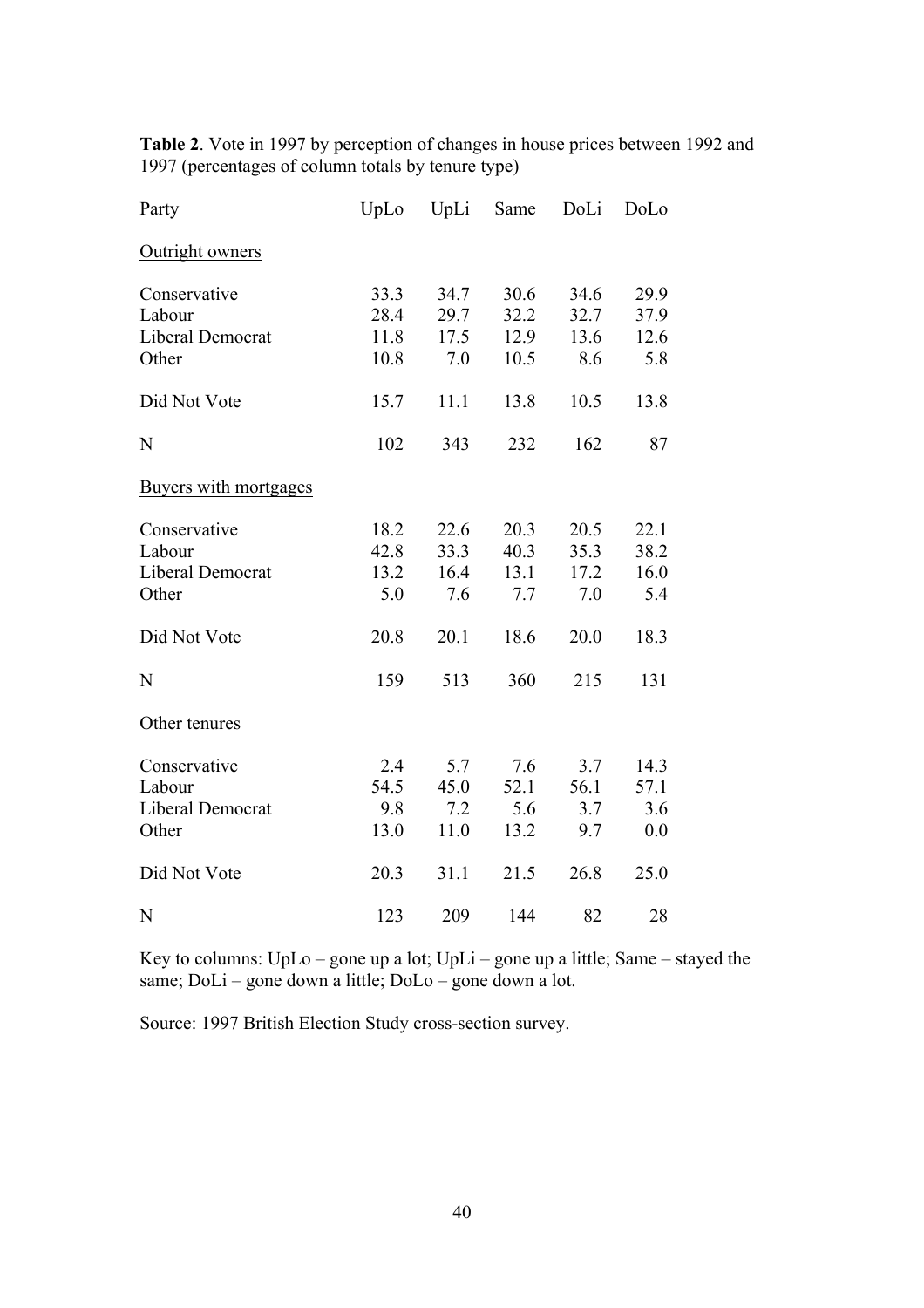**Table 3**. Vote in 1997 by perception of changes in house prices between 1992 and 1997 among those who voted Conservative in 1992 (percentages of column totals by tenure type)

| Party                 | UpLo | UpLi | Same | DoLi | DoLo |
|-----------------------|------|------|------|------|------|
| Outright owners       |      |      |      |      |      |
| Conservative          | 69.0 | 64.9 | 65.4 | 70.7 | 54.8 |
| Labour                | 9.5  | 11.1 | 1.2  | 6.7  | 21.4 |
| Liberal Democrat      | 4.8  | 10.5 | 8.4  | 13.3 | 9.5  |
| Other                 | 2.4  | 5.3  | 5.7  | 9.3  | 4.8  |
| Did Not Vote          | 14.3 | 8.2  | 9.3  | 0.0  | 9.5  |
| N                     | 42   | 171  | 107  | 75   | 42   |
| Buyers with mortgages |      |      |      |      |      |
| Conservative          | 52.4 | 52.8 | 59.4 | 53.1 | 53.3 |
| Labour                | 14.3 | 17.9 | 13.2 | 14.1 | 13.3 |
| Liberal Democrat      | 11.9 | 13.3 | 12.3 | 10.9 | 8.9  |
| Other                 | 7.1  | 3.2  | 4.7  | 7.8  | 4.5  |
| Did Not Vote          | 14.3 | 12.8 | 10.4 | 14.1 | 20.0 |
| N                     | 42   | 195  | 106  | 64   | 45   |
| Other tenures         |      |      |      |      |      |
| Conservative          | 27.3 | 27.6 | 45.0 | 33.3 | 50.0 |
| Labour                | 36.4 | 17.2 | 25.0 | 44.4 | 37.5 |
| Liberal Democrat      | 27.3 | 0.0  | 5.0  | 0.0  | 0.0  |
| Other                 | 9.0  | 6.9  | 10.0 | 0.1  | 0.0  |
| Did Not Vote          | 0.0  | 48.3 | 15.0 | 22.2 | 12.5 |
| N                     | 11   | 29   | 20   | 9    | 8    |

Key to columns: UpLo – gone up a lot; UpLi – gone up a little; Same – stayed the same; DoLi – gone down a little; DoLo – gone down a lot.

Source: 1997 British Election Study cross-section survey.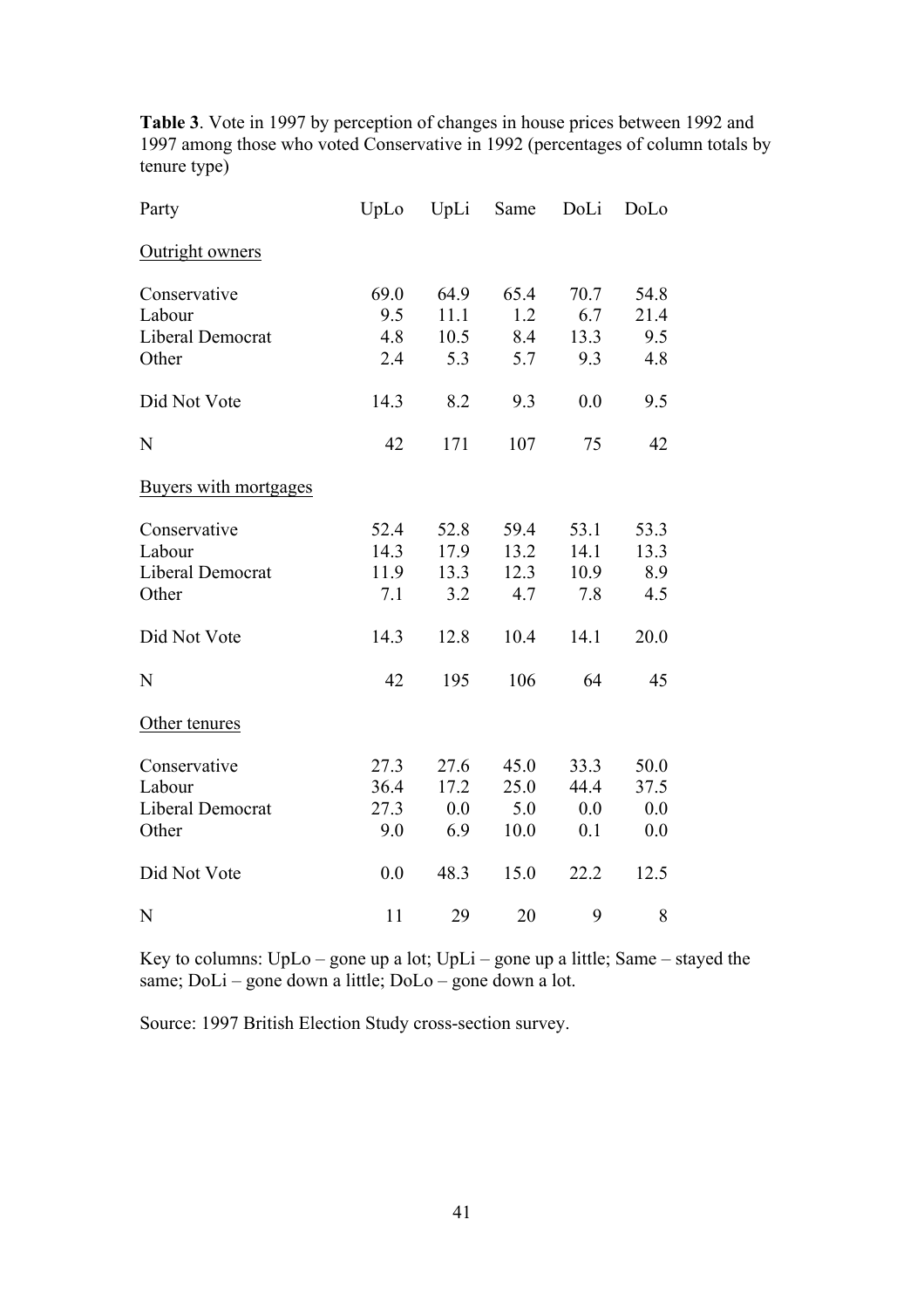|                                                         | <b>CC</b> | CL     | LL            | CA     |
|---------------------------------------------------------|-----------|--------|---------------|--------|
| Housing tenure 1997 $(\%)$                              |           |        |               |        |
| Outright owner                                          | 39.4      | 24.3   | 23.5          | 20.1   |
| Owned with mortgage                                     | 48.4      | 59.9   | 44.5          | 55.6   |
| Local Authority tenant                                  | 5.1       | 6.9    | 21.7          | 9.2    |
| Current financial situation 1997 $(\%)$                 |           |        |               |        |
| Living comfortably                                      | 45.7      | 29.8   | 28.0          | 32.7   |
| Doing alright                                           | 32.0      | 40.6   | 33.7          | 34.9   |
| Just about getting by                                   | 18.5      | 24.8   | 29.8          | 24.6   |
| Finding it quite difficult                              | 2.6       | 2.9    | 5.1           | 4.6    |
| Finding it very difficult                               | 1.1       | 1.8    | 3.4           | 2.8    |
| Change in financial situation last year 1997 $(\%)$     |           |        |               |        |
| Better off                                              | 26.4      | 28.5   | 24.6          | 34.5   |
| Worse off                                               | 19.1      | 21.6   | 22.0          | 22.9   |
| About the same                                          | 54.3      | 49.9   | 53.2          | 42.6   |
| Financial expectations for the year ahead 1997 $(\%)$   |           |        |               |        |
| Better than now                                         | 21.5      | 24.5   | 20.3          | 33.5   |
| Worse than now                                          | 8.5       | 8.7    | 10.3          | 9.5    |
| About the same                                          | 66.9      | 62.3   | 65.9          | 54.9   |
| Financial situation for homeowners 1997 $(\frac{0}{0})$ |           |        |               |        |
| Debt repayments a heavy burden                          | 1.5       | 1.6    | 3.8           | 4.6    |
| Debt repayments somewhat of a burden                    | 4.5       | 9.0    | 8.6           | 9.5    |
| Been two or more months late with                       |           |        |               |        |
| housing payments                                        | 0.7       | 0.8    | 1.0           | 1.1    |
| Housing value for owner-occupiers $1997 \text{ (f)}$    |           |        |               |        |
| Mean assessed housing value                             | 104,920   | 79,003 | 65,347        | 92,015 |
| Mean gain in housing value                              |           |        |               |        |
| (current value less price paid)                         | 98,008    |        | 73,015 61,762 | 80,992 |
| Council tax bands 1997 $(\% )$                          |           |        |               |        |
| $A - B \leq f 52,000$                                   | 20.2      | 35.6   | 49.5          | 32.7   |
| $C$ - D (£53,001 - 88,000)                              | 39.0      | 38.2   | 29.4          | 33.1   |
| $E - F$ (£88,001 - 160,000)                             | 25.0      | 18.0   | 9.5           | 17.9   |
| G - H $(f160,001<)$                                     | 9.3       | 2.3    | 1.4           | 3.5    |

**Table 4**. Characteristics of 'switchers' and 'stayers' between the 1992 and 1997 general elections\*

\* Key to columns: CC - voted Conservative in 1992 and 1997; CL - voted Conservative in 1992 and Labour in 1997; LL - voted Labour in 1992 and 1997; CA voted Conservative in 1992 and abstained in 1997

Source: British Household Panel Survey data, 1992-1997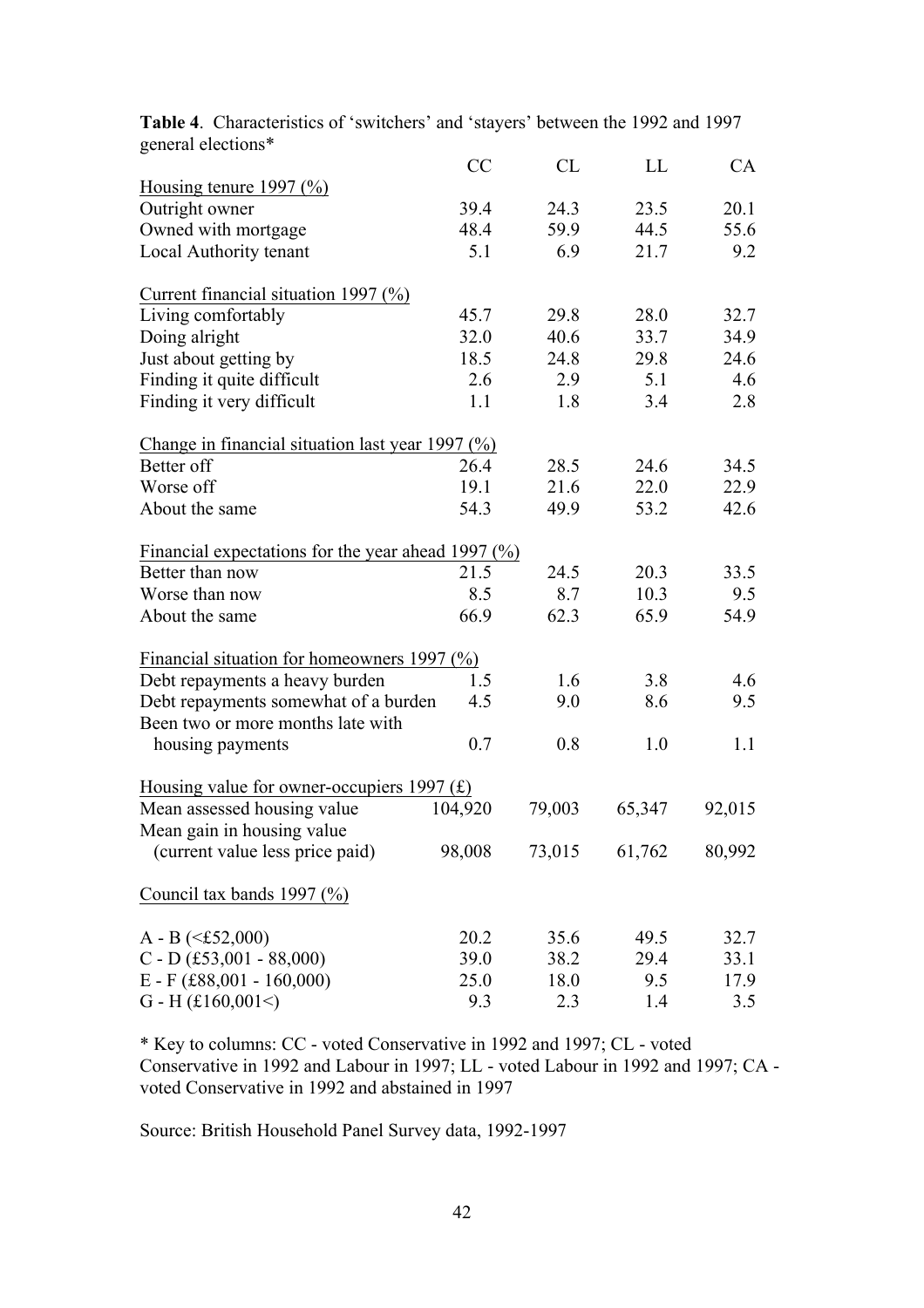**Table 5**. Voting at the 1997 general election by constituency, with constituencies grouped into deciles according to their average house prices.\*

| Decile         | Price | $\mathcal{C}$ | L    | LD   | N                | O              | A    |
|----------------|-------|---------------|------|------|------------------|----------------|------|
| Total          | 63    | 22            | 32   | 12   | $\overline{2}$   | 3              | 28   |
| 1              | 42    | 12            | 42   | 7    | 3                | $\overline{2}$ | 33   |
| $\overline{2}$ | 47    | 17            | 39   | 8    | $\overline{2}$   | 3              | 30   |
| 3              | 50    | 17            | 38   | 8    | $\overline{4}$   | 3              | 30   |
| $\overline{4}$ | 53    | 21            | 34   | 12   | $\overline{2}$   | 3              | 28   |
| 5              | 56    | 23            | 30   | 14   | $\overline{2}$   | 3              | 27   |
| 6              | 59    | 24            | 31   | 12   | $\overline{2}$   | 3              | 27   |
| 7              | 63    | 26            | 26   | 16   | $\mathbf{1}$     | 3              | 27   |
| 8              | 70    | 27            | 26   | 15   | 1                | $\overline{4}$ | 27   |
| 9              | 80    | 28            | 25   | 15   | $\mathbf{1}$     | $\overline{4}$ | 27   |
| 10             | 104   | 28            | 26   | 14   | $\boldsymbol{0}$ | 3              | 28   |
| Ratio          | 2.48  | 2.24          | 0.62 | 1.99 | 0.00             | 1.39           | 0.84 |

\* Key to columns: Price - average weighted house price (£000); C - percentage voting Conservative; L - percentage voting Labour; LD - percentage voting Liberal Democrat; N - percentage voting Nationalist; O - percentage voting for other parties; A - percentage abstaining.

Source: British Household Panel Survey data, 1992-1997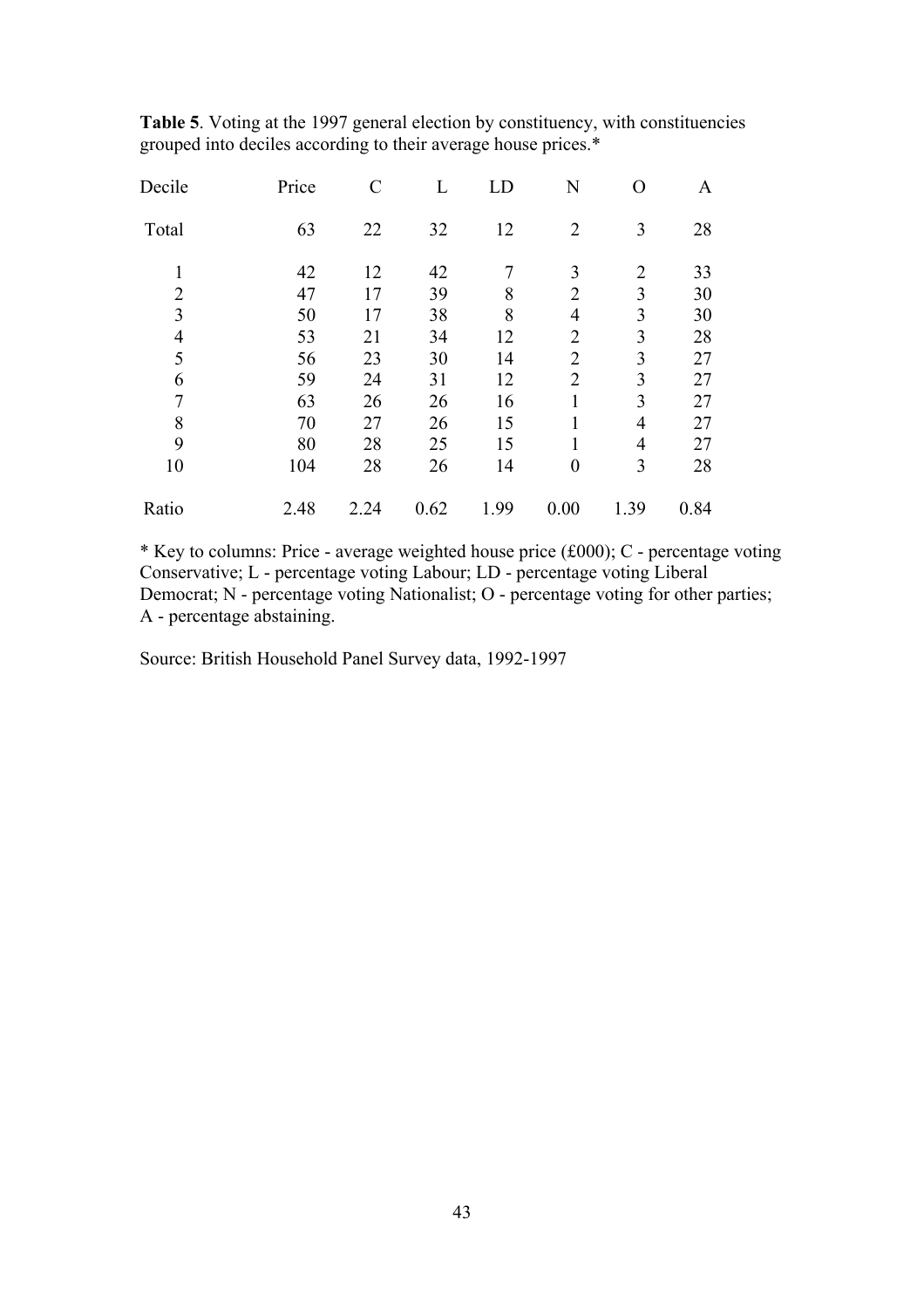| Decile         | Price<br>Change | $\mathcal{C}$ | L              | LD   | N                | O              | A    |
|----------------|-----------------|---------------|----------------|------|------------------|----------------|------|
| Total          | 3               | $-11$         | $\overline{4}$ | $-2$ | $\boldsymbol{0}$ | $\overline{2}$ | 6    |
| 1              |                 | $-7$          |                | $-2$ | $-1$             | $\overline{2}$ |      |
| $\overline{2}$ |                 | $-11$         | $\overline{4}$ | $-1$ | $-1$             | $\overline{2}$ |      |
| 3              | $\theta$        | $-9$          | 3              | $-3$ | $\overline{0}$   | $\overline{2}$ | 6    |
| $\overline{4}$ |                 | $-9$          | $\overline{4}$ | $-3$ | -1               | $\overline{2}$ | 6    |
| 5              |                 | $-11$         | 3              | $-1$ |                  | $\overline{2}$ | 6    |
| 6              |                 | $-12$         | 6              | -4   |                  | $\overline{2}$ |      |
| $\overline{7}$ |                 | $-11$         | $\overline{4}$ | -1   | -1               | $\overline{2}$ | 6    |
| 8              | 3               | $-11$         | 5              | $-1$ | $\boldsymbol{0}$ | $\overline{2}$ | 5    |
| 9              | $\overline{4}$  | $-11$         | 4              | -1   | $\overline{0}$   | 3              | 5    |
| 10             | 12              | $-16$         | 8              | $-2$ | $\boldsymbol{0}$ | $\overline{2}$ | 7    |
| Ratio          | 12.00           | 2.29          | 8.00           | 1.00 | 0.00             | 1.00           | 1.00 |
|                |                 |               |                |      |                  |                |      |

**Table 6**. Change in voting and average house prices by constituency, 1992-1997, with constituencies grouped into deciles according to their average house prices.\*

Key to columns: Price Change - change in average weighted house price (£000); C change in percentage voting Conservative; L - change in percentage voting Labour; LD - change in percentage voting Liberal Democrat; N - change in percentage voting Nationalist; O - change in percentage voting for other parties; A - change in percentage abstaining.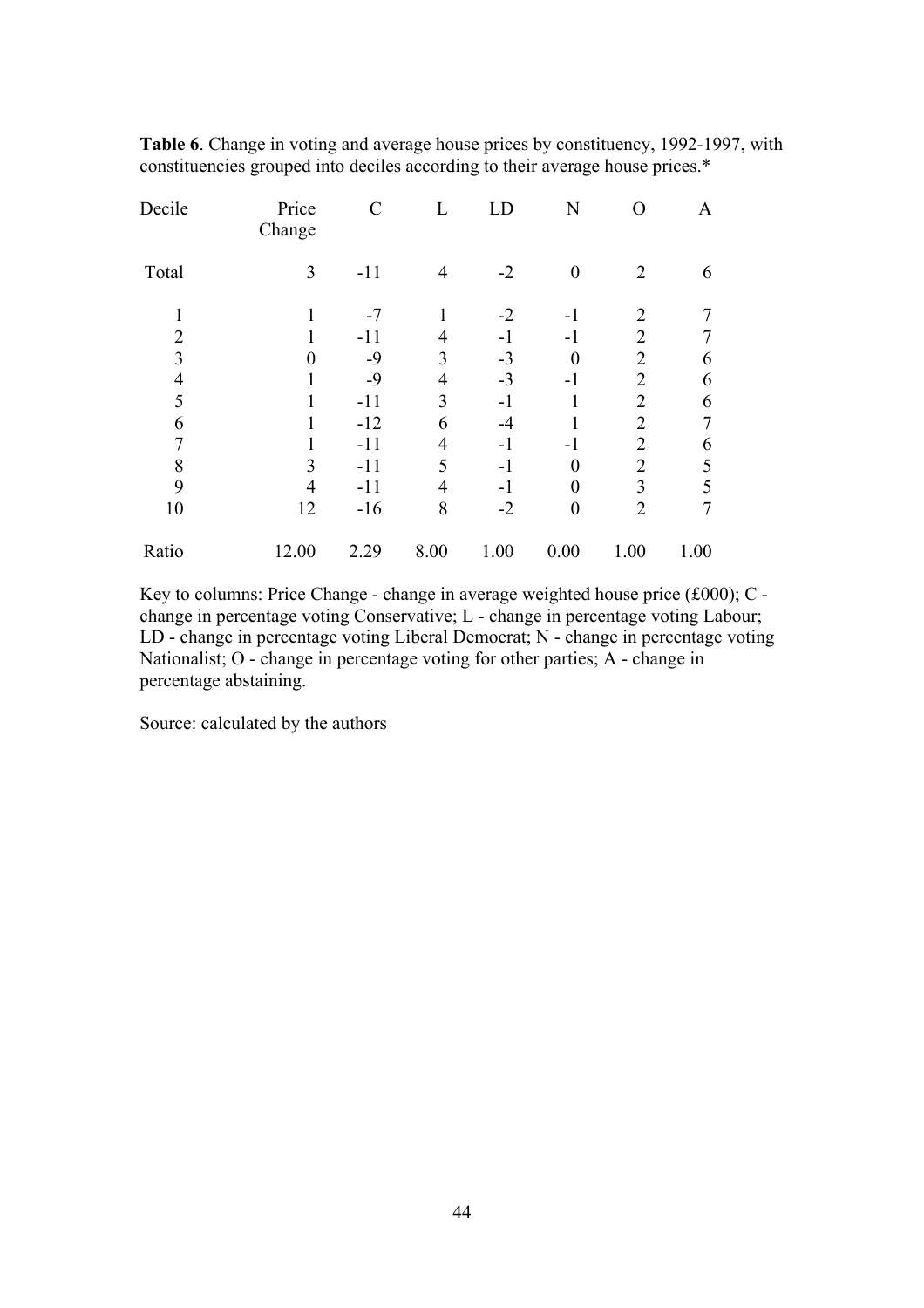|                          | 1979           | 1983           | 1987  | 1992           | 1997 | 1979A          | 1997A          |
|--------------------------|----------------|----------------|-------|----------------|------|----------------|----------------|
| Total                    | $-5$           | $-11$          | $-9$  | $-6$           | 9    | $\overline{0}$ | $\theta$       |
| $\mathbf{1}$             | 17             | 12             | 23    | 22             | 29   | 23             | 20             |
| $\overline{2}$           | 9              | $\overline{4}$ | 12    | $\overline{7}$ | 22   | 15             | 13             |
| 3                        | $\overline{2}$ | $-3$           | 5     | 9              | 21   | 8              | 12             |
| $\overline{\mathcal{L}}$ | 1              | $-6$           | 3     | $-1$           | 13   | 6              | $\overline{4}$ |
| 5                        | $-7$           | $-15$          | $-13$ | $-7$           | $-7$ | $-1$           | $-2$           |
| 6                        | $-10$          | $-16$          | $-21$ | $-11$          | $-7$ | -4             | $-2$           |
| 7                        | $-15$          | $-19$          | $-25$ | $-15$          | $-0$ | $-10$          | $-10$          |
| 8                        | $-15$          | $-18$          | $-24$ | $-17$          | $-1$ | $-10$          | $-10$          |
| 9                        | $-16$          | $-20$          | $-21$ | $-19$          | $-3$ | $-10$          | $-12$          |
| 10                       | $-21$          | $-27$          | $-28$ | $-26$          | $-2$ | $-16$          | $-11$          |
| Gap                      | 38             | 39             | 50    | 48             | 31   | 38             | 31             |

**Table 7**. The difference between Labour and Conservative share of the electorate, with constituencies grouped into deciles according to their average house prices.\*

Key to columns: the value in each cell shows the difference between the Labour and Conservative percentage of the electorate at the relevant election - a positive value indicates a Labour lead over Conservative, and a negative value a Conservative lead over Labour. The final two columns show the situation adjusted by removing the national trend (i.e. the figure in the Total row). The final row is the difference between the values for the first and tenth deciles, irrespective of sign.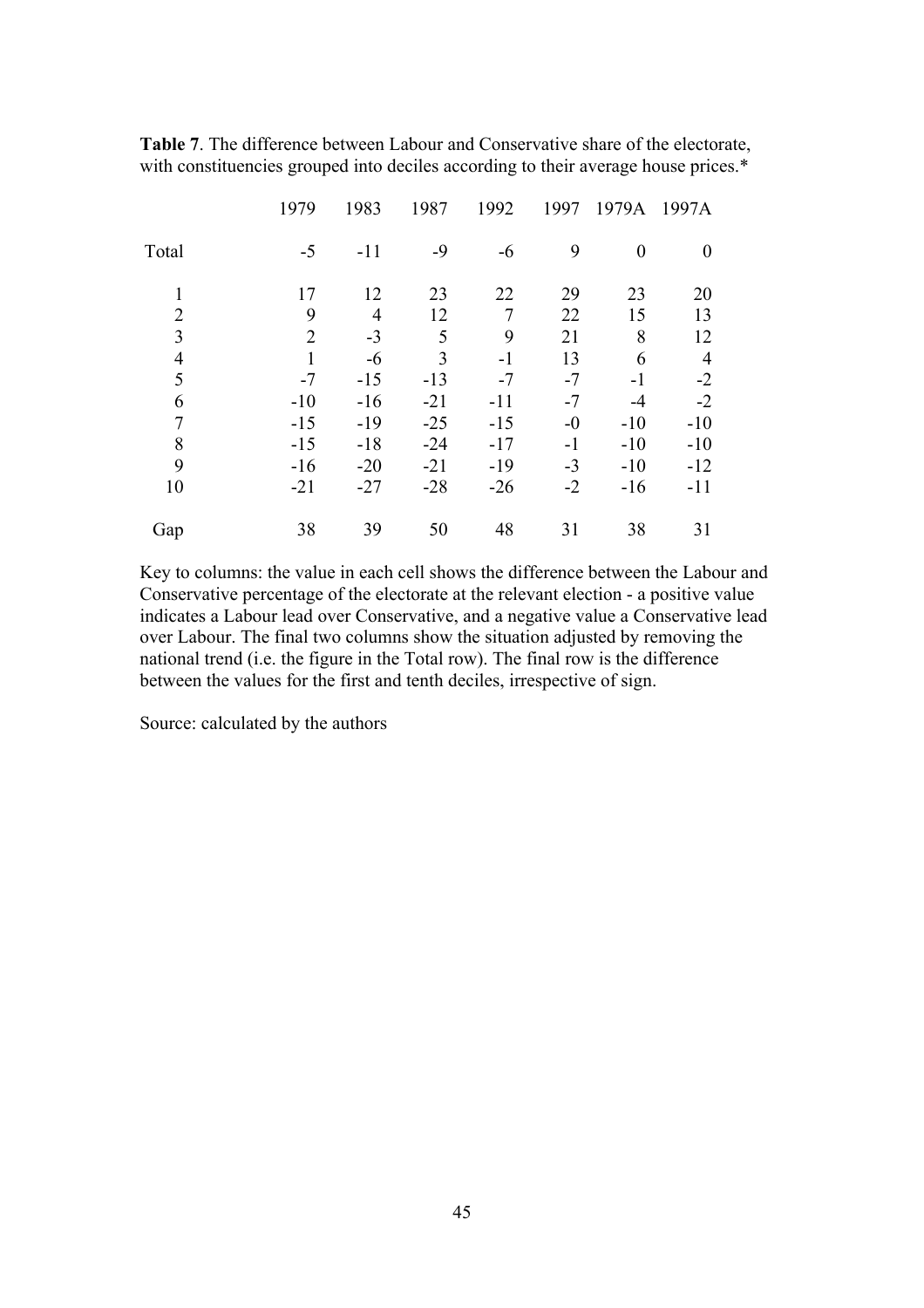**Table 8**. Average house prices in 1979 and 1997 and changes in average house prices by constituencies grouped into deciles, by inter-election period\*

|                | 1979   | 79-83  | 83-87  | 87-92  | 92-97 | 1997           | 79-97 |
|----------------|--------|--------|--------|--------|-------|----------------|-------|
| Total          | 23,324 | 5,662  | 20,545 | 10.732 | 2,500 | 62,762         | 169   |
| 1              | 14,423 | 3,570  | 7,509  | 15,510 | 1,086 | 42,198         | 191   |
| $\overline{2}$ | 17,639 | 3,648  | 10,309 | 14,902 | 747   | 47,245         | 168   |
| 3              | 19,084 | 4,081  | 12,064 | 14,566 | 310   | 50.106         | 163   |
| 4              | 20,445 | 4,236  | 14,143 | 13,604 | 505   | 52,933         | 159   |
| 5              | 21,803 | 4,876  | 16,617 | 11,813 | 864   | 55,971         | 157   |
| 6              | 23,131 | 5,219  | 20,071 | 10,071 | 522   | 59,013         | 155   |
| 7              | 24,455 | 5,729  | 23,237 | 8,688  | 1,034 | 63,143         | 158   |
| 8              | 26,396 | 6,906  | 27,386 | 6,796  | 2,729 | 70,213         | 166   |
| 9              | 29,623 | 8,353  | 32,424 | 5,548  | 4,447 | 80,394         | 171   |
| 10             | 35,514 | 10,111 | 41,192 | 5,634  |       | 11,797 104,248 | 194   |
| Ratio          | 2.45   | 2.83   | 5.49   | 0.36   | 10.86 | 2.47           | 1.02  |

Key to columns: the columns for 1979 and 1997 show the weighted average house price and those for 79-83, 83-87, 87-92 and 92-97 show changes in that average for the relevant inter-election period.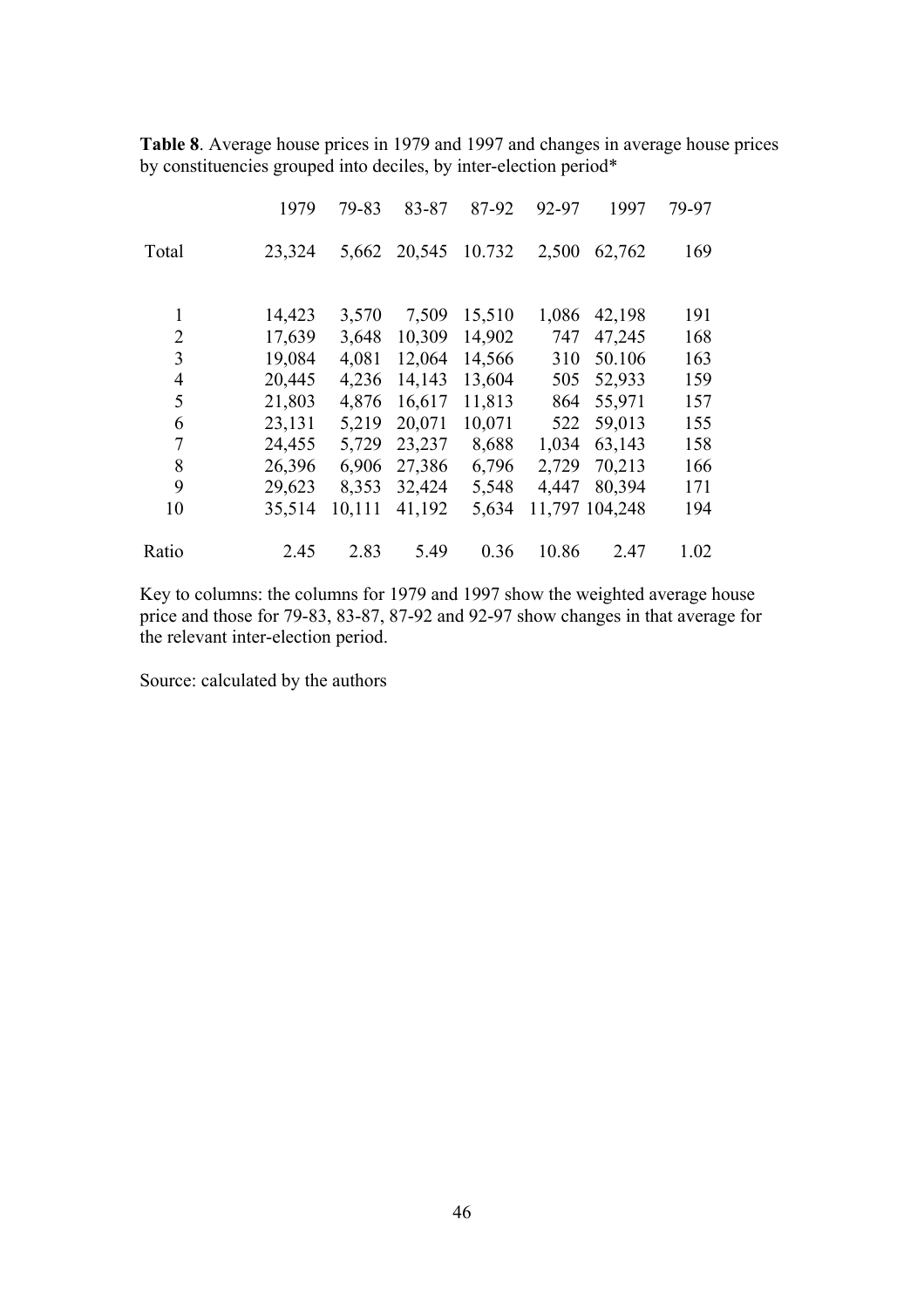|         | C    | L    | D    | N   | O   | A    |
|---------|------|------|------|-----|-----|------|
| 1955    | 38.2 | 36.3 | 2.2  | 0.2 | 0.3 | 22.7 |
| 1959    | 38.9 | 35.2 | 4.8  | 0.3 | 0.2 | 20.6 |
| 1964    | 33.5 | 34.5 | 9.0  | 0.4 | 0.3 | 22.3 |
| 1966    | 31.9 | 37.0 | 6.7  | 0.6 | 0.4 | 23.5 |
| 1970    | 33.5 | 31.4 | 5.6  | 1.3 | 0.5 | 27.7 |
| 1974f   | 30.6 | 30.2 | 15.6 | 2.1 | 0.6 | 20.8 |
| 19740   | 26.8 | 29.4 | 13.7 | 2.6 | 0.5 | 26.9 |
| 1979    | 34.1 | 28.8 | 10.9 | 1.6 | 0.9 | 23.7 |
| 1979    | 33.9 | 29.0 | 10.8 | 1.6 | 0.9 | 23.8 |
| 1983(a) | 30.8 | 20.7 | 18.6 | 1.1 | 0.5 | 28.4 |
| 1987(a) | 32.1 | 24.3 | 17.3 | 1.3 | 0.3 | 24.6 |
| 1992(a) | 32.7 | 27.9 | 14.2 | 1.9 | 1.0 | 22.3 |
| 1997(a) | 22.0 | 32.1 | 12.2 | 1.9 | 3.1 | 28.7 |

**Table 9**. Parties' share of the national electorate in the 563 'quasi-constituencies'

Key to columns: C - Conservative; L - Labour; D - Liberal; N - Nationalist; O - Other; A- Abstentions

(a) - indicates that the result in this election has been re-estimated for a standard set of constituencies employed for the period 1983-1997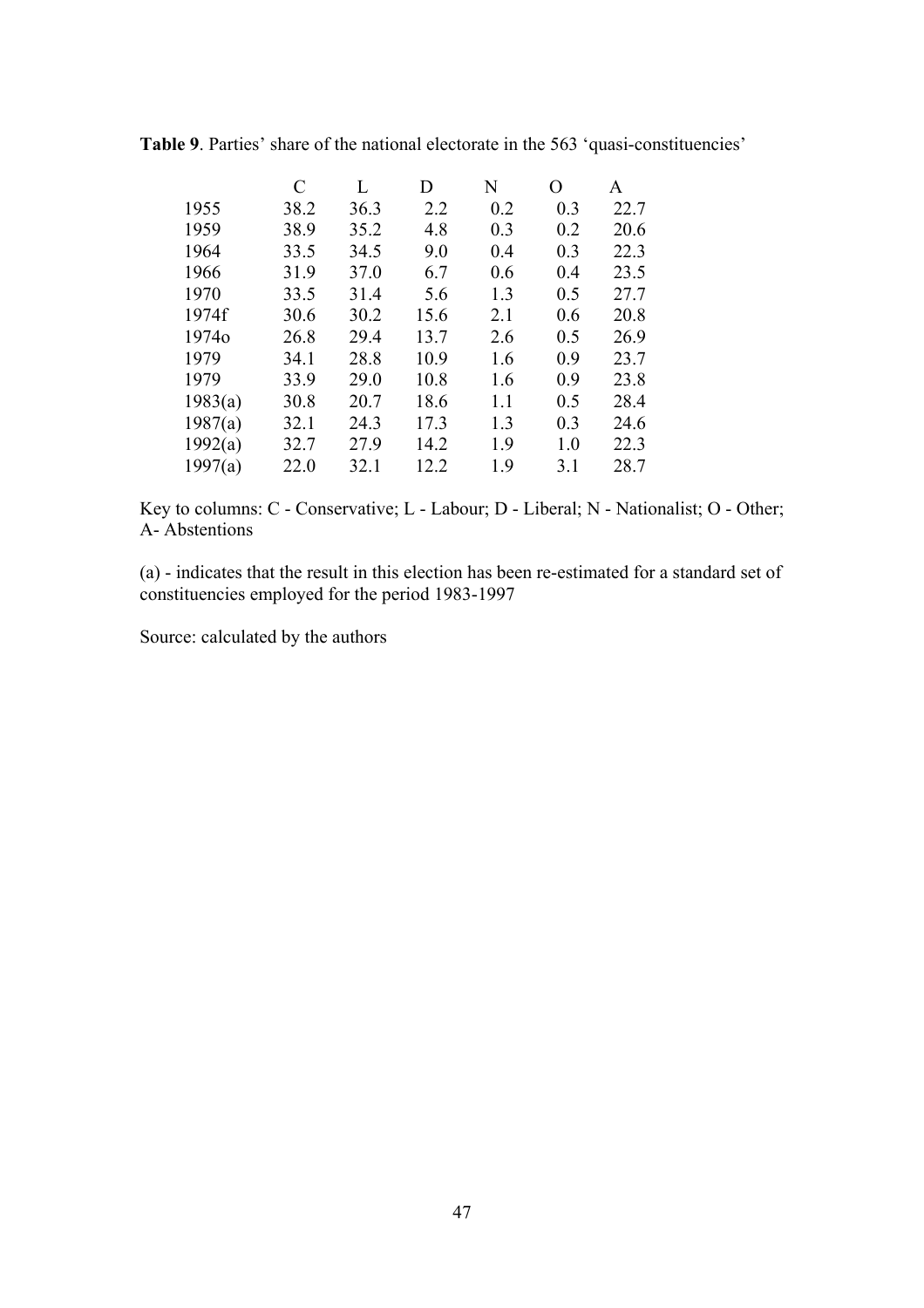|         | C    | L    | D    | N   | O   | A    | C: L |
|---------|------|------|------|-----|-----|------|------|
| 1955    | 47.8 | 26.3 | 3.5  | 0.0 | 0.0 | 22.4 | 1.82 |
| 1959    | 46.8 | 23.2 | 10.1 | 0.0 | 0.0 | 19.9 | 2.02 |
| 1964    | 39.5 | 22.7 | 16.7 | 0.0 | 0.1 | 21.1 | 1.74 |
| 1966    | 38.9 | 26.0 | 13.6 | 0.0 | 0.1 | 21.5 | 1.50 |
| 1970    | 39.9 | 21.4 | 10.7 | 0.0 | 0.1 | 27.8 | 1.86 |
| 1974f   | 39.0 | 18.9 | 23.1 | 0.0 | 0.3 | 18.7 | 2.06 |
| 19740   | 35.7 | 19.6 | 18.2 | 0.0 | 0.3 | 26.2 | 1.82 |
| 1979    | 43.9 | 17.6 | 14.6 | 0.0 | 0.9 | 22.9 | 2.49 |
| 1979    | 44.6 | 17.7 | 14.5 | 0.0 | 1.0 | 22.2 | 2.52 |
| 1983(a) | 40.2 | 9.5  | 21.5 | 0.0 | 0.6 | 28.2 | 4.23 |
| 1987(a) | 43.1 | 11.1 | 20.8 | 0.0 | 0.4 | 24.5 | 3.88 |
| 1992(a) | 44.8 | 14.5 | 19.4 | 0.0 | 1.1 | 20.2 | 3.09 |
| 1997(a) | 30.8 | 21.6 | 17.6 | 0.0 | 3.6 | 26.4 | 1.43 |

**Table 10**. Parties' share of the national electorate in the richest 10 per cent of the 563 'quasi-constituencies'

Key to columns: C - Conservative; L - Labour; D - Liberal; N - Nationalist; O - Other; A- Abstentions; C:L - ratio of Conservative to Labour vote

(a) - indicates that the result in this election has been re-estimated for a standard set of constituencies employed for the period 1983-1997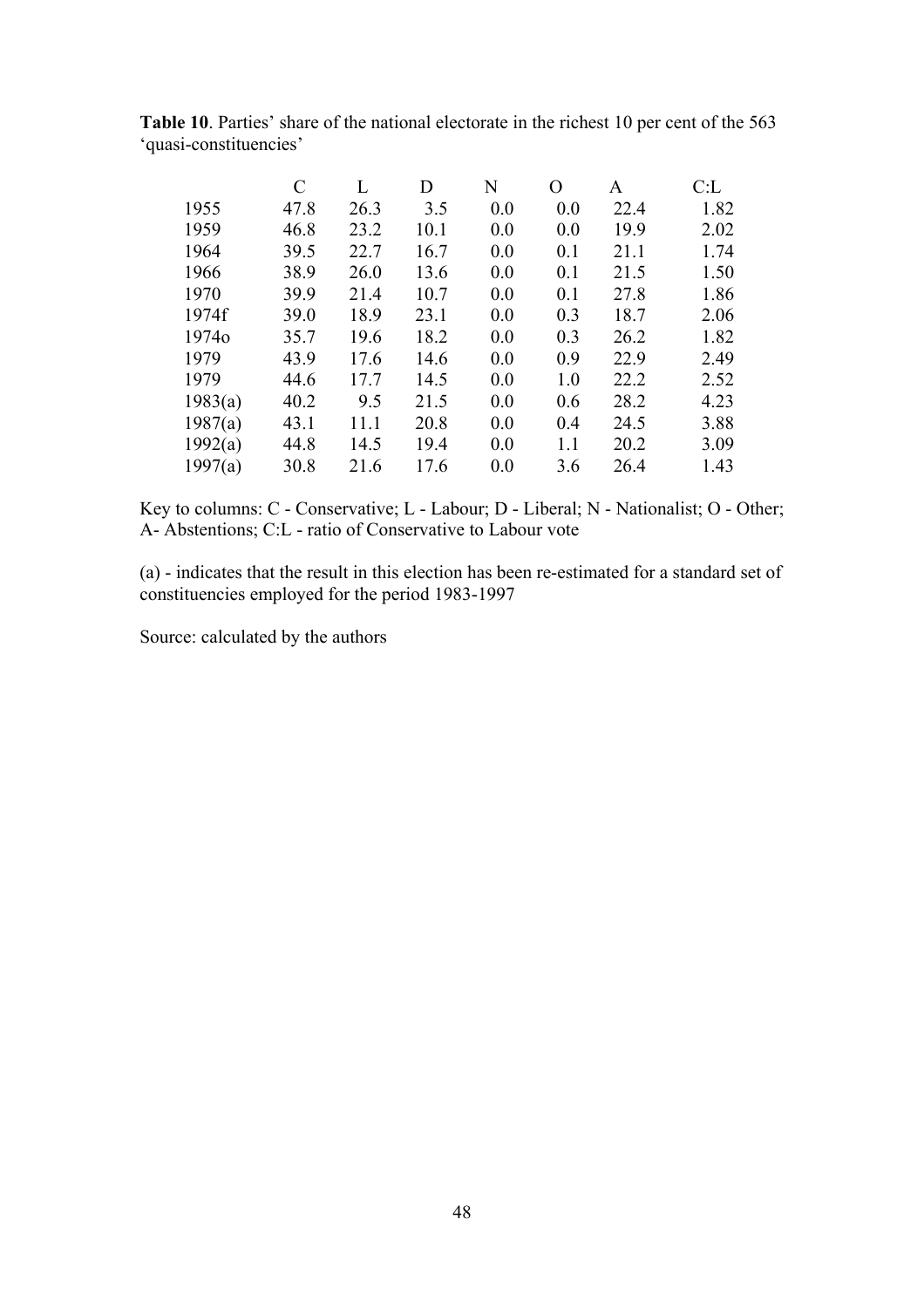|         | C    | L       | D   | N      | $\overline{O}$ | A      |
|---------|------|---------|-----|--------|----------------|--------|
| 1955    | 9.6  | $-10.0$ | 1.3 | $-0.2$ | $-0.3$         | $-0.3$ |
| 1959    | 7.9  | $-12.0$ | 5.3 | $-0.3$ | $-0.2$         | $-0.7$ |
| 1964    | 6.0  | $-11.8$ | 7.6 | $-0.4$ | $-0.1$         | $-1.2$ |
| 1966    | 7.0  | $-11.0$ | 6.8 | $-0.6$ | $-0.3$         | $-2.0$ |
| 1970    | 6.4  | $-10.0$ | 5.1 | $-1.3$ | $-0.3$         | 0.2    |
| 1974f   | 8.3  | $-11.3$ | 7.5 | $-2.1$ | $-0.3$         | $-2.1$ |
| 19740   | 8.9  | $-9.8$  | 4.5 | $-2.6$ | $-0.2$         | $-0.7$ |
| 1979    | 9.9  | $-11.2$ | 3.7 | $-1.6$ | 0.1            | $-0.8$ |
| 1979    | 10.7 | $-11.3$ | 3.7 | $-1.6$ | 0.1            | $-1.6$ |
| 1983(a) | 9.4  | $-11.2$ | 2.9 | $-1.1$ | 0.1            | $-0.2$ |
| 1987(a) | 11.0 | $-13.1$ | 3.5 | $-1.3$ | 0.1            | $-0.1$ |
| 1992(a) | 12.1 | $-13.5$ | 5.2 | $-1.9$ | 0.2            | $-2.1$ |
| 1997(a) | 8.8  | $-10.5$ | 5.4 | $-1.9$ | 0.5            | $-2.3$ |

**Table 11**. Parties' advantage in the richest 10 per cent of the 563 'quasiconstituencies'

Key to columns: C - Conservative; L - Labour; D - Liberal; N - Nationalist; O - Other; A- Abstentions

(a) - indicates that the result in this election has been re-estimated for a standard set of constituencies employed for the period 1983-1997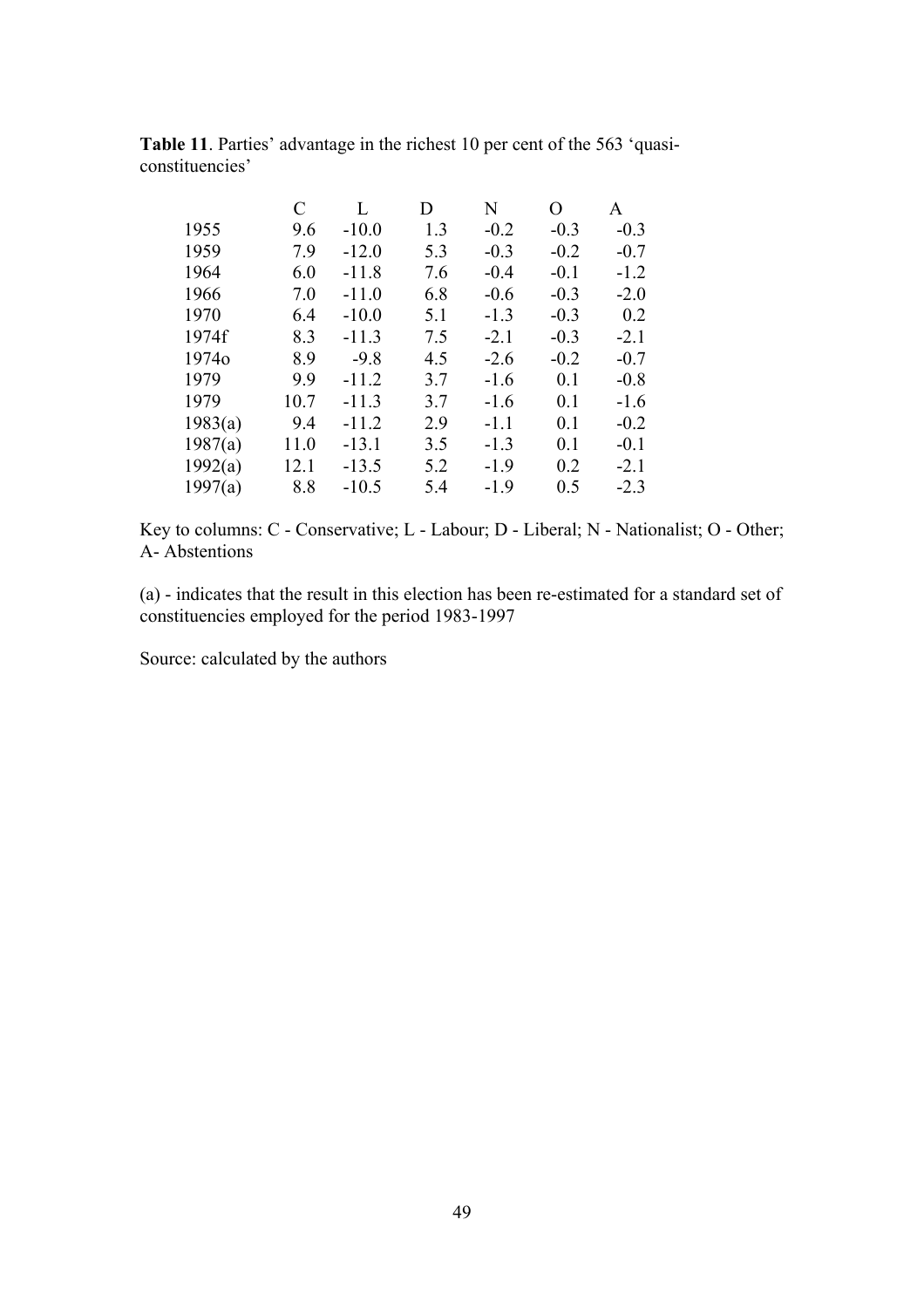| Tenure:            | Con  | Lab  | Lib Dem Other Not vote |     | If an election was held tomorrow, how would you vote? | N    |
|--------------------|------|------|------------------------|-----|-------------------------------------------------------|------|
| Owned outright     | 37.9 | 423  | 10.5                   | 3.3 | 6.0                                                   | 430  |
| Buying on mortgage | 23.5 | 47.4 | 12.9                   | 3.4 | 12.9                                                  | 699  |
| Council rented     | 8.2  | 65.3 | 4.5                    | 5.0 | 17.0                                                  | 296  |
| Other              | 17.6 | 44.1 | 12.7                   | 5.9 | 19.6                                                  | 102  |
| All                | 23.3 | 50 O | 102                    | 39  | 12.5                                                  | 1611 |

# **Table 12**. Vote intention in November 1998, by tenure (percentages)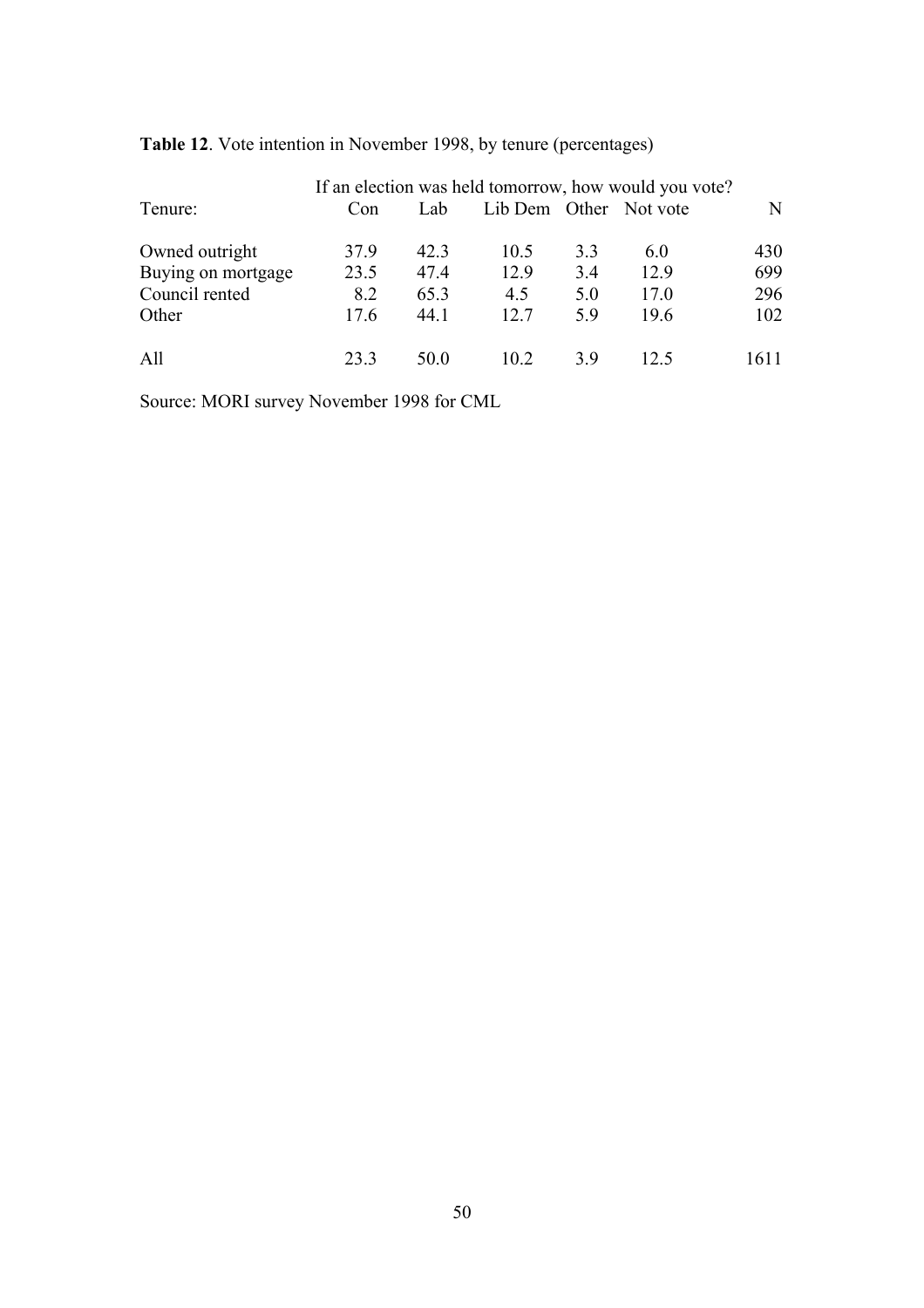| Aged 16-44         |      |      | If an election was held tomorrow, how would you vote? |       |          |     |
|--------------------|------|------|-------------------------------------------------------|-------|----------|-----|
| Tenure:            | Con  | Lab  | Lib Dem                                               | Other | Not vote | N   |
| Owned outright     | 30.0 | 45.0 | 10.0                                                  | 7.5   | 7.5      | 40  |
| Buying on mortgage | 21.7 | 49.8 | 10.4                                                  | 4.1   | 14.0     | 414 |
| All owners         | 22.5 | 49.3 | 10.4                                                  | 4.4   | 13.4     | 454 |
| Aged 45-64         |      |      |                                                       |       |          |     |
| Tenure:            | Con  | Lab  | Lib Dem                                               | Other | Not vote | N   |
| Owned outright     | 29.8 | 45.7 | 12.6                                                  | 3.3   | 8.6      | 151 |
| Buying on mortgage | 25.3 | 44.8 | 16.2                                                  | 2.5   | 11.2     | 241 |
| All owners         | 27.0 | 45.2 | 14.8                                                  | 2.8   | 10.2     | 392 |
| Aged $65+$         |      |      |                                                       |       |          |     |
| Tenure:            | Con  | Lab  | Lib Dem                                               | Other | Not vote | N   |
| Owned outright     | 44.7 | 39.6 | 8.9                                                   | 2.6   | 4.3      | 235 |
| Buying on mortgage | 38.7 | 32.3 | 16.1                                                  | 3.2   | 9.7      | 31  |
| All owners         | 44.0 | 38.7 | 9.8                                                   | 2.6   | 4.9      | 266 |

**Table 13**. Vote intention in November 1998 by type of home owner, controlling for age (percentages)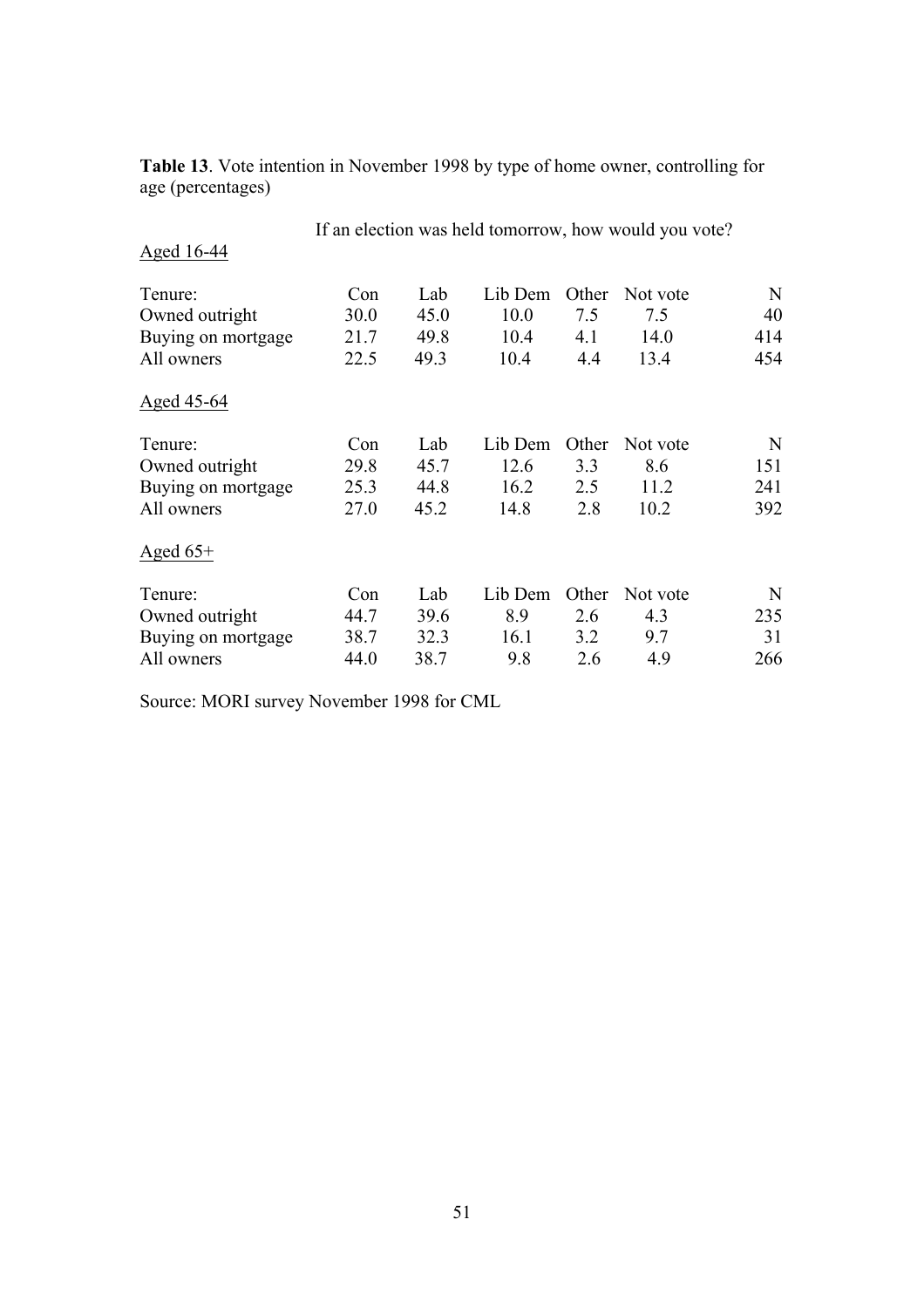**Table 14**. Change between vote in the May 1997 general election and vote intention in November 1998, by tenure (percentages)

| Tenure:            | Con | Lab. | percentage point change in per cent voting for: |                | Lib Dem Other Not vote |
|--------------------|-----|------|-------------------------------------------------|----------------|------------------------|
| Owned outright     | 2.3 | 0.6  | $-16$                                           | 0 <sub>3</sub> | $-1.6$                 |
| Buying on mortgage | 1.5 | 1.0  | 13                                              | 0.3            | $-4.1$                 |
| Council rented     | 1.5 | 2.0  | 12                                              | 2.3            | $-7.0$                 |
| Other              | 21  | 43   | 46                                              | 43             | $-15.4$                |
| All                | 16  | 14   | 06                                              | $\mid$ ()      |                        |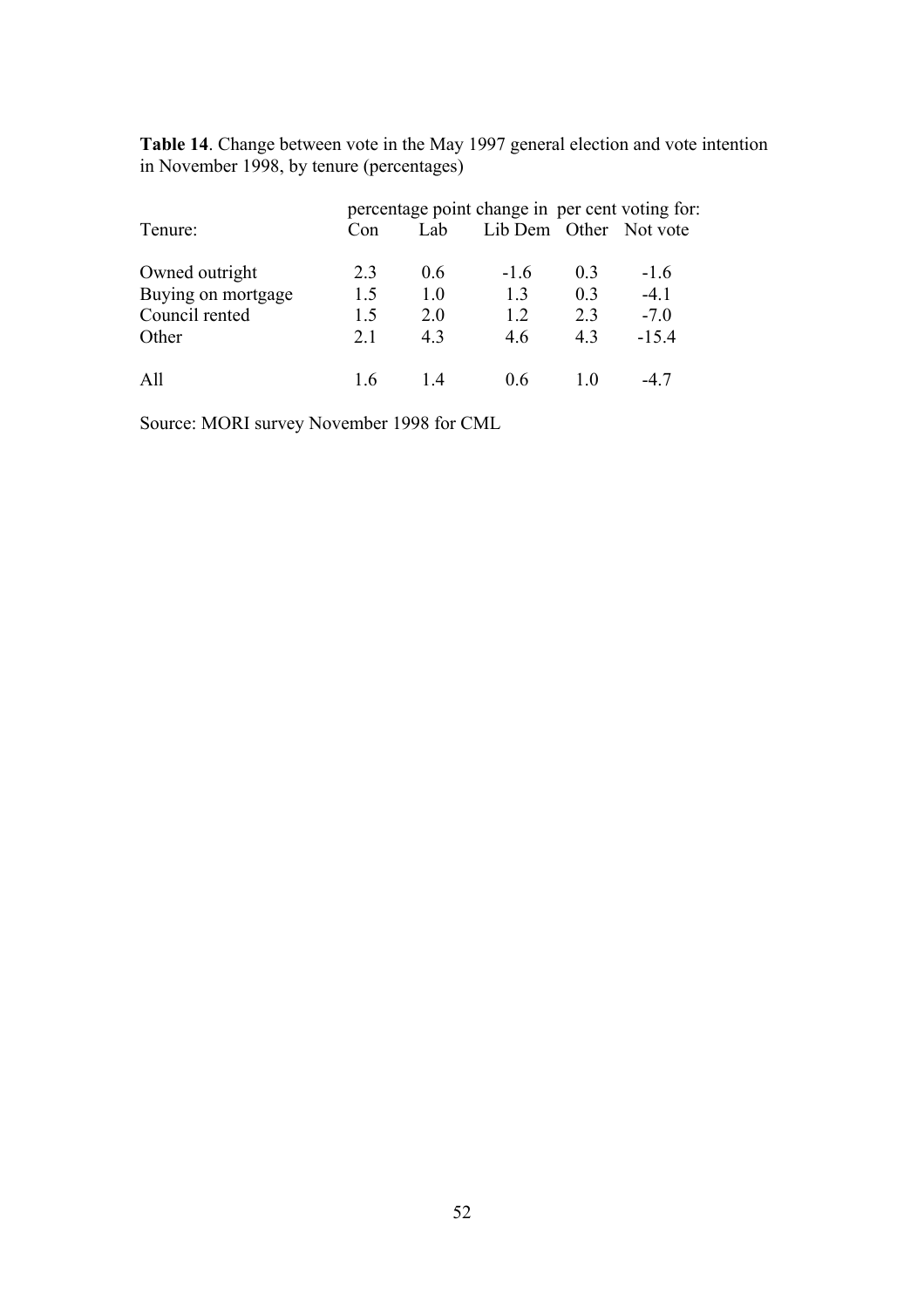**Table 15**. Vote intention among home-buyers in November 1998 by origin of property (percentages)

| Origin of property:                          | If an election was held tomorrow, how would you vote?:<br>Lib Dem Other Not vote<br>Lab<br>Con |              |             |    |            |          |
|----------------------------------------------|------------------------------------------------------------------------------------------------|--------------|-------------|----|------------|----------|
|                                              |                                                                                                |              |             | 45 |            | N<br>110 |
| 'Right to buy' council<br>Bought from seller | 16.4<br>29.9                                                                                   | 51.8<br>45.5 | 9.1<br>12.0 | 32 | 18.2<br>94 | 987      |
| All                                          | 28.5                                                                                           | 46.1         | 11.7        | 34 | 103        | 1097     |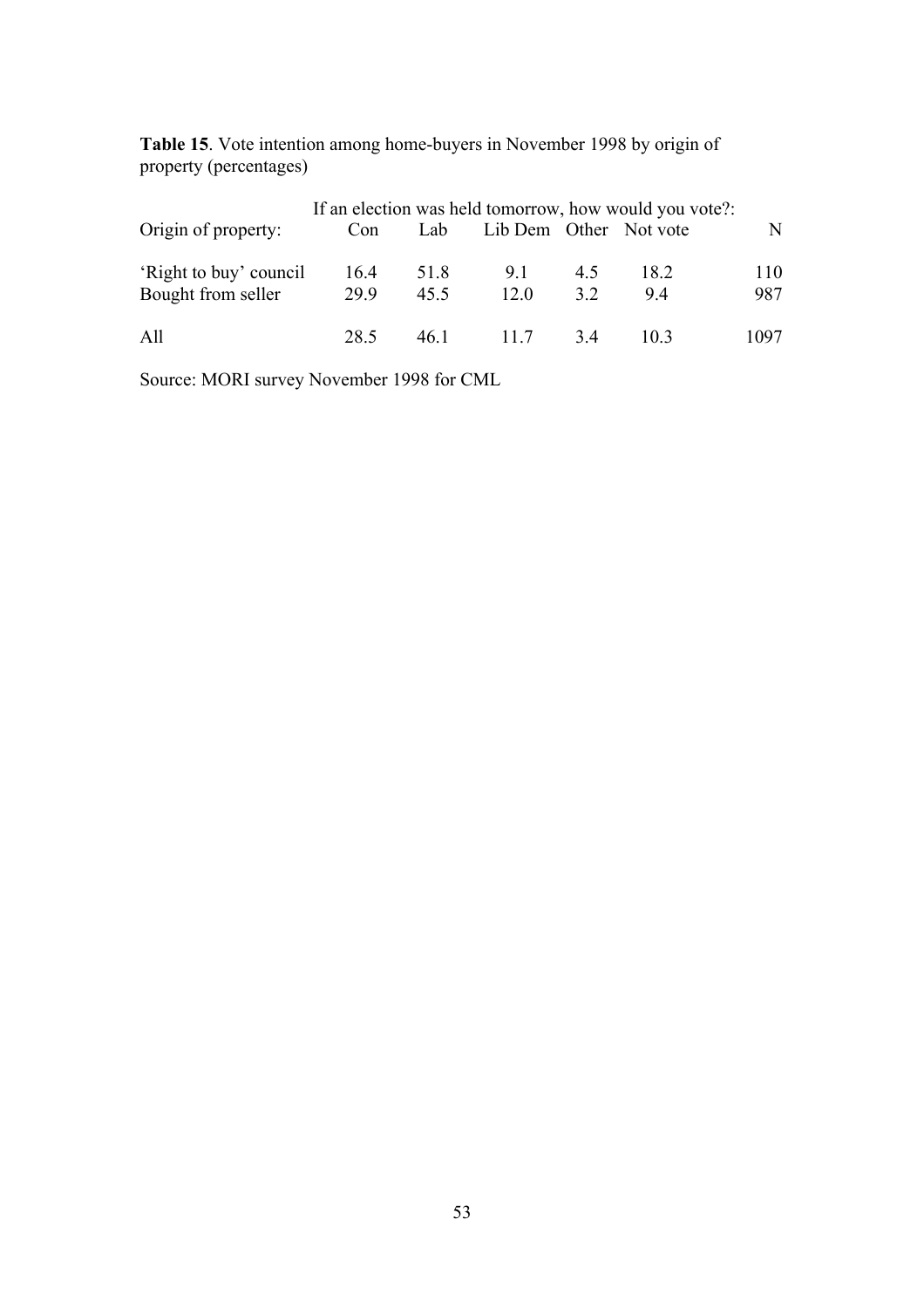|                    |         | Do you think the general economic condition of the country will? |      |      |  |
|--------------------|---------|------------------------------------------------------------------|------|------|--|
| Tenure:            | Improve | Stay the same Get worse                                          |      | N    |  |
| Owned outright     | 18.5    | 28.1                                                             | 53.4 | 509  |  |
| Buying on mortgage | 19.7    | 31.0                                                             | 49.3 | 858  |  |
| Council rented     | 19.7    | 37.2                                                             | 43.1 | 436  |  |
| Other              | 16.5    | 43.8                                                             | 39.7 | 121  |  |
| All                | 192     | 32.4                                                             | 484  | 1924 |  |

**Table 16**. Evaluations of national economic prospects over next 12 months by housing tenure (percentages)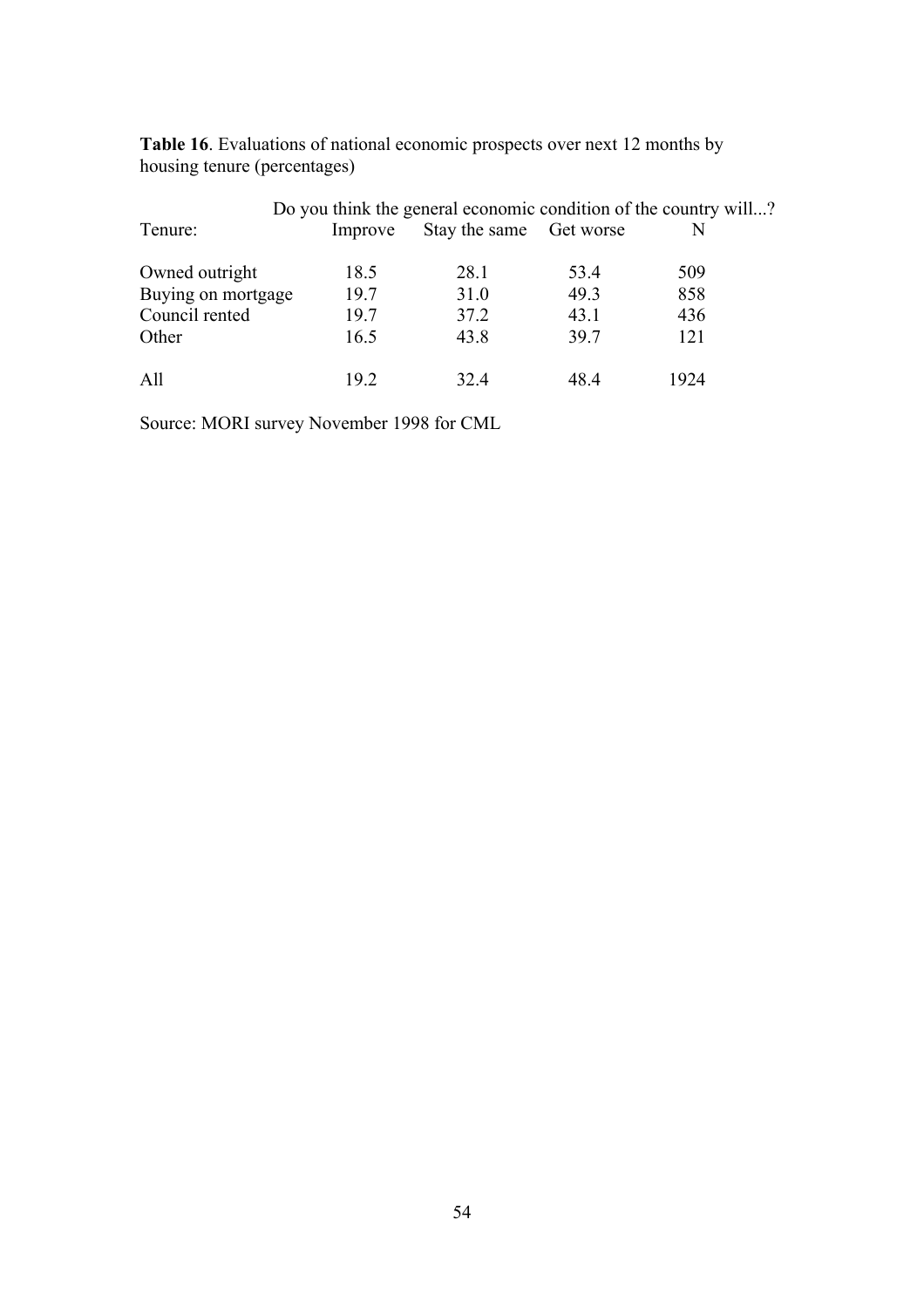|                      | What do you expect to happen to house prices in the next year? |               |          |      |
|----------------------|----------------------------------------------------------------|---------------|----------|------|
| Tenure:              | Increase                                                       | Stay the same | Decrease | N    |
| Own outright         | 11.7                                                           | 31.0          | 57.3     | 539  |
| Buying with mortgage | 12.5                                                           | 30.3          | 57.2     | 885  |
| Rented from council  | 10.3                                                           | 19.0          | 70.7     | 399  |
| Other rented         | 12.5                                                           | 30.8          | 56.7     | 104  |
| Other                | 27.3                                                           | 54.5          | 18.2     | 11   |
| All                  | 119                                                            | 28.3          | 59 8     | 1938 |

Ta**ble 17**. Expectations for house price changes by housing tenure (percentages)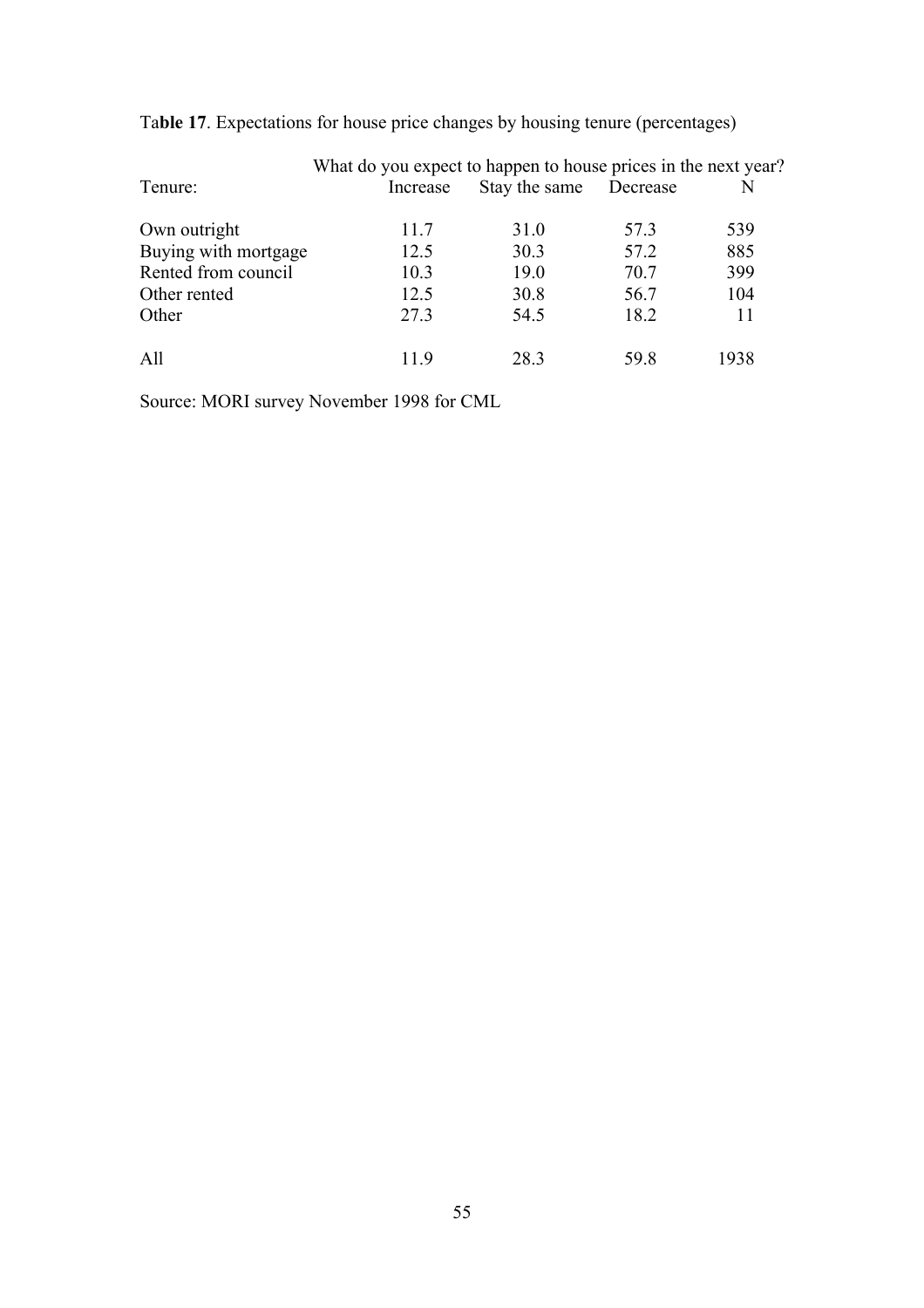|                     | If an election was held tomorrow, how would you vote? |      |      |     |                        |     |  |
|---------------------|-------------------------------------------------------|------|------|-----|------------------------|-----|--|
| Economic Evaluation | Con                                                   | Lab  |      |     | Lib Dem Other Not vote | N   |  |
| Improve             |                                                       |      |      |     |                        |     |  |
| Home owners         | 14.1                                                  | 70.9 | 10.1 | 2.0 | 3.0                    | 199 |  |
| Outright owners     | 17.4                                                  | 71.0 | 7.2  | 2.9 | 1.4                    | 64  |  |
| Mortgagees          | 12.3                                                  | 70.8 | 11.5 | 1.5 | 3.8                    | 130 |  |
| Council renters     | 1.3                                                   | 85.5 | 2.6  | 2.6 | 7.9                    | 76  |  |
| All                 | 10.9                                                  | 73.1 | 8.5  | 2.4 | 5.1                    | 294 |  |
| Stay the same       |                                                       |      |      |     |                        |     |  |
| Home owners         | 20.0                                                  | 53.3 | 12.7 | 4.1 | 9.8                    | 315 |  |
| Outright owners     | 25.0                                                  | 48.2 | 17.9 | 3.6 | 5.4                    | 112 |  |
| Mortgagees          | 17.2                                                  | 56.2 | 9.9  | 4.4 | 12.3                   | 203 |  |
| Council renters     | 6.3                                                   | 70.1 | 6.3  | 3.9 | 13.4                   | 127 |  |
| All                 | 16.0                                                  | 58.3 | 11.0 | 4.3 | 10.4                   | 489 |  |
| Get worse           |                                                       |      |      |     |                        |     |  |
| Home owners         | 41.2                                                  | 32.1 | 12.3 | 3.4 | 11.0                   | 529 |  |
| Outright owners     | 52.4                                                  | 29.1 | 8.7  | 2.4 | 7.3                    | 206 |  |
| Mortgagees          | 34.1                                                  | 34.1 | 14.6 | 4.0 | 13.3                   | 323 |  |
| Council renters     | 13.0                                                  | 51.4 | 2.7  | 8.2 | 24.7                   | 146 |  |
| All                 | 34.7                                                  | 35.4 | 10.2 | 4.6 | 15.0                   | 714 |  |

**Table 18**. Vote intention in November 1998 by evaluations of national economic prospects over next 12 months (percentages)